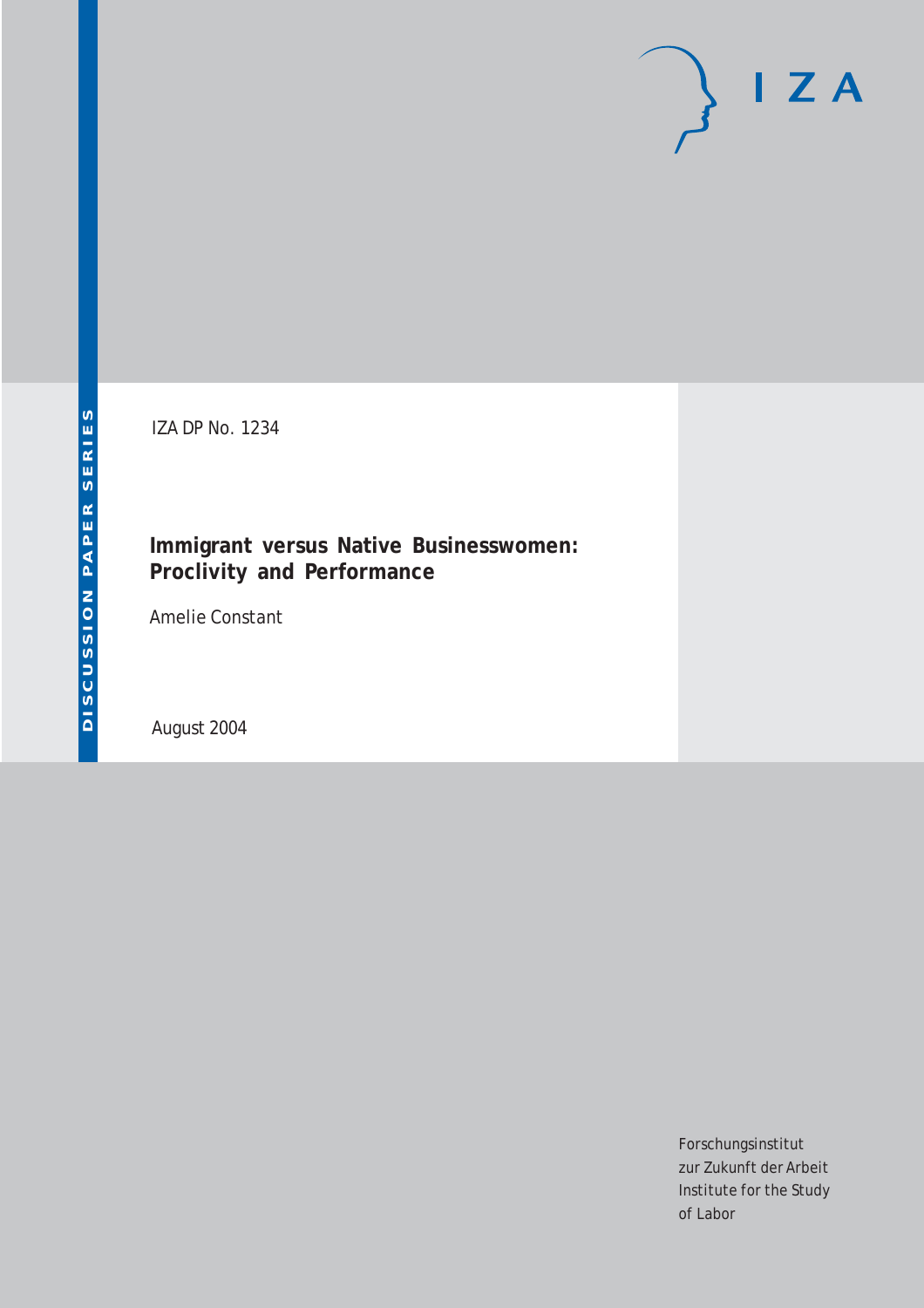## **Immigrant versus Native Businesswomen: Proclivity and Performance**

**Amelie Constant**  *IZA Bonn* 

Discussion Paper No. 1234 August 2004

IZA

P.O. Box 7240 53072 Bonn **Germany** 

Phone: +49-228-3894-0 Fax: +49-228-3894-180 Email: [iza@iza.org](mailto:iza@iza.org)

Any opinions expressed here are those of the author(s) and not those of the institute. Research disseminated by IZA may include views on policy, but the institute itself takes no institutional policy positions.

The Institute for the Study of Labor (IZA) in Bonn is a local and virtual international research center and a place of communication between science, politics and business. IZA is an independent nonprofit company supported by Deutsche Post World Net. The center is associated with the University of Bonn and offers a stimulating research environment through its research networks, research support, and visitors and doctoral programs. IZA engages in (i) original and internationally competitive research in all fields of labor economics, (ii) development of policy concepts, and (iii) dissemination of research results and concepts to the interested public.

IZA Discussion Papers often represent preliminary work and are circulated to encourage discussion. Citation of such a paper should account for its provisional character. A revised version may be available directly from the author.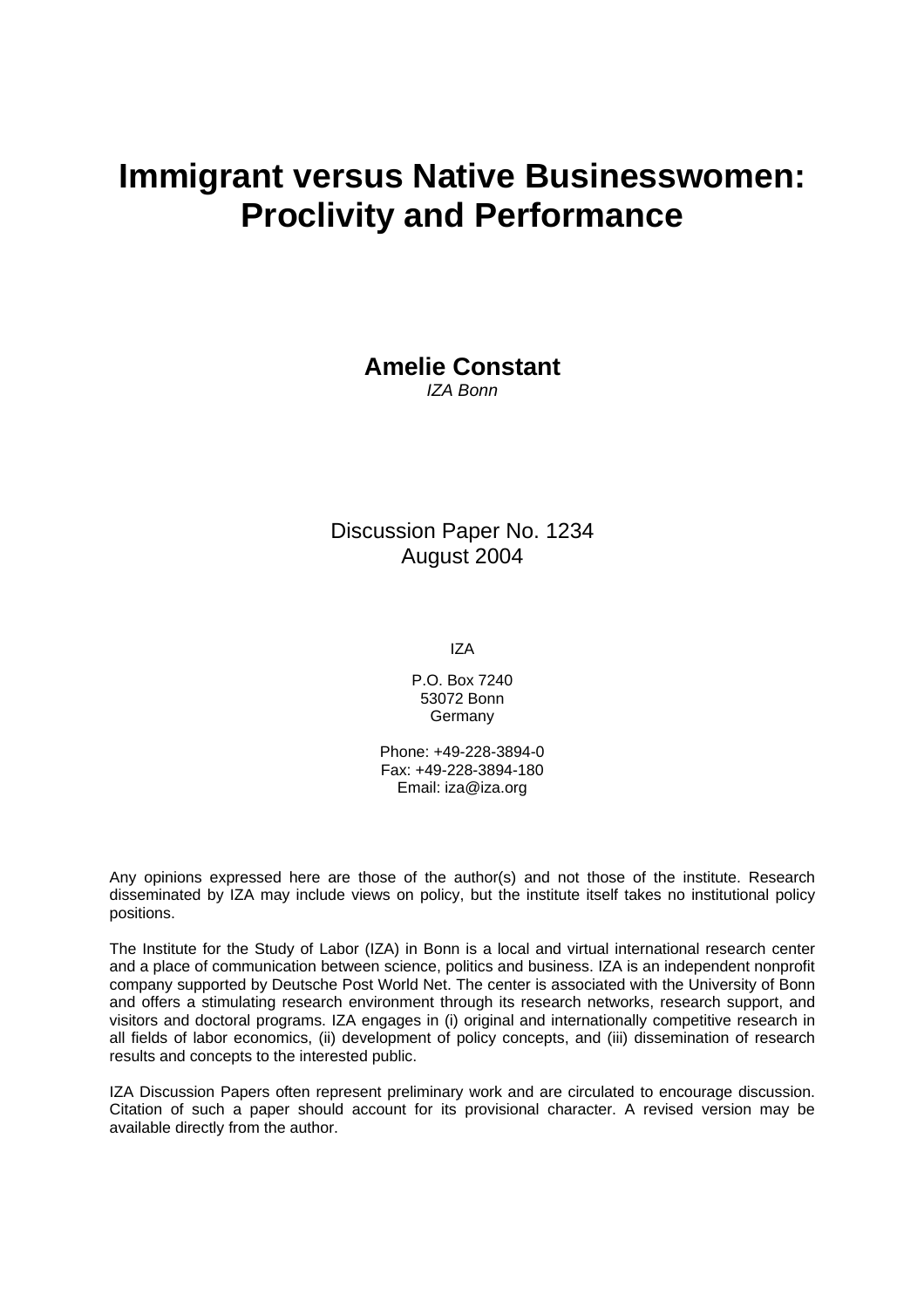IZA Discussion Paper No. 1234 August 2004

## **ABSTRACT**

## **Immigrant versus Native Businesswomen: Proclivity and Performance**[∗](#page-2-0)

Career positions in German economic life are still male-dominated, and the driving forces behind success are not yet well understood. This paper contributes to a better understanding by classifying success stories in self-employment and business careers, and by investigating differences between native women (both from West and East Germany) and migrants using a rich data set from the German Socio-economic Panel. Results on self-employment proclivity are very sensitive to the alternative choice. Women choose self-employment over a business career in the salaried sector when they are older, less educated, have under-age children, and parents who are self-employed themselves. When women are younger and more educated but have children, they choose self-employment as a way to circumvent unemployment. Women who are more educated and do not have under-age children are more likely to be businesswomen in the salaried sector, suggesting a clear choice for a secure job. East German women are less likely to choose self-employment or a business career than West German women. Overall, compared to other types of employment, selfemployment offers women the desirable and valuable element of time and space flexibility. Businesswomen in paid-employment earn the highest wages and this is long-lasting. Compared to women in lower dependent employment, those in self-employment earn more. Thus, self-employment offers women a path to economic success. Invariably, East German women earn less than West German women.

JEL Classification: J23, M13, J15, J16, J24, J61, J31

Keywords: entrepreneurship, self-employment, occupational choice, economics of minorities, economics of gender, immigrants

Amelie Constant IZA P.O. Box 7240 53072 Bonn Germany Tel.: +49-228-3894-301 Fax: +49-228-3894-180 Email: [constant@iza.org](mailto:constant@iza.org)

 $\overline{a}$ 

<span id="page-2-0"></span><sup>∗</sup> I owe special thanks to Klaus F. Zimmermann for insightful suggestions and countless stimulating discussions on this paper. I am also thankful to Barry R. Chiswick and Sherrie Kossoudji for their helpful comments on earlier drafts. An earlier draft of this paper was presented at the Mid-West Economic Association Annual Meeting 2004 in Chicago. I thank Steve Woodbury and Don Williams for comments. Stephanie Wei Wang and Julia Papenkort provided excellent student assistance.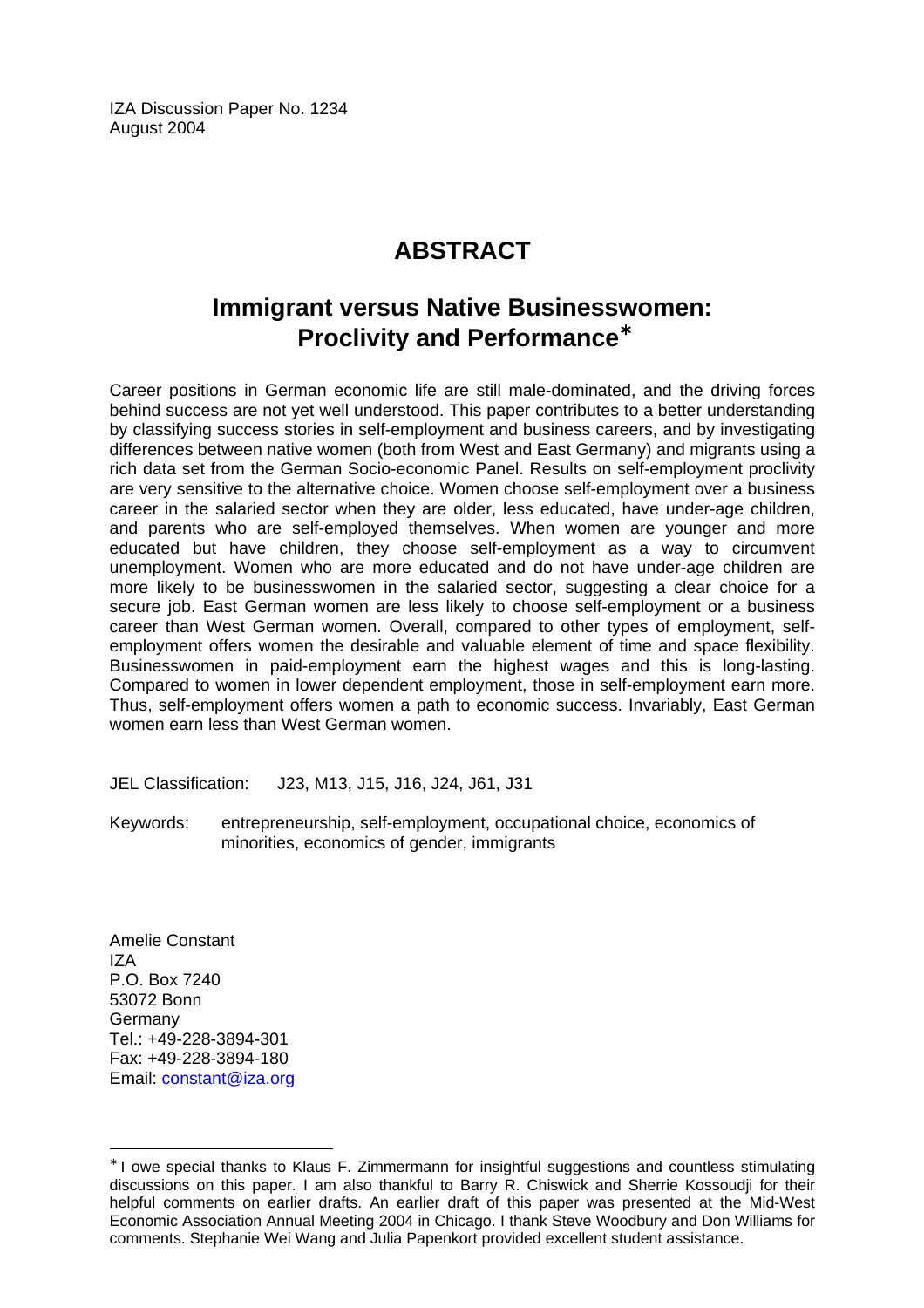#### **I. Introduction**

Business ownership and self-employment, as an effective form of entrepreneurship, may be a risky venture that requires hard work but it has an intrinsic appeal by offering individuals the sense of independence, satisfaction with the job, higher self-worth, and higher earnings. For a country, selfemployment is a beneficial sector as it contributes to job creation, economic growth, and alleviates the welfare burden. For women, in particular, self-employment can be a valuable option in the labor market because it can offer time flexibility in combining running a business with running a family. The added value of self-employment lies in the space flexibility. Women can run their business from their home or at a place close to their home. However, entrepreneurship can also manifest itself in the salaried sector. Many businessmen and businesswomen in companies around the world exhibit and apply their entrepreneurial talents every day. They identify niches, take initiatives, devise plans, make risky decisions, identify economic opportunities, face competition, characterize a company etc. while working for somebody else.

Research on self-employment entrepreneurship in Europe, and Germany in particular, lags behind research in the US.<sup>1</sup> Recent papers in the rising literature on self-employment in Europe, the US, and other immigration countries include Taylor (1996, and 2001), Blanchflower, Oswald and Stutzer (2001), Audretsch (2002), Audretsch, Thurik, Verheul and Wennekers (2002), and Constant and Shachmurove (2003). While some of these studies offer excellent comparisons across counties, they mostly concentrate on males. They identify the role of managerial and other individual abilities, family background, occupational status, financial constraints, the nature of work, satisfaction and happiness with the job, personal autonomy, and ethnic enclaves, among other factors as relevant determinants of self-employment. In general, self-employment is viewed as a

<sup>&</sup>lt;sup>1</sup>For an excellent survey see Le (1999).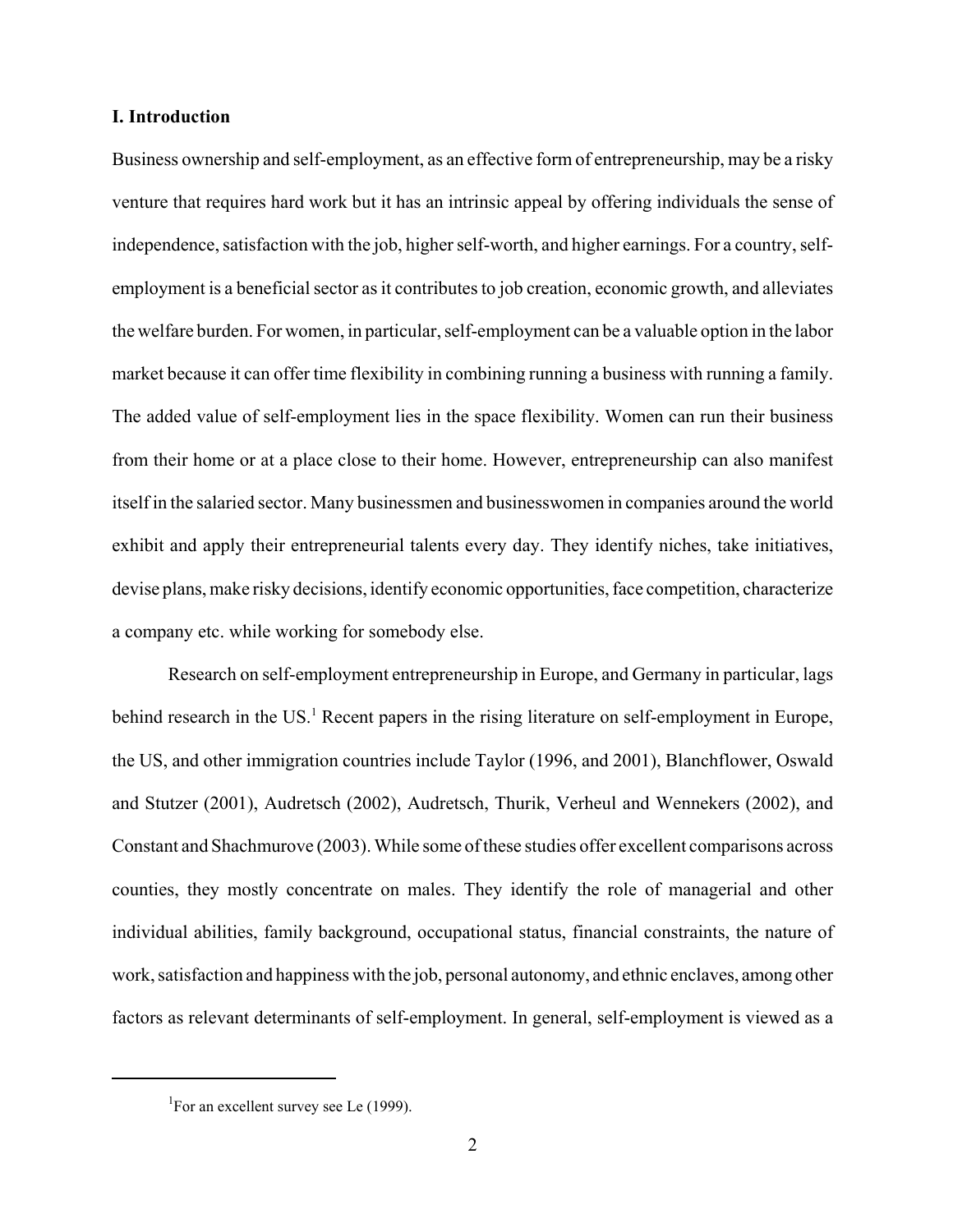positive choice and as a means to be creative and rewarded in the labor market.

Self-employment is male dominated in most countries. With the exception of Vietnamese women, Fairlie and Meyer (1996) document lower self-employment rates for women in the US in 1990. In Germany, research on immigrant and female entrepreneurship, in particular, is at the very early stages. One reason is that the low labor force participation of women and their even lower self-employment rates result in few observations to justify empirical analyses. The traditional breadwinner or gender-role model that governs German families, the institutional settings, and the welfare state provisions are often cited as the culprits for the low rates of female self-employment.

Among the few recent studies on gender differences in self-employment in Germany (both in economics and sociology), some concentrate on self-employment determinants (Fehrenbach and Lauxen-Ulbrich, 2002; Lohmann, 2001; McManus, 2001; and Jungbauer-Gans and Preisendörfer, 1992) and some on determinants and earnings (Georgellis and Wall, 2000). Emphasizing differences between full- and part-time work, Lohmann (2001) investigates male and female selfemployment determinants in Germany, Italy, France, Sweden, the UK, and the US. His results verify that self-employment offers women more flexibility to combine family with work and that different institutional settings create differing opportunities, leading to different outcomes for selfemployment. Observed gender differences are more pronounced across countries than within countries.

McManus (2001) finds prominent gender differences and persistence of gendered pathways into self-employment. She states that while women with young children are more likely to go into self-employment, the major determinant is spousal transmission (that is, when the husband is selfemployed). Looking at men and women who are already self-employed, Jungbauer-Gans and Preisendörfer (1992) find considerable sex segregation. Self-employed women have lower human capital and experience, have lower survival rates and are disproportionately found in trades,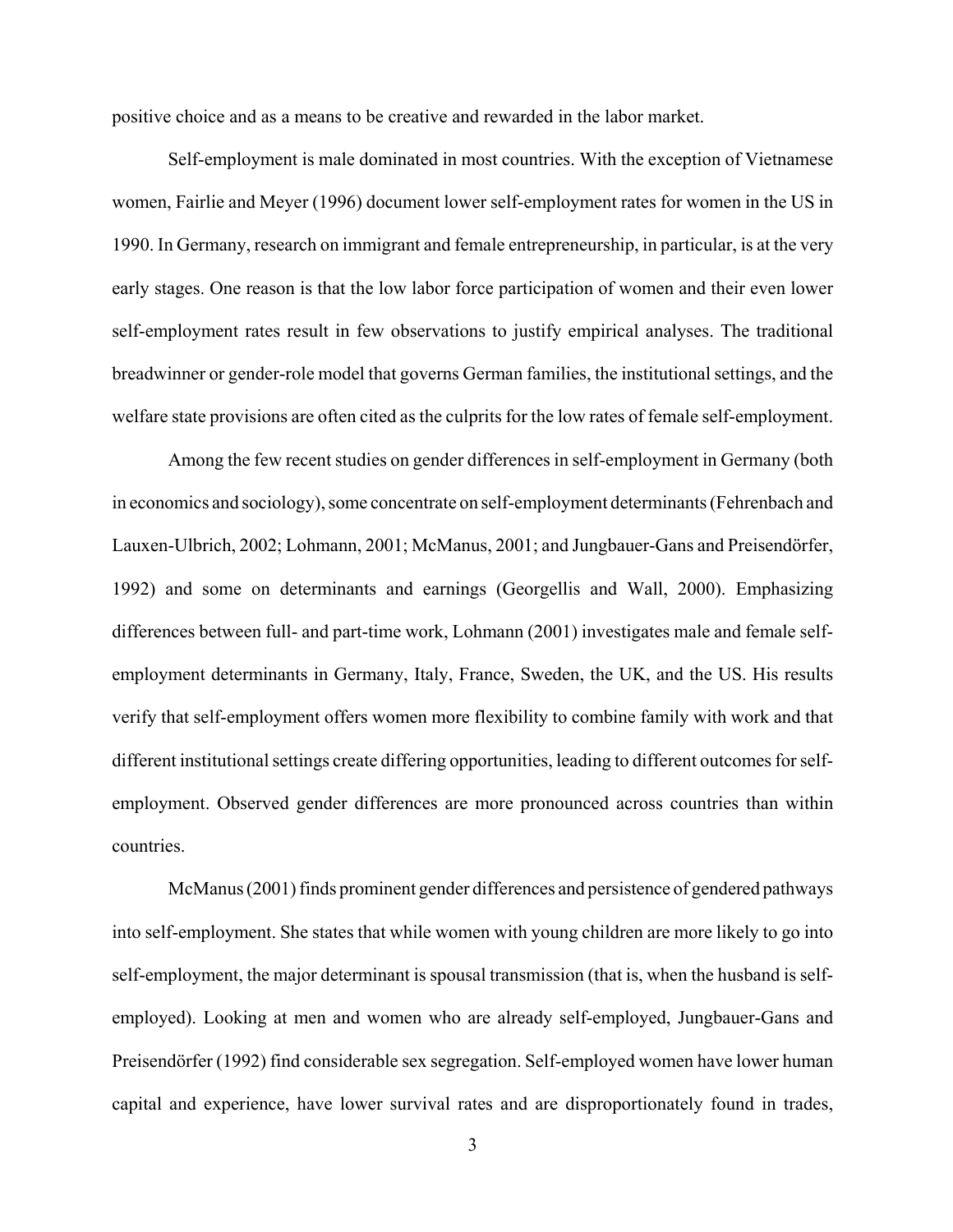services, and in typically female occupations. However, when they control for human capital and business characteristics, these gender differences in self-employment disappear and women experience the same survival and success as men. Hükum and Le Saout (2002) find that self-employed immigrant women in France are capable of transferring their professional know-how into a variety of economic activity. Characterized by an entrepreneurial ethos, these women show a superior ability to mobilize their social, ethnic, and personal resources in order to succeed in an often-fragile labour market. For these immigrant women, becoming self-employed is a way of achieving a respectable social status even though it does not necessarily mean that they achieve high earnings.

All studies agree that the motives to choose self-employment are different for men and women, with women emphasizing domestic responsibilities and men stressing the value of a successful employment option. Self-employed women are well-educated (in some studies) indicating that self-employment choices are due to familial reasons rather than discrimination or inability to find another job (Georgellis and Wall, 2000). However, compared to men, women face additional constraints from lack of start-up capital to convincing the financial institutions (and even their potential clientele) about their business ideas and managerial abilities (OECD, 2000).

Research on the self-employment experience of immigrants in the US shows that not only self-employed immigrants have higher annual incomes than salaried workers but they also have higher incomes than comparable self-employed natives (Borjas, 1986). Self-employment rates also widely vary by ethnicity. Fairlie and Meyer (1996), in a comprehensive study of ethnic/racial groups by gender, test many theories and find evidence that individuals are pulled rather than pushed into self-employment. Lofstrom (2002) finds substantial differences between migrant workers and self-employed migrants in earnings and educational attainment. Entrepreneurs have a better education and earn more than other working migrants. However, education has a smaller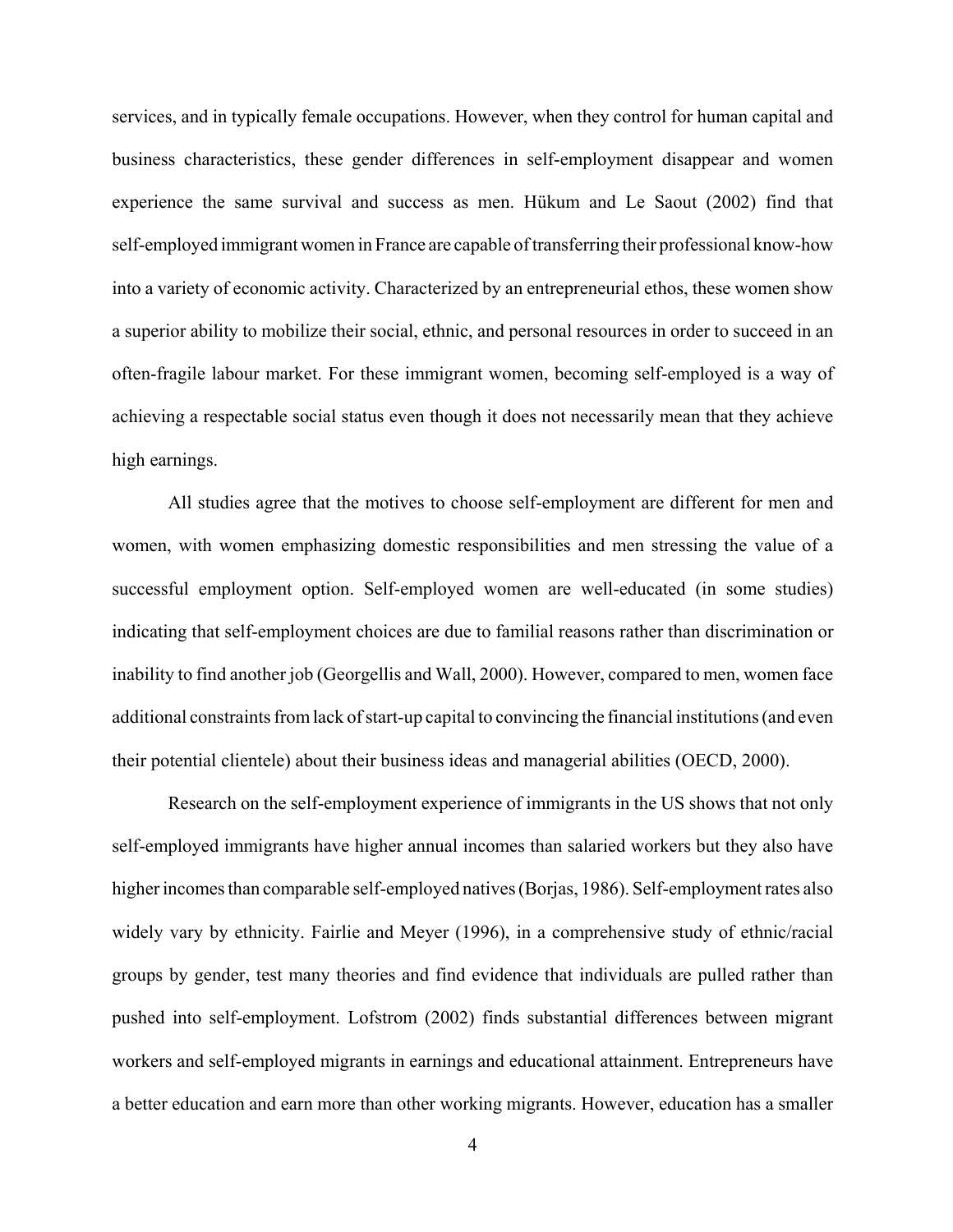impact on the self-employment probabilities of migrants compared to that of natives. The earnings of self-employed immigrants converge quickly to the earnings of the self-employed natives. In contrast, Clark and Drinkwater (1998) in their study on ethnic self-employment in Britain find evidence of both push and pull factors, with substantial variation across ethnic groups. Furthermore, they find no support of the conjecture that ethnic minorities are more entrepreneurial than others. Except for the Chinese, they find that ethnic self-employed minorities in Britain earn less than comparable whites.

Germany is known to have comparatively low rates of self-employment and migrants exhibit even lower rates. This is in spite of the fact that the self-employed immigrants reach earnings parity with self-employed natives and earn a premium of 30% over immigrant workers in the blue collar category (Constant, 1998). Compared to all immigrants in the salaried sector, self-employed immigrants earn 22% more, and Turks are twice as likely to become self-employed as any other immigrant group (Constant, Shachmurove, and Zimmermann (2003).

A recent comparative study between Germany and Denmark shows that the selfemployment of immigrants is male dominated and self-employed immigrants in Germany earn twice as much as the immigrants in paid employment (Constant and Schultz-Nielsen, 2004). Focusing on immigrants in the labor force, they find significant gender and ethnic differences, with women being three times less likely than men to become self-employed. It is unclear why, in a country with a relative high unemployment rate and a relatively institutionalized labor market entry, one does not observe higher self-employment activities among immigrants, especially when most of the immigrants come from countries with high self-employment rates (24% in Greece, 25% in Turkey,  $27\%$  in Italy, etc).<sup>2</sup>

<sup>&</sup>lt;sup>2</sup> Fairlie and Meyer (1996), however, find that the ethnic/racial groups that have the highest selfemployment rates do not come form countries that have high self-employment rates.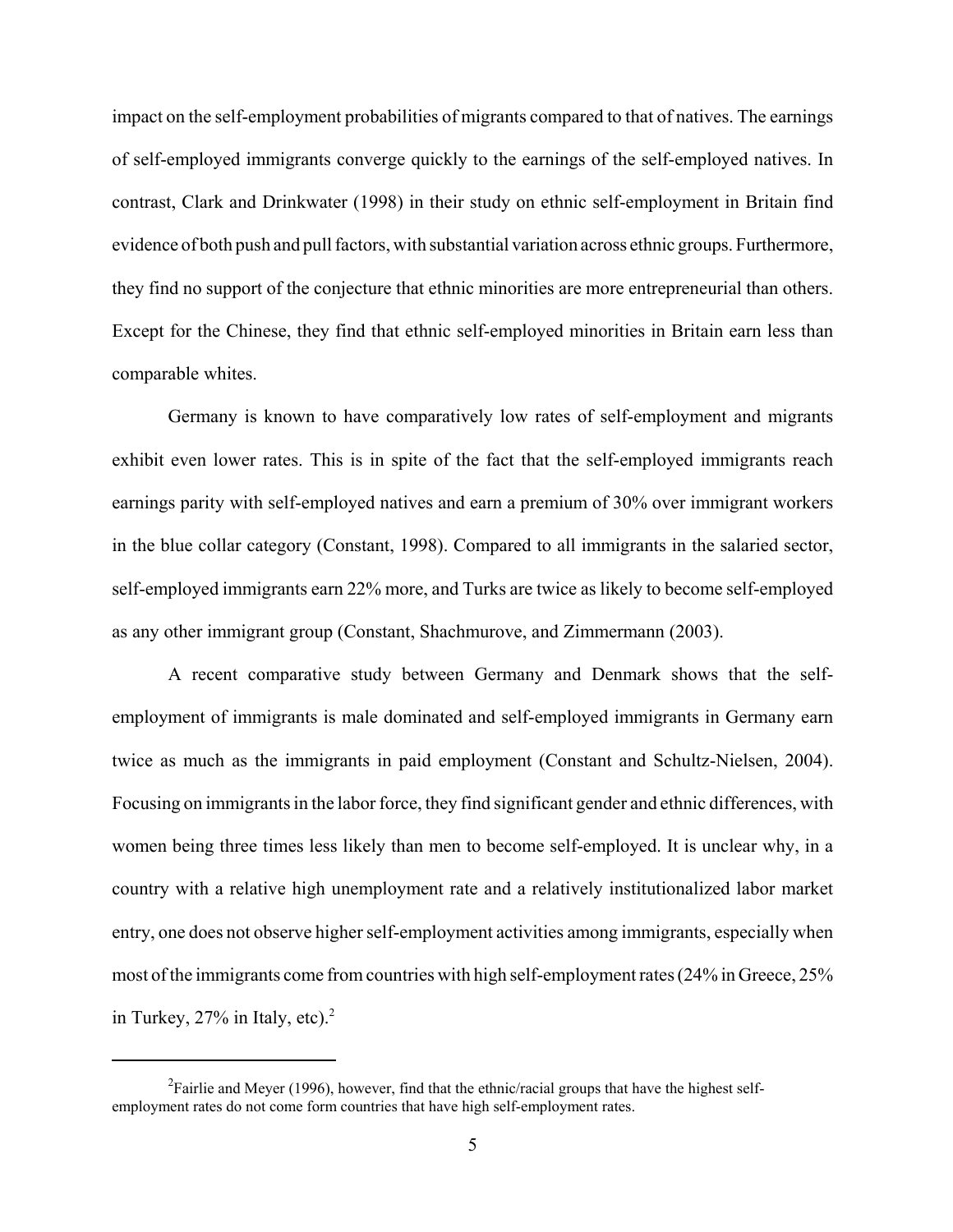In this paper I investigate female entrepreneurship evidenced through both self- and paidemployment, presenting a new perspective on entrepreneurship. Specifically, I study the sorting of businesswomen into self- or paid-employment and contrast it to the sorting of women into other jobs in the salaried sector. To emphasize differences, I compare these female workers to the women not in the labor force. Moreover, I estimate the wages of women in these types of employment, adjusted for selection in each type of employment. I address the following questions: (i) what does it take to become a businesswoman? Are businesswomen in self-employment different from businesswomen in paid-employment in observed characteristics? (ii) is self-employment an unequivocal choice over other jobs in the wage sector? Is it a preferred route to express their entrepreneurial talents and a quest to earn higher wages, or a conduit to avoid possible discrimination in the wage sector, and to combine family with work in a more flexible setting? (iii) is self-employment a desperate choice out of unemployment or idleness? (iv) within the unified Germany are some nationalities more entrepreneurial than others? $(v)$  are female workers in these 3 types of employment a random sample? And (vi) how do they fare in the German labor market?

For the empirical analyses, I employ data from the German Socioeconomic Panel (GSOEP) 2000 release to study the factors that influence the choice to work or not to work, and the choice to be self-employed or not, in a multinomial logit framework. I utilize this selection into different occupations to further adjust and study the wages of women workers. The results show differences among West Germans, East Germans, and immigrants both in their decision to become selfemployed businesswomen and in their decision to become businesswomen in paid-employment. Proclivity to self-employment is very sensitive to the alternative option (whether contrasted to other jobs in the salaried sector or to no employment). While self-employed businesswomen enjoy higher wages than in other paid jobs, self-employment is still not their preferred choice when they are young and well educated. Women are drawn into self-employment as opposed to another type of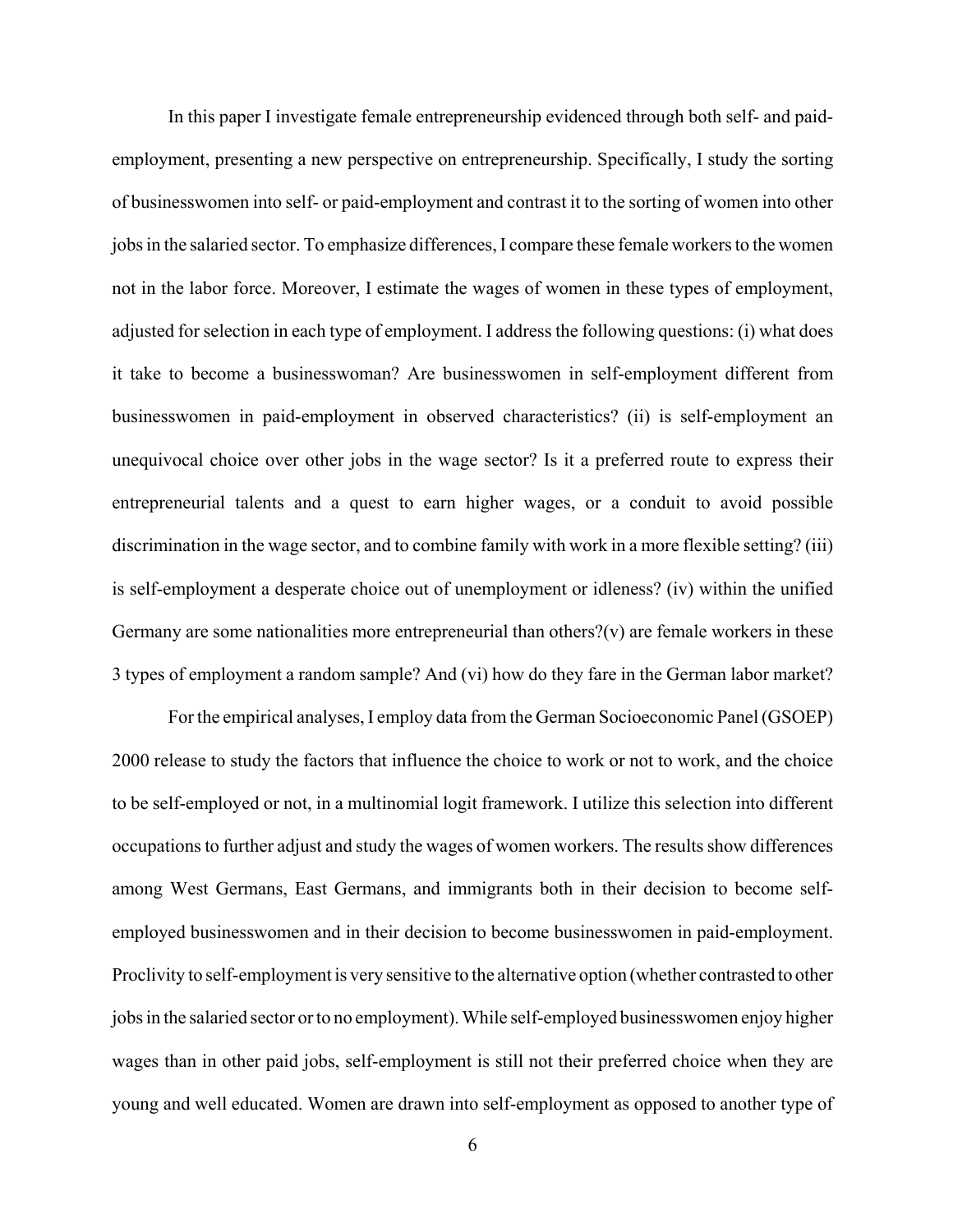employment when they have under-age children, indicating the importance of familial considerations. Self-employment offers women a path to economic success. However, it is the businesswomen in the salaried sector who enjoy the highest wages, and this is long-lasting. Invariably, East German women earn less than West German women in all 3 types of employment.

The rest of the paper is structured in the following way: in Section II, I provide a brief overview of the self-employment realities in Germany, the German migration setting, and the situation for female entrepreneurs; in Section III, I present the methodology and empirical design, and in Section IV, I describe the data set, the variables employed in the analyses, and delineate the hypotheses. In Section V, I stage the characteristics of the sample populations, and in Section VI, I present and discuss the econometric results. In Section VII I summarize and draw my concluding remarks.

#### **II. Self-employment Realities in Germany**

In general, compared to both the US and to other countries that are less industrialized, Germany is characterized by low entrepreneurial activities (OECD, 2000). However, in 2000, the self-employed workers accounted for 9.8% of the total labor force 12.6% of whom were men and 6.2% women. Among the German self-employed, 27.10% are in the knowledge intensive services. Overall, close to 3 million small or mid-size enterprises (SMEs) in the crafts, industry, trade, tourism, service, and liberal professions create nearly 70% of jobs, and account for 46% of gross investment in Germany.

The self-employment structure of the immigrants in Germany has changed significantly since the mid-1970s, when almost all guestworkers were in paid-employment. For example, in the early1970s, only 40.000 immigrants were registered as self-employed, and their businesses were tied to restaurants or to catering to the needs of their compatriots. Since then more and more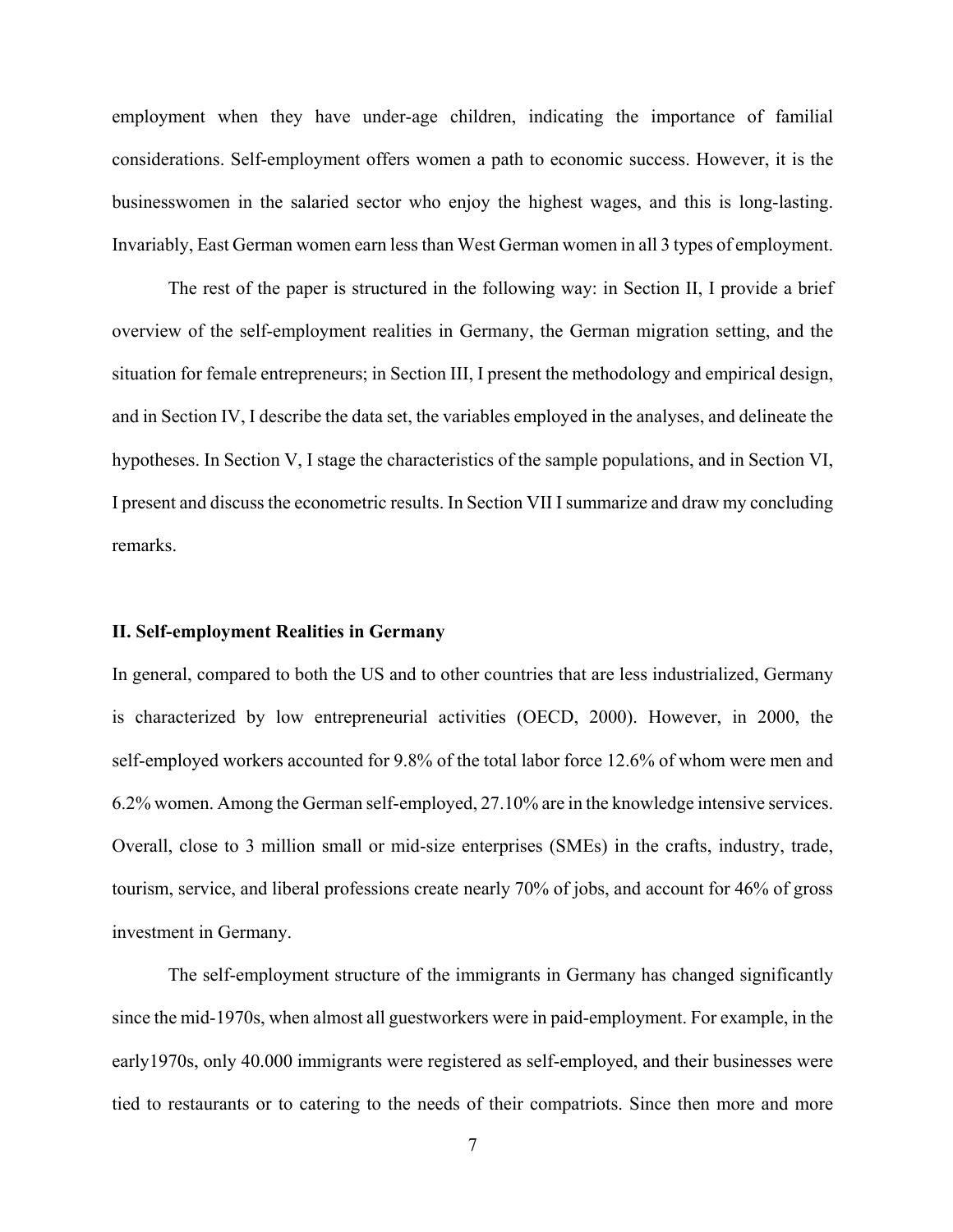foreigners have become self-employed. Since the mid-1980s the number of start-ups by foreigners has increased rapidly. In April 2001, already 257,000 out of the 3.1 million or 8.4% of foreigners in the workforce were self-employed. Over the last decade, more foreigners went into self-employment compared to Germans. For example, the stock of self-employed foreigners alone rose by 23.6% between 1992 and 2001, while the rise of native self-employment was 17% (Source: Mikrozensus). The Institut für Mittelstandsforschung in Mannheim reports that the share of self-employed immigrants in 2001 was 16% for Turks and Italians and 9% for Greeks. While the overwhelming majority of Greeks and Italians are in the restaurant and hotel business, the majority of Turks are in the wholesale/retail business.

While female-owned enterprises are considered to be the "new face of the economy" in the US, and financial institutions increasingly patronize women as a substantial clientele, this is not the case in Germany (OECD, 2000). Compared to men, women bear the brunt of family responsibilities, lack labor market experience, have less collateral to start-up a business, and are usually confined in very small businesses. In 1998, recognizing that women are broadly underrepresented in SME's, and that lack of start-up capital is a major obstacle for businesswomen, the German government enacted a special funding scheme for start-ups of WOBs (OECD, 2000).

The institutional and legal conditions for foreigners planning to become self-employed have improved over the last decades. The Foreigner's Law of 1965 explicitly prohibited immigrants from engaging in business endeavors (Kanein, 1988). An exception applied to EU nationals and immigrants with an unlimited residence permit. A minimum of 5 years residence in Germany (but in practice 8 years) is required to obtain this permit. Apart from this legislation, there is no explicit law regulating the self-employment of foreigners. Currently, immigrants from EU countries<sup>3</sup> have

<sup>&</sup>lt;sup>3</sup>Iceland, Liechtenstein, and Norway also enjoy the same rights; the US, Philippines, Sri Lanka, and Dominican Republic enjoy a benevolent treatment.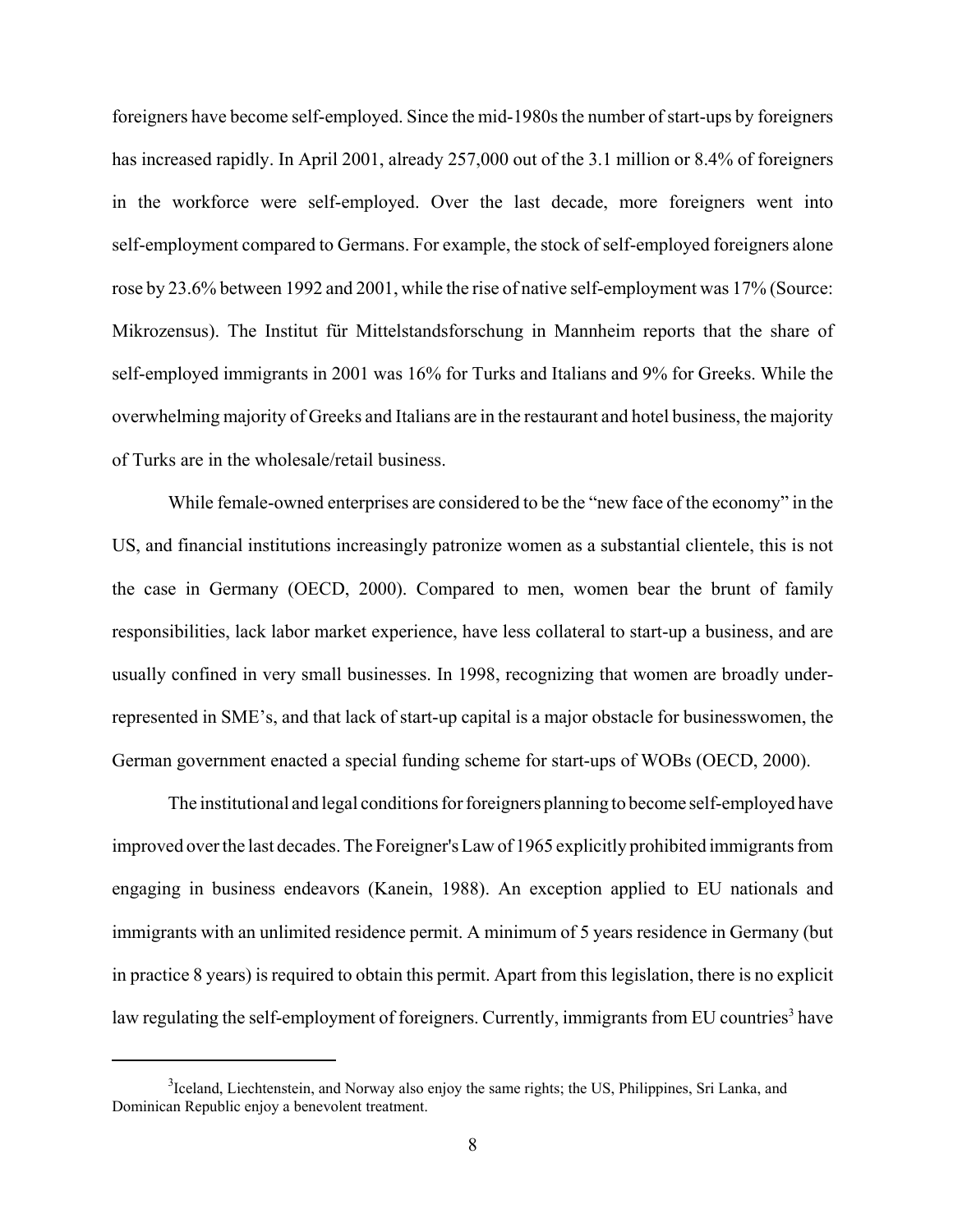basically the same legal rights as German entrepreneurs. Immigrants from non-EU countries are subject to the *Ausländergesetz* and must have an unlimited residence permit or apply for the permission to start a business if they only have a limited residence permit. In practice, the approval of such applications has been liberalized over the last years but is still occasionally arbitrary.

The new Immigration Act (*Zuwanderungsgesetz*), which will come into effect on January 1, 2005 allows, *inter alia*, non-European nationals to immigrate to Germany for work and settle permanently if they so desire. It favors highly skilled workers, such as scientists, engineers, and IT specialists, who are urgently needed in Germany's labor market. Exploring immigration as a potential economic boon, this law allows entrepreneurs who invest at least a million Euros and offer jobs to locals to work in Germany. While the new law also carries through tough security provisions, it liberalizes the citizenship laws and speeds up the process of becoming German. The law mandates that new long term immigrants complete 300 hours of courses on language as well as civil and societal issues, while those already settled in Germany also take part in integration courses. Completing these courses successfully entitles immigrants to naturalization after seven years of residence in Germany.

Because of the idiosyncrasies of the German migration system and the German immigration law, the typical distinction between first and second generation immigrants does not apply in Germany. Second or even third generation immigrants who are born in Germany are not necessarily German citizens.<sup>4</sup> Even if they acquire German citizenship, they are perceived as foreigners and follow separate paths in the labor market. On the other hand, the immigrants themselves may be reluctant to ascend to German citizenship in fear of losing their own, as well as losing property and

 $4$ As of January 1, 2000, the citizenship law requires a minimum of 8 years of residence. In addition to the *jus sanguinis* or law of blood the *jus soli* or law of soil qualifies immigrant children for German citizenship if one parent is born in Germany or has established permanent residence status in Germany. At the age of 23 descendants must decide which nationality to keep because dual citizenship is not allowed.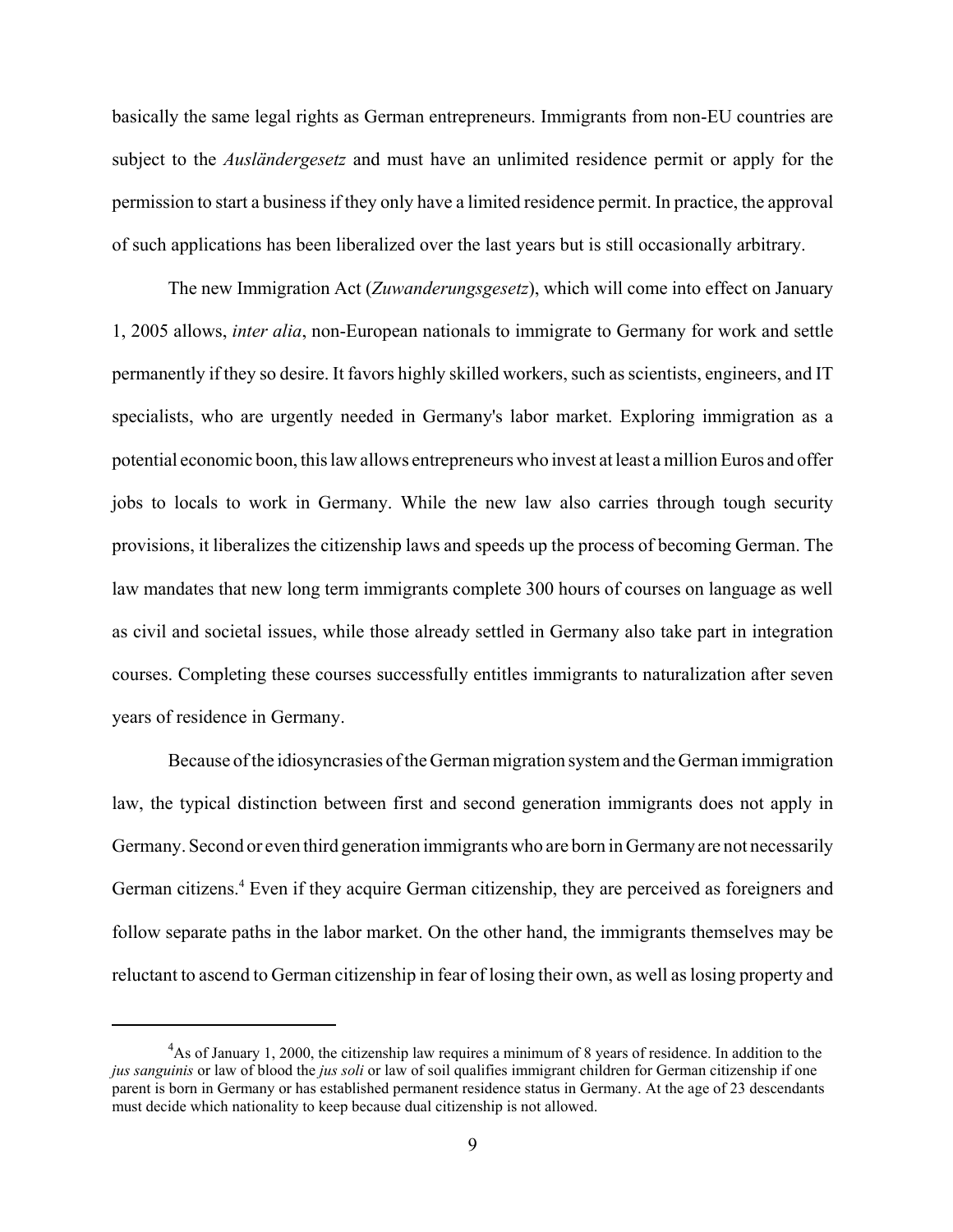other benefits in their home country (Constant, 1998).

In general, doctors, lawyers, accountants, engineers, pharmacists, midwives etc. need an occupational licence to open their own business. Specific occupational credentials and certificates are required for other professions as well. Individuals who are considering starting a business in trade or craft also need to have some educational degree or occupational certificate (master craftsman). This applies especially to cooks, carpenters, hairdressers, etc. Although the reformed legislation for the trade/craft professions has been more liberal since January 1, 2004, 41 of the 94 types of craft can only be practiced with a master craftsmen diploma.

Within Germany, many individual states and cities are seriously taking actions to promote self-employment. In the city of Berlin, for example, the "Consulting Centre for Self-Employment" (funded by the German Government) caters to the needs of immigrants and especially Turks. Among other things, it provides training in accounting and marketing, advises on business opportunities in Berlin, and enhances cooperation between business associations (IOM, 2003). The federal government itself actively seeks to encourage, foster and strengthen the performance and competitiveness of SMEs and offer them new growth possibilities. In June 2002, the German government began to assist the development of a private risk capital market in Germany by making available considerable amounts of venture capital for young technology companies especially via the VTC - Venture Capital for Small Technology Companies.

Special schemes to push individuals out of unemployment and into self-employment are also in effect. The bridging allowance (*Überbrückungsgeld*) is a combination, among other things, of financial support through monthly unemployment benefits and social security contributions. The help period lasts for 6 months. The premium allowance (*Ich-AG*) supports individuals for 3 years starting with high premium payments in the first year (600Euros a month). Payments decrease to 360 and 240Euros a month for the second and third year respectively.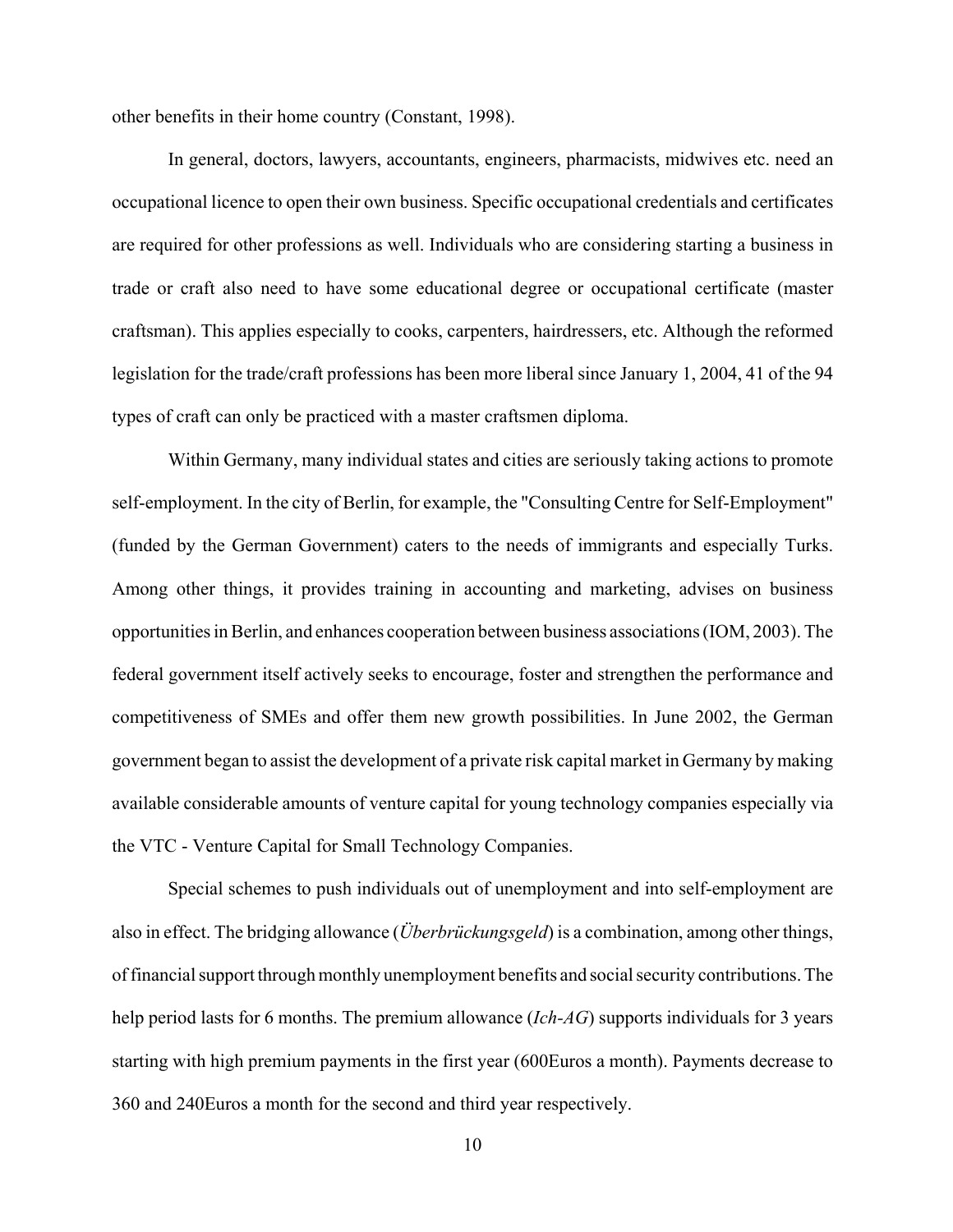A variety of social, cultural, political and economic impediments can discourage or even suppress entrepreneurial endeavors. For immigrants and women these obstacles (such as the ability to raise or secure capital, to acquire managerial talents, and to capture market opportunities) may be greater. One of the most important hurdles is credit constraint or limited financial capital for start-up business. The largest fraction of newly founded businesses in Germany are financed by the entrepreneur's own capital in combination with outside capital provided by credit institutions. Venture capital and private investors (business angels) play a role only in a few cases. In the case of immigrants, family and friends are usually the business angels. Another hurdle is the lack of knowledge about the support programs that are available to encourage and promote self-employment, or about the existing consulting centers.

Still, even if immigrants are informed about business opportunities and encouraged to open their own business, the next hurdle to overcome is regulations and bureaucracy. Experts believe that there are too many regulations that hinder entrepreneurial activities, and advocate against unreasonable paperwork. Furthermore, the complicated German tax system can also deter many potential business founders. In recent years, many changes have been made to the tax laws, often making it impossible for businesses to understand the system.

Another impediment to self-employment is the alleged German "welfare culture." This culture has at least two dimensions. On the one hand, less privileged workers need to be protected from unemployment or precarious, risky employment. Therefore, the German labor market directive has focused on paid-employment rather than self-employment. At the same time, labor unions have also encouraged paid-employment perhaps because independent trades are not exactly under their umbrella. On the other hand, a tacit directive (that emphasizes the collective) deters individuals from choosing the entrepreneurial avenue and acquiring high profits.

In an effort to evoke a "self-employment culture" in Germany and to ensure successful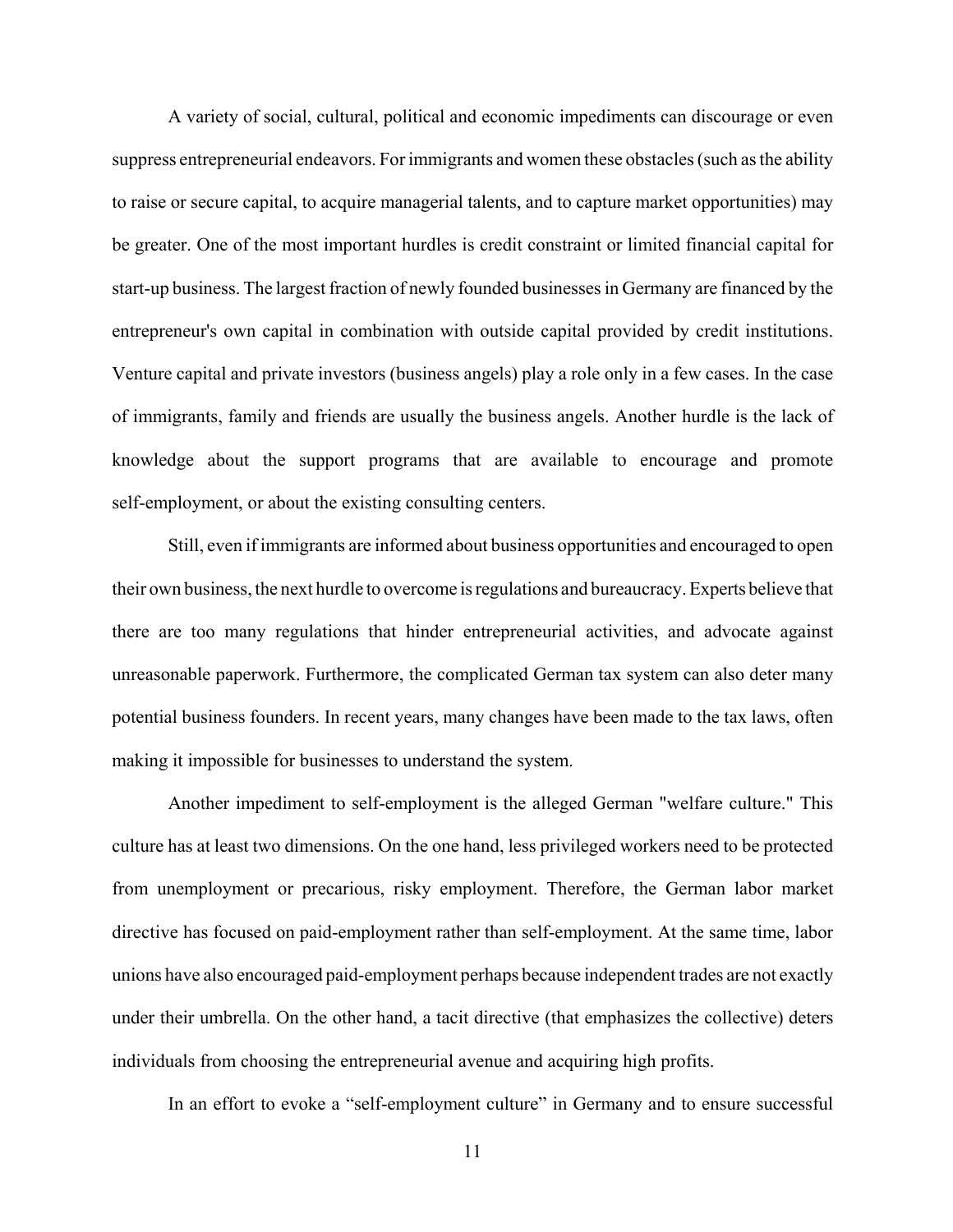transmission of business ownership to the younger generations, the Federal Ministry of Economics and Technology initiated professorships on self-employment. Special attention is paid to technology-oriented companies originating in Universities and to school projects that can strengthen young peoples sense of self-reliance, initiative-taking, and team spirit (OECD, 2000).

#### **III. Methodology and Empirical Implementation**

In the methodological framework, the unit of the analysis is the individual. I assume a utility maximization model where rational individuals are assumed to have preferences over a set of *j* different alternatives:

$$
U(alternative 0) = \beta'_0 x_0 + \epsilon_0
$$
  
\n
$$
U(alternative 1) = \beta'_1 x_1 + \epsilon_1
$$
  
\n........  
\n
$$
U(alternative J) = \beta'_j x_j + \epsilon_j
$$
 (1)

where  $\epsilon$  is the random error associated with that choice. *Y* is observed for choice *j* if

$$
U(alternative j) > U(alternative k) \qquad \forall j \neq k \tag{2}
$$

The disturbances are assumed to be independently<sup>5</sup> and identically distributed as a  $log$ Weibull distribution. Then, the choice probabilities given the covariates are:

$$
P(Y_i = j | x) = \frac{e^{\beta_j' x_{ji}}}{\sum_{k=0}^J e^{\beta_k' x_{ki}}}
$$
 (3)

where *i* indexes the individuals, and *j* and *k* index the alternative occupational choices,  $j = 0, 1, \ldots$ , J with *j*+1 nominal, unordered outcomes. To identify the parameters of the model, I impose the

<sup>&</sup>lt;sup>5</sup>The Independence of Irrelevant Alternatives (IIA) is a restrictive assumption. McFadden (1973) suggested that in cases where the outcome categories "can plausibly be assumed to be distinct and weighed independently in the eyes of each decision maker," a multinomial logit model can be safely used.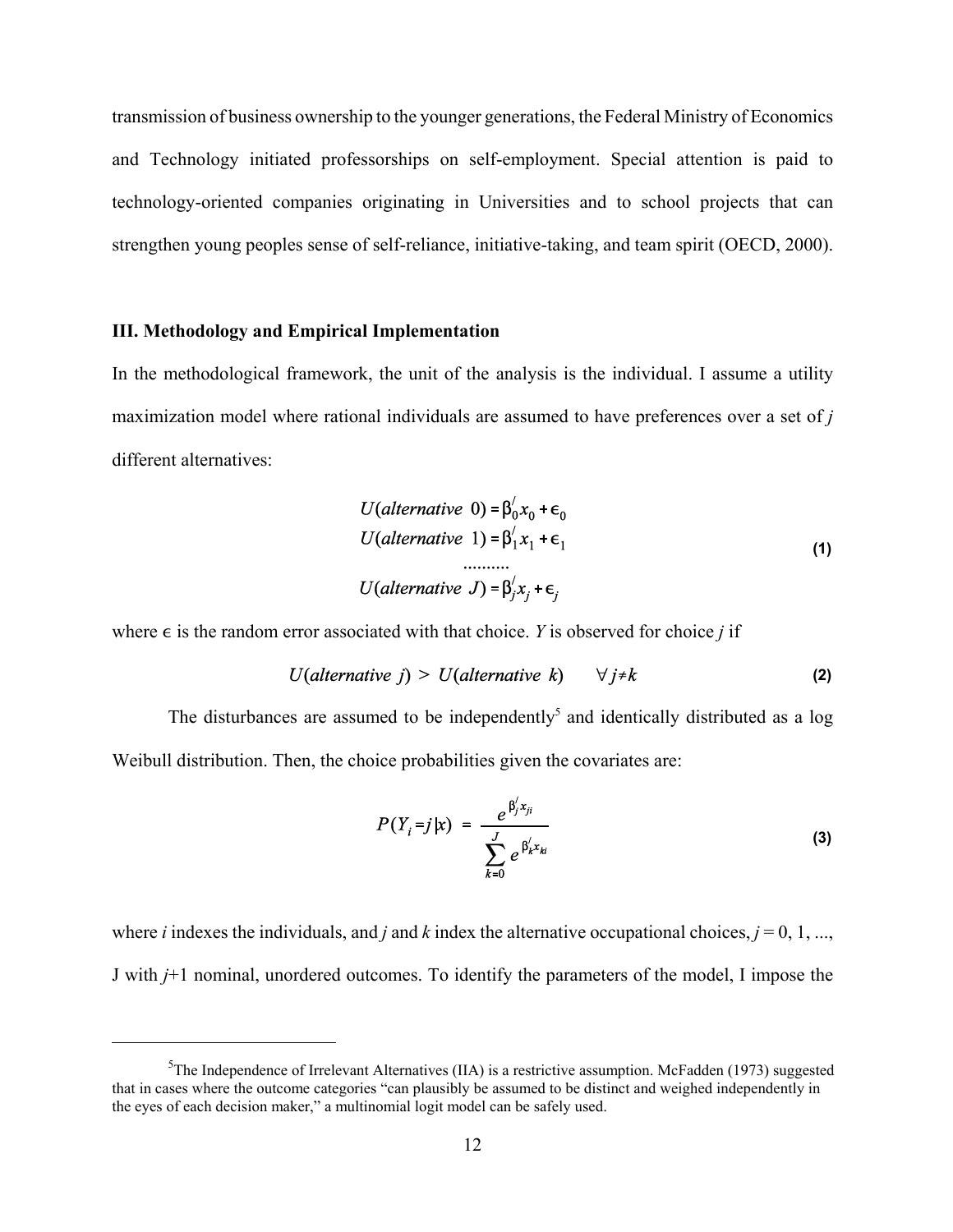normalization  $\beta_0 = 0$ .

Specifically for this analysis of occupational choice *Y* indicates occupations. I model the choice behavior of women as a multinomial logit. In this setting, individual agents face the following distinct choices: (i) the probability to choose to be a self-employed businesswoman, (ii) the probability to choose a career as a businesswoman in the salaried sector, (iii) the probability to choose any other type of job in the salaried sector, and (iv) the probability to choose not to work. Individual agents maximize utility gained from the attributes of that choice. I assume that utility depends on the corresponding financial rewards of the choice. For example, if the expected wages from self-employment exceed the expected wages from other types of employment, the individual workers choose to become self-employed.

I can predict the probability that an individual will choose one of the 4 occupations considered. According to the human capital theory, individuals will most likely choose the occupation that offers the highest present discounted value of potential future earnings. The probabilities (given the characteristics) are, therefore,

$$
P(Y=j|x) = \frac{e^{\beta'_j x_i}}{1 + \sum_{k=0}^{4} e^{\beta'_k x_i}}
$$
 (4)

The log-odds ratios that an individual will choose occupation *j* over occupation *k* are given by:

$$
\ln\left[\frac{P_j}{P_k}\right] = x_i(\beta_j - \beta_k) \tag{5}
$$

and the odds ratio,  $P_j/P_k$ , does not depend on the other choices. I compute the rest of the "contrasts" by taking the difference between two of the known parameters as follows: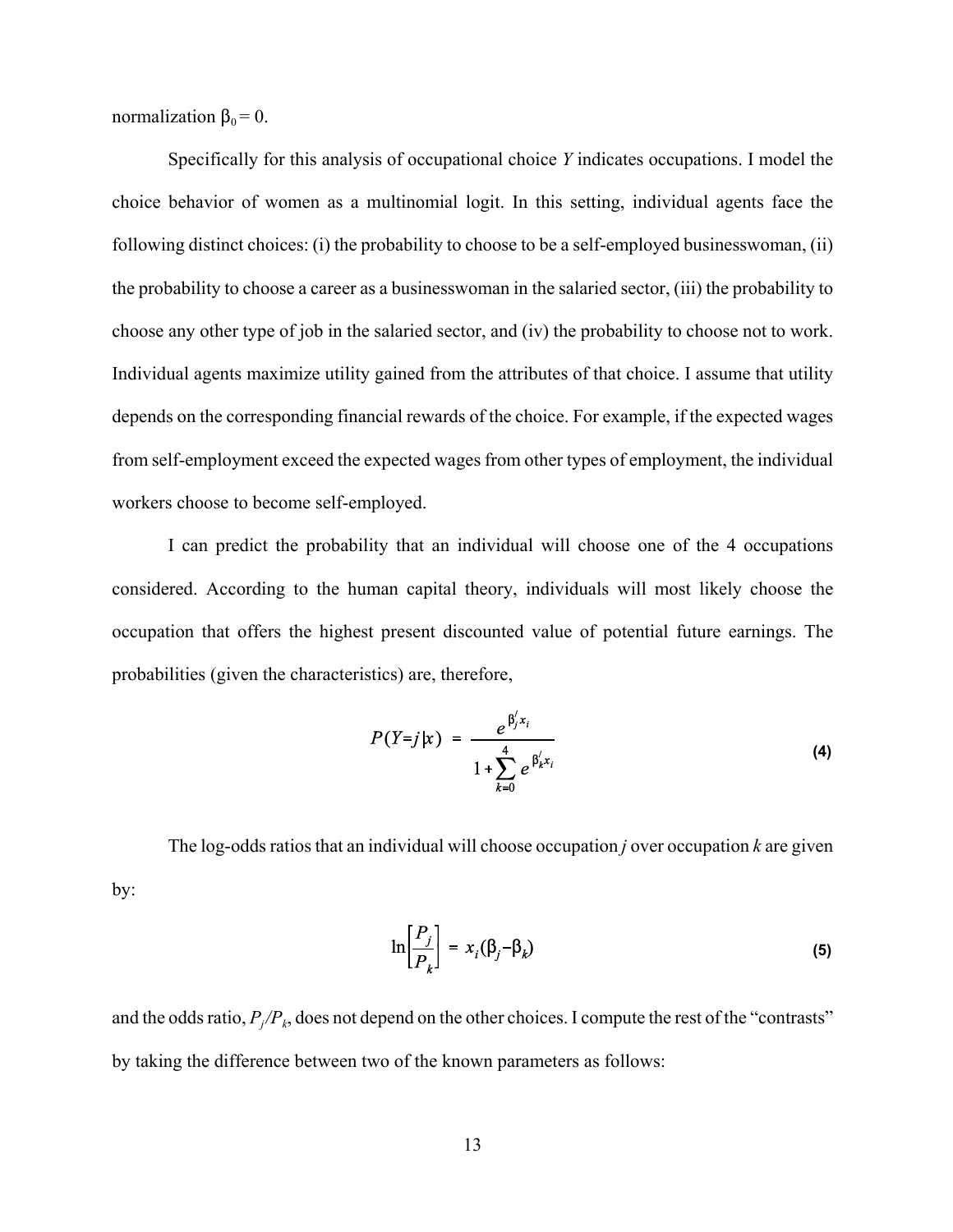$$
\beta_{k,p|q} = \beta_{k,p|r} - \beta_{k,q|r} \tag{6}
$$

where outcome r is the reference category. That is, I compare outcomes *p* versus *q* for attribute *k*.

The model is solved with maximum likelihood estimation. The resulting estimates are unbiased, consistent, asymptotically normal, and asymptotically efficient. Moreover, the likelihood function is globally concave, ensuring the uniqueness of the ML estimates (Amemiya, 1985). The marginal effects are computed as:

$$
\frac{\partial P_j}{\partial x_i} = P_j [\beta_j - \overline{\beta}) \tag{7}
$$

where  $\overline{\beta} = \sum_{i=0}^{J} P_j \beta_j$ .

Women workers (and in particular) women working in the 3 types of employment considered in the multinomial logit may not be a random sample of the female population, I need to appropriately adjust their wages for selection. This estimation is more involving because of the use of the multinomial logit. However, Lee (1983) has devised a method to estimate wages. Following Lee, I proceed with the estimation of three wage regressions adjusted for selection; this selection is based on the e multinomial logit employment choices. The selection for the regressions is based on  $Y_i = j$ . The Mincerian type of log earnings equations is:

$$
\ln w_{ij} = \alpha' z_i + (\rho_j \sigma_j) \lambda_j + \eta_j \tag{8}
$$

where the selection term  $\lambda_i$  is:

$$
\Phi[H_j(\beta'_j x_i)]/\Phi[H_j(\beta'_j x_i)]
$$
\n(9)

The functions  $\phi$  and  $\Phi$  are the pdf and cdf of the standard normal distribution evaluated at the  $P(Y=j|x)$ .<sup>6</sup> The vector  $z<sub>t</sub>$  includes human capital and labor market characteristics. The covariance and error terms are denoted by  $\eta$  and  $\rho\sigma$  respectively. Consistent estimates of  $\alpha$  and  $\rho\sigma$  are obtained

$$
^6
$$
Or,  $H_j(\beta_j' x_i) = e^{\beta_j' x_i}/1 + \sum_{k=0}^4 e^{\beta_k' x_i}$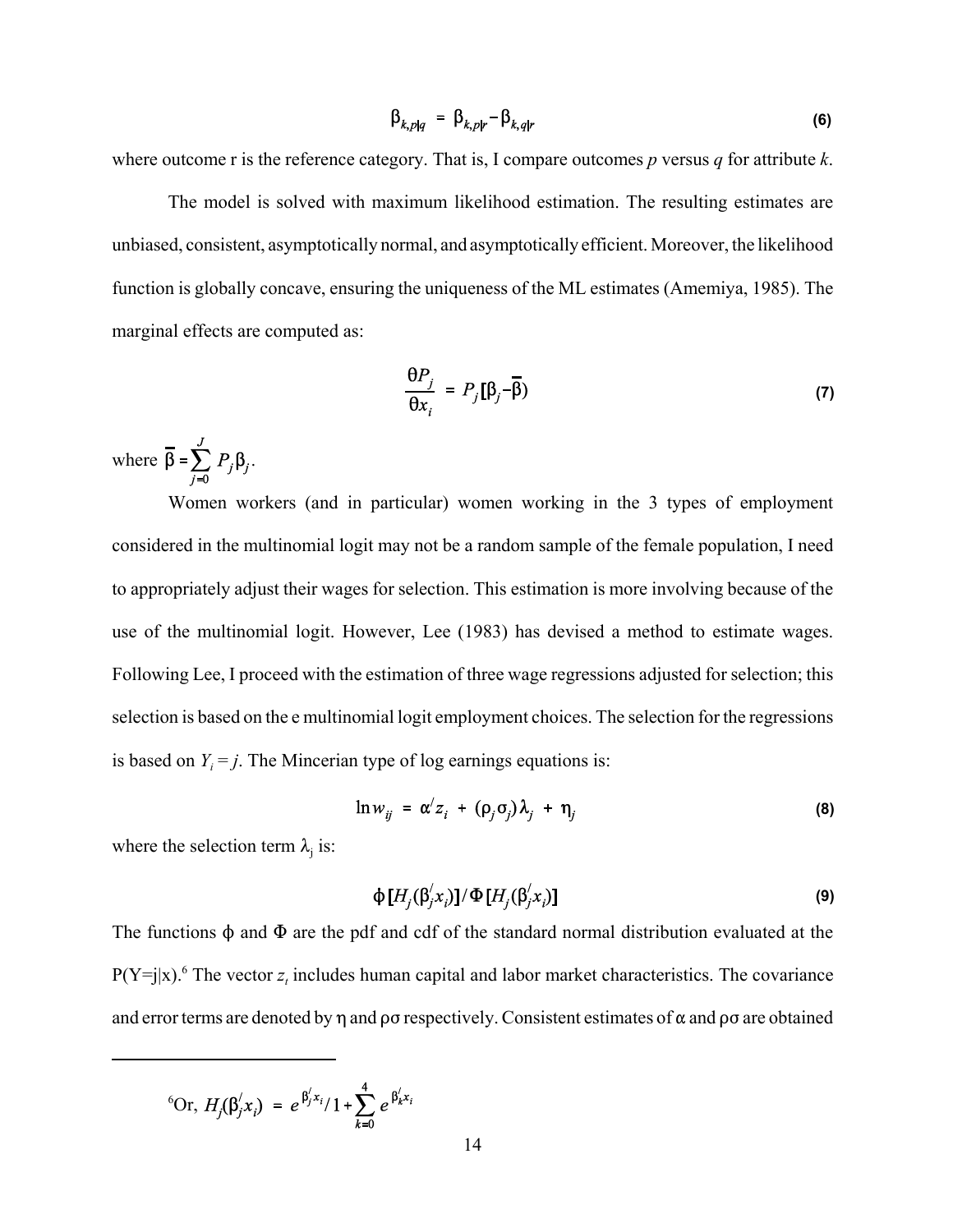through least squares regression of *ln*  $w_{ij}$  on  $z_i$  and  $\lambda_j$ .

#### **IV. Data Set, Variables, and Hypotheses**

#### **Data set**

For the empirical analysis my data is drawn from the German Socioeconomic Panel (GSOEP), a nationally representative data set based on surveys conducted annually since 1984, and provided by the German Institute for Economic Research (DIW Berlin). I employ data from the latest release of the GSOEP (year 2002). This year is unique in that it includes detailed information on all populations living in Germany as it is enriched by additional refreshment samples. It also includes substantial information on labor force participation, self-employment categories, various aspects of life in Germany, and an assortment of attitudinal questions. More importantly, the 2002 data permit a more detailed analysis on the self-employed individuals. I can, thus, differentiate between those self-employed in agriculture, in the free-lance or professional sector, and in other self-employed categories including working for a family business (SOEP Group, 2002).

Out of the entire female population in Germany I create 5 nationality groups: (i) West German native women, (ii) East German native women, (iii) women from the European Union, including a few from the US, Canada, and Australia, (iv) women from the Eastern European countries, or the former Soviet block (Romanians, Yugoslavs, Albanians, Russians, etc), and (v) "other immigrant" women in Germany, that is women from all other nationalities (mostly from developing countries), including Turks (the largest immigrant group in Germany). The reference category is West German women.

The samples I select for the analysis exclude those individuals who are enrolled in school, are in the military, and in agriculture. I further confine the sample to those who provided valid answers to the relevant variables. Additionally, I restrict the analysis to individuals aged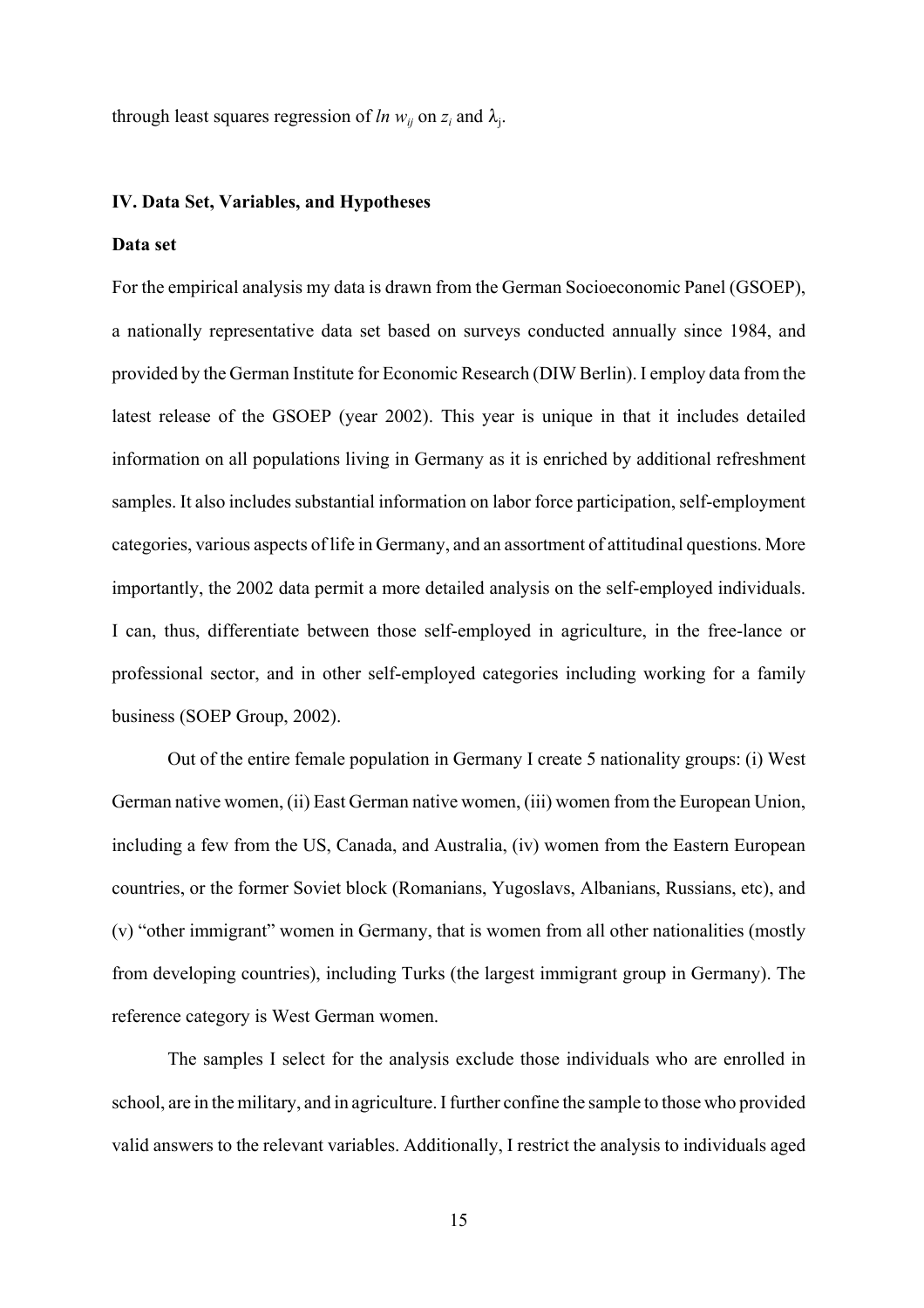20 to 65, a prime age range for paid- and self-employment endeavors. According to these selection criteria I end up with 2233 West Germans, 1453 East Germans, 372 European immigrants, 303 Eastern European immigrants, and 340 "other immigrants." For the wage regressions I consider only women with positive wages and hours of work. Because of the smaller sample size I grouped all non-European immigrants together. The final sample is reduced to 1210 West Germans, 808 East Germans, 182 European immigrants, and 255 non-European immigrants.

#### **Variables and hypotheses**

Table 1 provides the rationale of the dependent variable in the occupational choice model. Categories 1 to 3 pertain to those women in the labor force, and include those registered as unemployed or on maternity leave. The last category is those not in the labor force. I distinguish between 4 distinct choices: (i) businesswomen in self-employment, (ii) businesswomen in the salaried sector, (iii) any other type of job in the salaried sector, and (iv) no employment.

A dummy for self-employment is constructed from a self-reported answer in the GSOEP questionnaire regarding the employment status of the individuals. It includes free-lance processionals, independent academics working in other business, and those working in family business. For all self-employed women, this is their main and only job. The businesswomen category includes employees with highly qualified and extensive managerial duties, and executive level jobs, such as head of departments, managers, managing directors, and heads of large firms. The other wage work category includes all other blue or white collar jobs. In the last category are those not in the labor force (housewives etc).

The explanatory variables used in this model include human capital variables (education, and health), variables that bear witness to socio-political attachments to Germany and general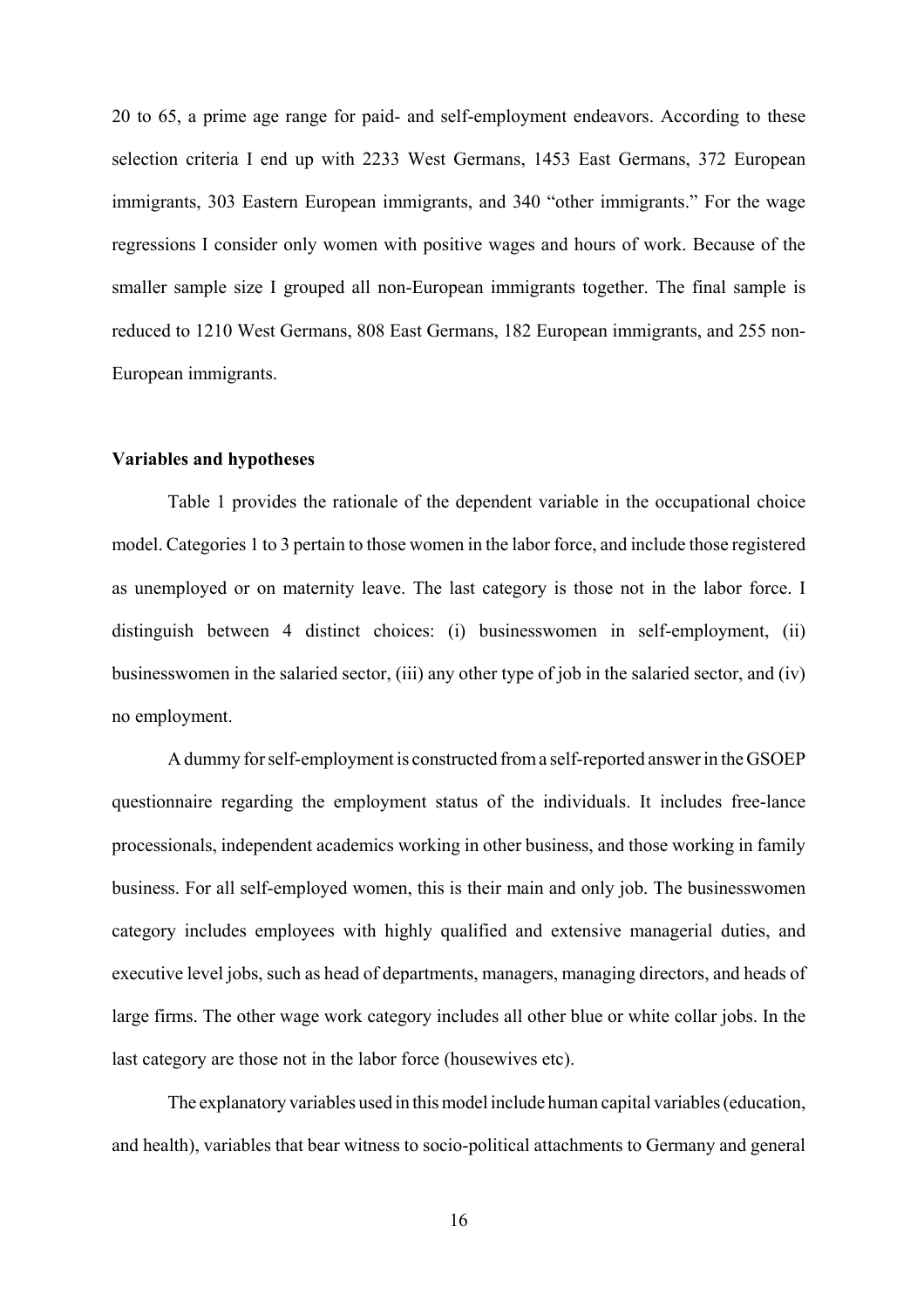economic well-being (citizenship and home-ownership in Germany), intergenerational link variables (parents are self-employed), and control variables picking up family responsibilities and labor market availability (marital status, under-age children in the household).

For immigrants, I measure the effects of years of schooling and vocational training in the home country and years of schooling and vocational training in Germany separately. That way, I control for differences in the initial stock of human capital (education before migration) and render immigrants' education in Germany qualitatively similar to that of Germans and among themselves. I conjecture that the better educated will go into self-employment and business jobs. To the extent that education captures higher ability and allows individuals to know more and to have a superior information set, I expect that more years of schooling will push individuals into self-employment and upper managerial business jobs. More important is entrepreneurial talent, which often cannot be taught. Here, I only measure formal training. Abilities may be correlated with measured human capital, and the relationship with self-employment can be clouded in practice due to measurement problems. For example, people who have no formal degrees but do have entrepreneurial abilities are more likely to be self-employed.

In Germany, I would expect a strong positive correlation between education and selfemployment because there are required educational levels and qualifications, especially for certain occupations. However, it has been often argued that self-employment is an alternative job choice for less qualified and less skilled individuals. Self-employment could be, for example, a choice for women who want to combine work with family. It could, thus, very well be linked to unmeasured talents and not necessarily to high educational degrees. Health is also a vital element of human capital. I create the variable poor health based on a self-reported answer. I hypothesize that disability and self-employment are most likely negatively correlated.

To capture family background and any intergenerational transfers, I create a dummy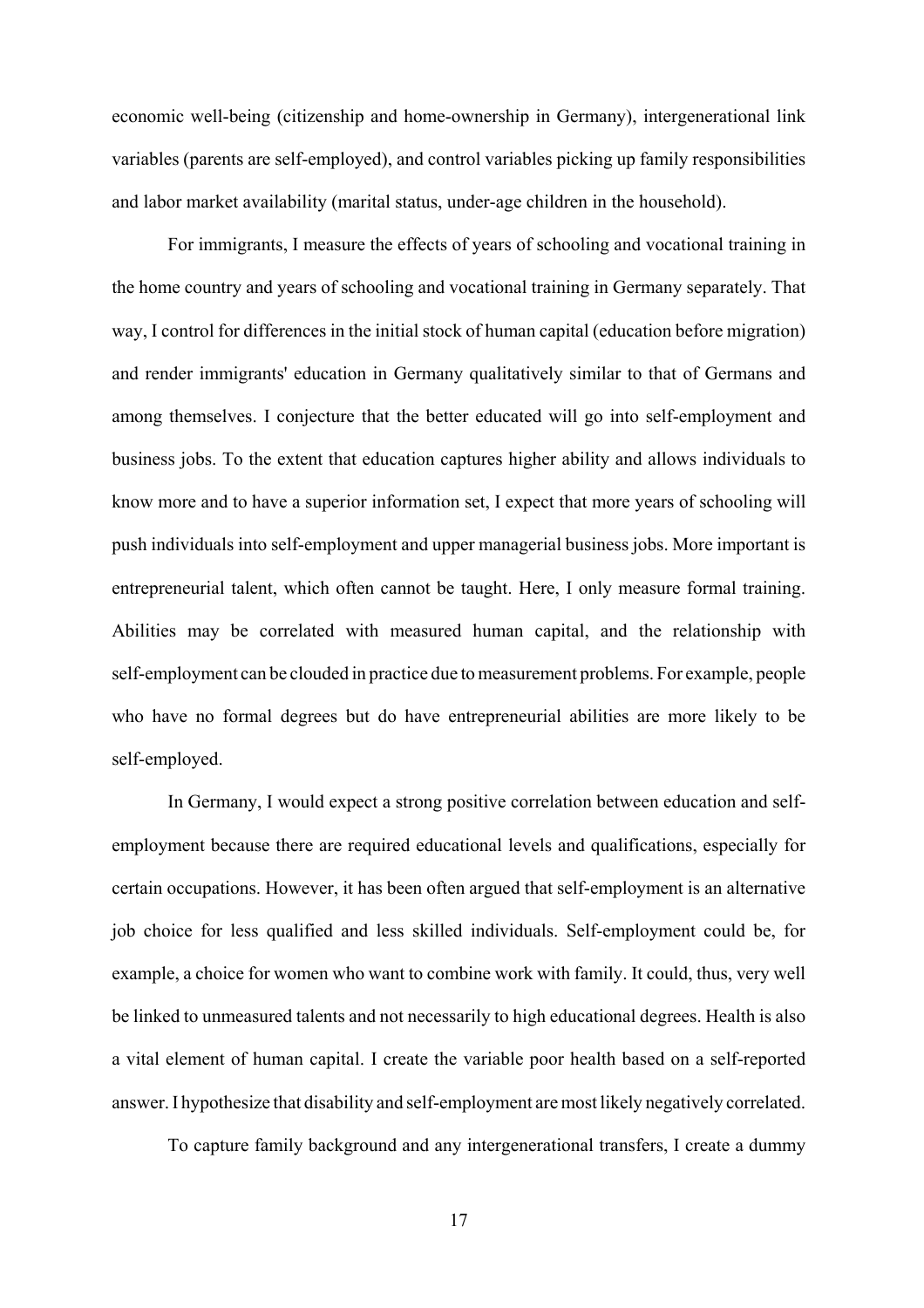variable for the parents being self-employed. Self-employed parents, besides providing life-experiences and know-how to their children, can also provide free on-the-job training. Moreover, self-employed parents may be able to financially support their children's start-up business and properly guide them in their decision. Lastly, children of self-employed parents are more likely to inherit the family business and go straight into self-employment. I hypothesize a positive relationship between the probability of choosing self-employment and the parents being self-employed.

The key variable for immigrant assimilation is the years-since-migration (YSM) variable. This variable measures the length of exposure to the German environment. It measures labor market experience and human capital accumulated in Germany. For those immigrants who are born in Germany, YSM is zero. In principle, labor force participation should increase with additional YSM for all occupations. I expect that the probability of being self-employed increases with additional YSM, albeit at a decreasing rate. The longer immigrants are in Germany the more they know the system and what they want to do, and the more likely they are to make the right occupational choice.<sup>7</sup> Besides, with additional YSM, immigrants can overcome institutional hurdles such as acquiring residence permits and other certificates.

While older workers are more risk averse, in general, Blanchflower et al. (2001) find that the incidence of self-employment is higher for older workers and creates stronger feelings of job satisfaction. I expect that self-employment proclivity will increase with age, discounting for non-linearities. The rationale is that older workers have more wisdom, more experience and know-how, more financial capital, larger social milieu, and they make more prudent choices. The variable "own dwelling" is included as proxy for the individual's wealth. I expect that wealth will increase the probability of self-employment because it lessens the liquidity constraints (Taylor, 1996; Evans and Leighton, 1989). Home-ownership and wealth

 $^{7}$ I acknowledge, however, that from this cross section I cannot disentangle any cohort effects and there may be a bias in the results.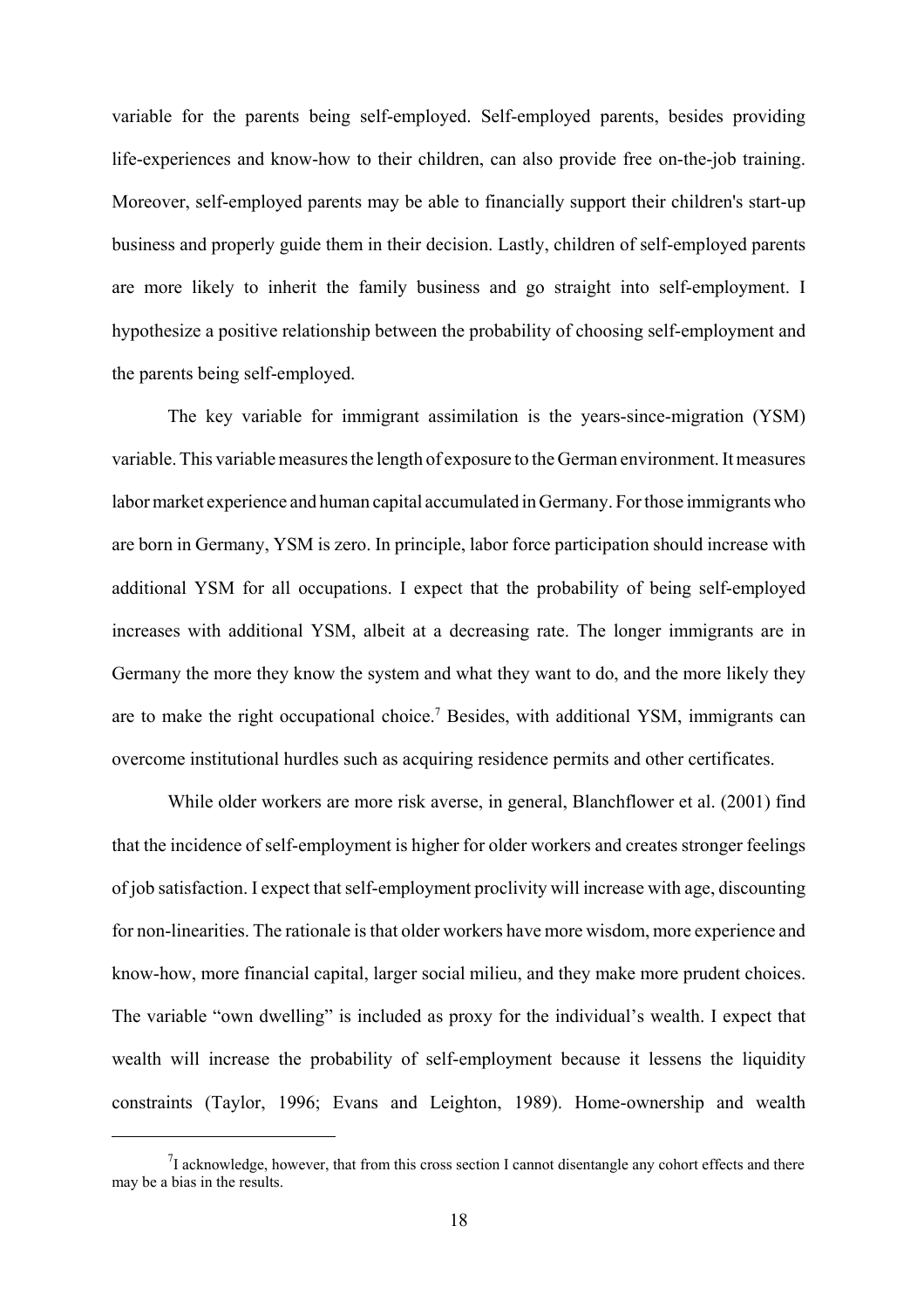accumulation might, however, reduce the probability of working in lower ranked occupations.

Self-employment can be a very attractive choice for married women with under-age children because it can offer flexibility in the allocation of time between family and work. I hypothesize that these variable will have a positive impact on self-employment proclivity. By the same token, these variables may have a negative impact on the proclivity to become a businesswoman in the wage sector. Immigrants who are German citizens may also choose selfemployment as a means of becoming successful, putting down roots, and having a business to hand down to their children. Similarly, citizenship gives the opportunity to access upper managerial jobs in companies and the government. Lastly, I expect to find wide variation in employment proclivities among the 5 nationality groups.

Following the human capital thesis I include the following variables in the wage regression: (i) pre- and post-migration years of schooling and vocational training, (ii) health, (iii) YSM and age, (iv) citizenship, and (v) marital status. I augment the model with labor market wage determinants such as: (i) working in the public sector, (ii) working in a small or average size company, and (iii) length of time in the business or firm. Lastly, I control for nationality differences and selection biases. According to the literature, I expect the following results.

In principle, wages increase with age and YSM at a decreasing rate. Wages are also higher for workers who have better health and are German citizens. For women specifically, I conjecture that being married is penalized in the labor market. Working in jobs in the public sector pays less because the public sector offers other amenities such as job security, strongly enforced labor union contracts, and less discrimination. Women working in small or average size firms should also earn less than women working in large firms. Longevity in the business (if one is self-employed) and in a company (if one is in paid-employment) should be rewarded in the labor market. I expect higher wages for women who have been in business longer.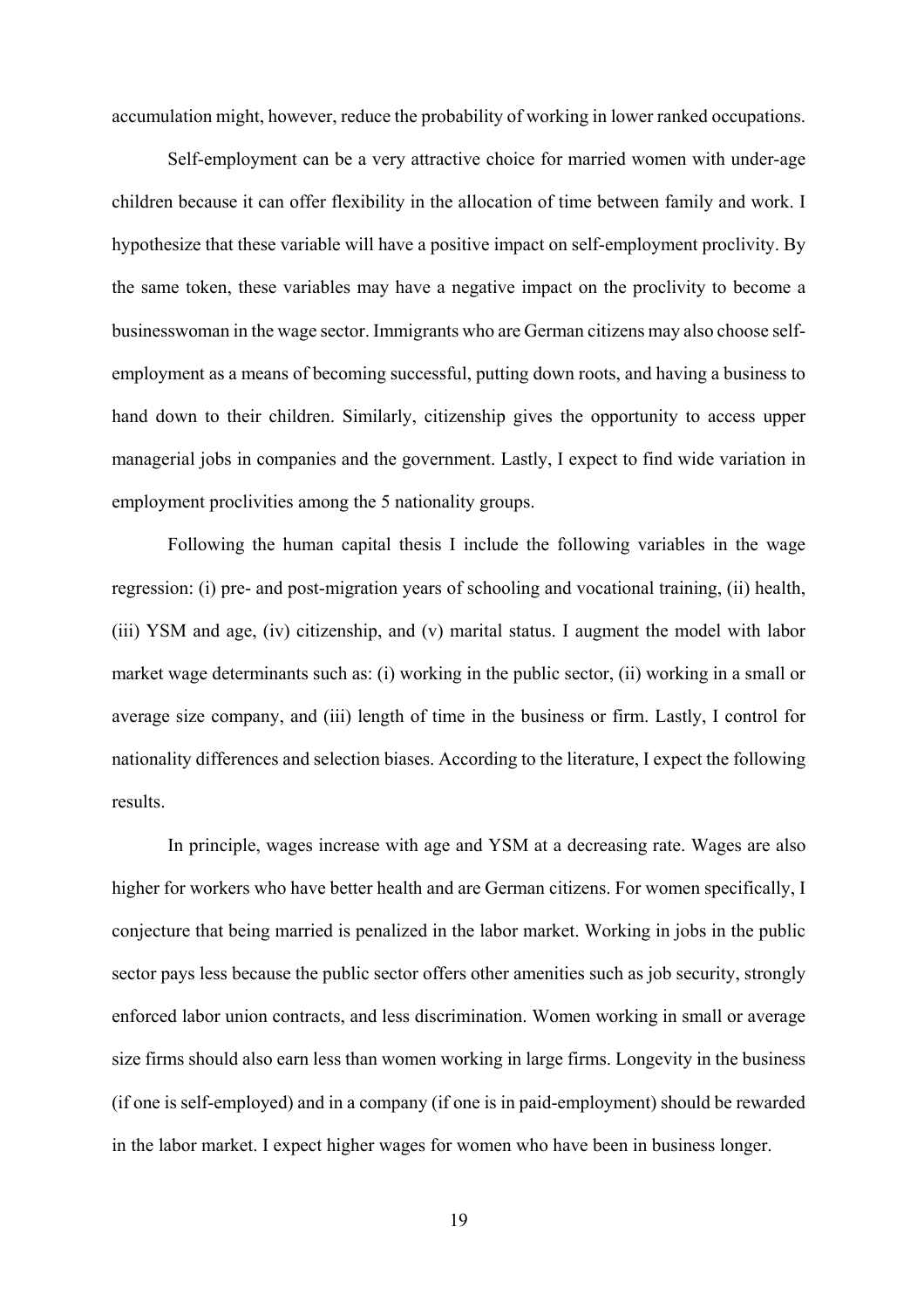Lastly, I anticipate significant wage differences among the different nationalities. The sign and significance of the selection term  $\lambda$  is a priori ambiguous. A significant  $\lambda$  would indicate that the sample of these women workers is not a random sample of the population, and thus, adjustment is justified. A positive (negative)  $\lambda$  would suggest that this non-random sample of workers is drawn from the upper (lower) part of the wage distribution.

#### **V. The characteristics of businesswomen in Germany**

In this section, I present an overview of selected characteristics of the 5 groups of women in Germany and make comparisons among them and across their employment types. Table 2 highlights the differences and similarities in that respect. On average, all women in the sample are in their late 30s to early 40s. West German native women are the oldest, while women in the "other immigrant" group are the youngest. Across all samples, a substantial proportion of women are married (over 60%), while the share is highest for the "other immigrant" group of women (81%) and lowest for East German women (61%). While women in the "other immigrant" group have the highest percentage of under-age kids (62%), East German women have the lowest percentage of under-age kids in the household (35%) than any other group.

Overall, self-employment rates are low for all groups. West German women have the highest self-employment rate (5%), followed by East German women (4%) and immigrant women from the EU (4%). Immigrant women from the former Soviet block countries have the lowest self-employment rates (1%). The businesswomen category is dominated by the East Germans with 8%, followed by West Germans with 7%, while all immigrant women are lagging behind. Women in the "other immigrant" group rank the lowest in this career path with only 1%. The latter also rank at the bottom for work in other jobs in the wage sector and at the top for not working; about half of the women in the rest of the nationalities are working in other jobs. West German women have the lowest percentage of no employment (39%) and women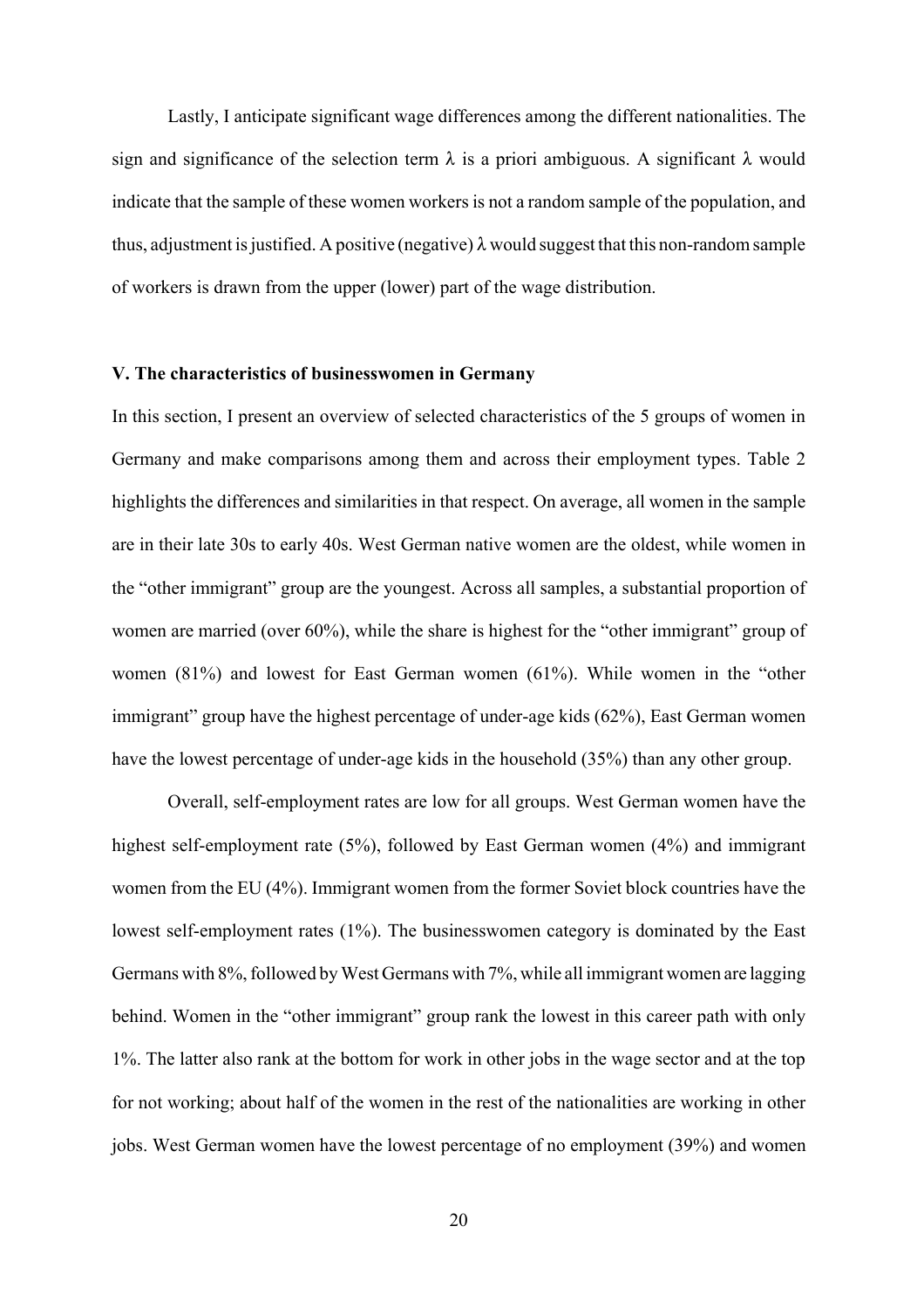in the "other immigrant" group have the highest (66%). It is interesting that East German women in 2002 have almost the same labor force participation and no employment rates. This is in contrast to all previous statistics showing the East German women had a lot higher labor force participation than West German women.

Among all immigrant women, the eastern European immigrant women have the highest fraction of naturalization. It is interesting that while 16% of the women in the "other immigrant" group are born in Germany, only 4% have become German citizens. Immigrant women from the EU have been in Germany for 19 years, on average, followed by the "other immigrants" (including Turks) who have been in Germany for 17 years. The average immigrant woman from the former Eastern block countries has been in Germany for 15 years. These numbers indicate a rather permanent migration, although citizenship rates are not high. The next rows of Table 2 indicate that these women express a positive attitude towards Germany, feeling integrated and wanting to stay in Germany. On a self-reported answer, 75% of the women from the former eastern block and 68% of the women from the "other immigrant" group said that they want to stay in Germany. Consistently, these women also report that they do not feel "at home" when they go back to their countries of origin.

Turning to their years of formal schooling and vocational/professional training, Table 2 shows that the eastern European immigrant women stand out with the highest years of premigration education (6 years). With regards to formal schooling and vocational/professional training acquired in Germany, East German women are the best educated group having finished, on average, some kind of college. They are followed by West German women having finished, on average, high school. Among the immigrant women, the Europeans seem to invest the most in post-migration education in Germany with 7 years of schooling.

Migrants still predominantly cluster in the West German territory and avoid the lessdeveloped East which has higher unemployment rates and lower wages. With respect to wealth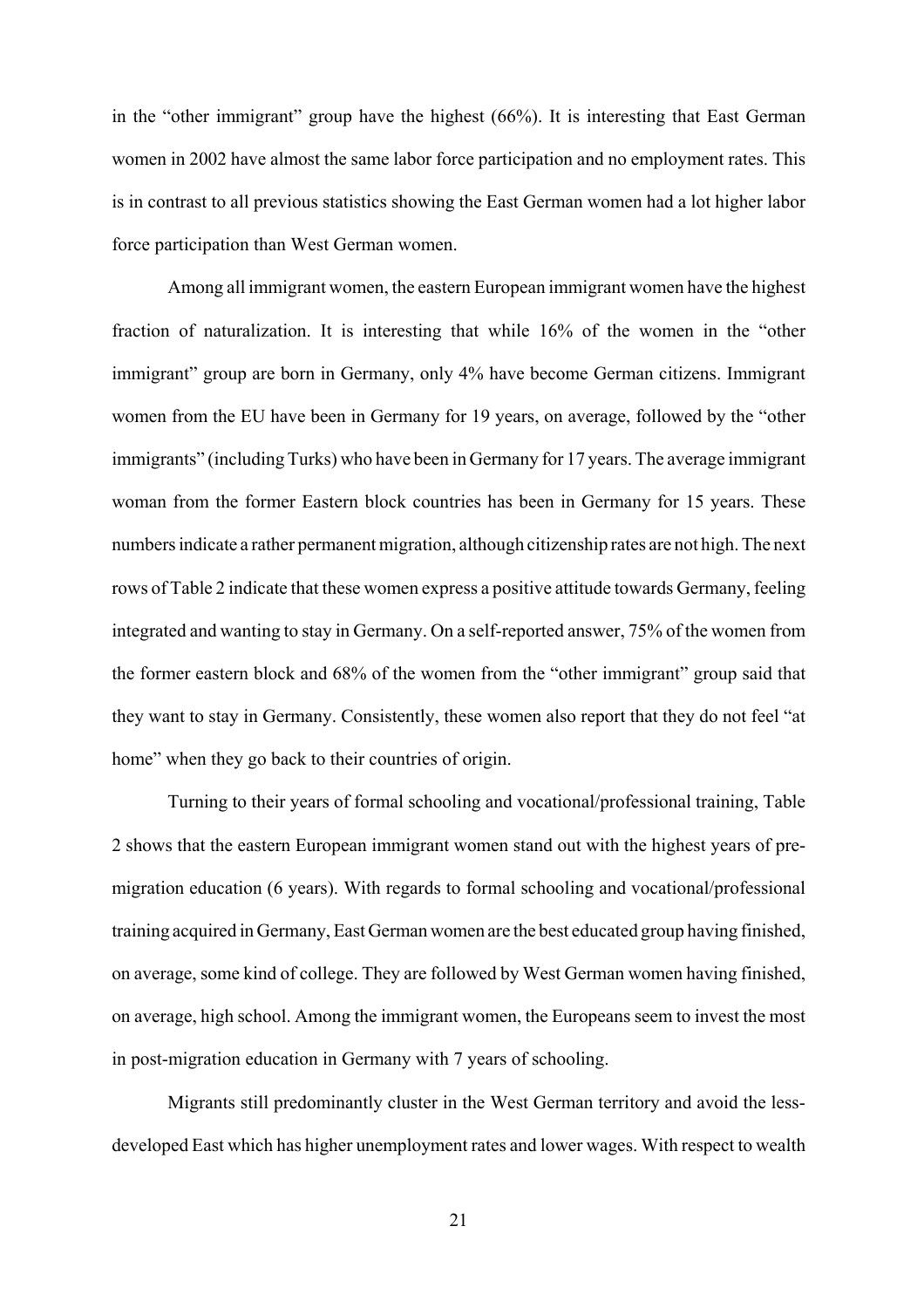and economic independence, 56% of the West German women are home-owners, followed by an impressive 43% by East German women (given that 10 years ago they were under a socialist regime). Looking at attitudinal variables concerning worries about their financial plight and job security, Table 2 provides evidence that West German women have the least worries among all groups. This can be explained by the traditional breadwinner German regime whereby German women marry well and rely on their husbands' income for security, who in turn are faring the best in the labor market. While it is understandable that the immigrant women worry the most about their financial situation (they are married to low income men in often precarious jobs) it is interesting that a high percentage of East German women also have such worries. In fact, they have the highest share of worry about job security, which is quite alarming.

Table 3 illustrates substantial disparities in the labor market among the female workers in the 5 nationality groups. Among all the women in the self-employment category, the European immigrants have the highest wages at 23.32Euros an hour. West German women rank second but with a big gap (12.40Euros an hour). Close behind are the East German women with 11.66Euros an hour. When I look closer at the wages of this group cross-tabulated with their geographic location, I find that the few self-employed East German women who live in the West earn a lot more than those who live in the East and even more than the West German women (17.54 versus 11.01 and 12.40 respectively). Their lower average wages may, thus, be due to the geographic location since the new German states have not fully adjusted to the wages of the states in the West. Still, the wages of the self-employed women in the "other immigrant" group are the lowest at 10.62Euros an hour.

Among all self-employed East German women work the most hours per week (44.83). In fact, it is the East German women in the east who work the longest hours (46.18 hours per week) and pull up the mean. East German women in the west work substantially less (32.73 hours per week) and seem to have adjusted to the shorter working week of the West. European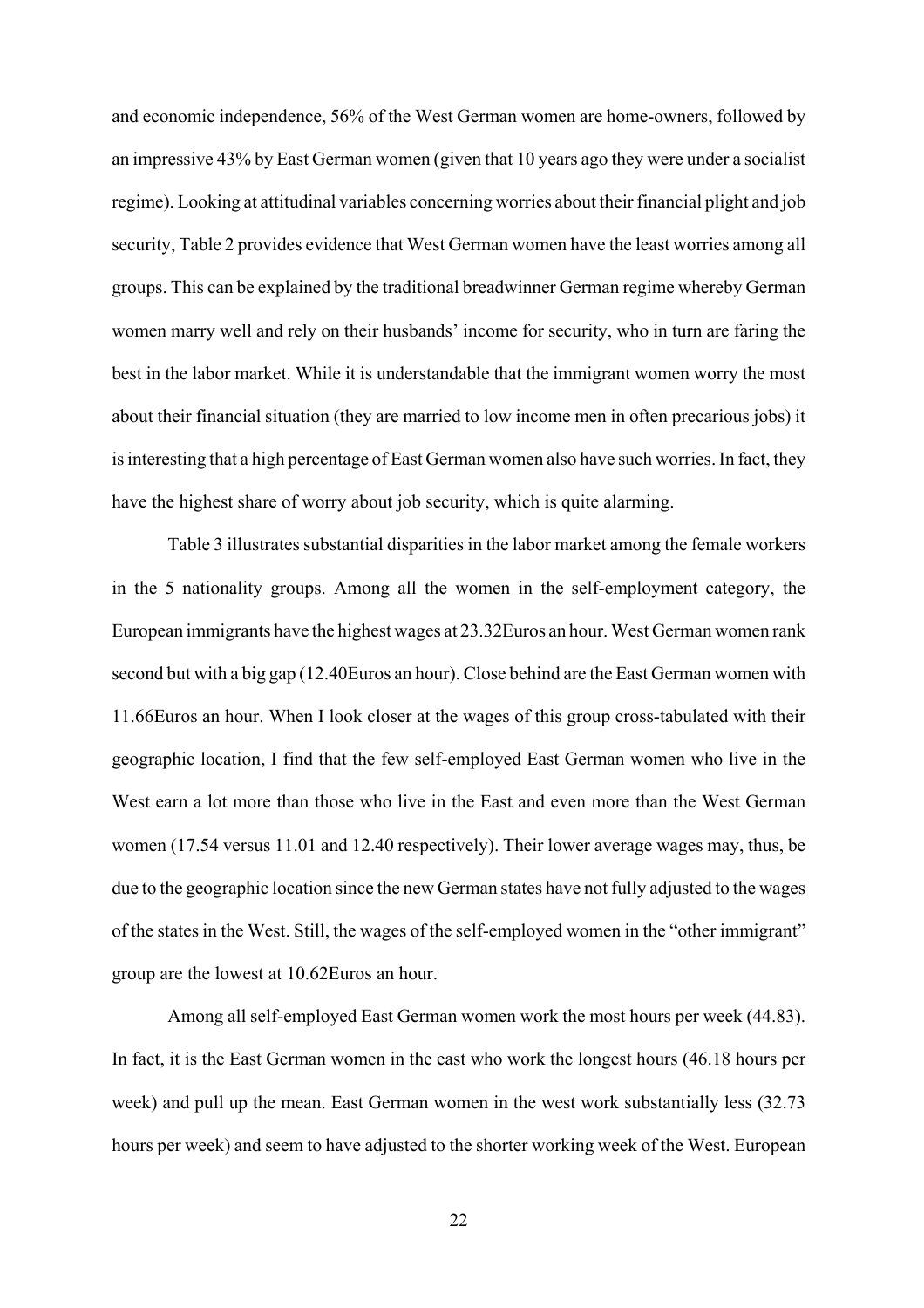immigrant women exhibit the highest longevity in business, having a company twice or three times as long as the other nationalities (with an average of 15 years of time in their company). The majority of these self-employed women, especially the East German women, are in smallscale business with less than 9 employees.

While all women in self-employment are over 40 years old, on average, the European immigrants are the oldest (49). Clearly, the East German women stand out with the highest levels of education, although the non-European immigrants also have high levels of education if one adds up the pre- and post-migration years. On the antipode are the European immigrants with only 4 years of education in Germany. However, they make up for it with their high premigration education.

All nationalities in the businesswomen category fare well. European immigrants earn more but the gap with the other nationalities is not as big as in the self-employment case. They also work longer hours than other nationalities (10 hours more than West German women and 15 hours more than the non-European immigrants) and all work in an average or large size firm. East German women have the longest tenure with the firm are older and have the most years of education than any other nationality in this employment type. However, it is interesting that all women in this category have high levels of education, even the immigrants.

In the other wage work category, it is the West German women who earn the highest wages, but they are closely followed by the other nationalities. They also have the longest tenure with the firm and are older on average than the other women workers. The East German women stand out again with their high work hours per week and years of education. Except for the European immigrants, the majority of these women work in an average to large size firm.

In sum, what emerges from Tables 2 and 3 on the raw characteristics is that there are significant differences across the nationalities and employment categories. Specifically, businesswomen in Germany fare the best; they have the highest years of education, work more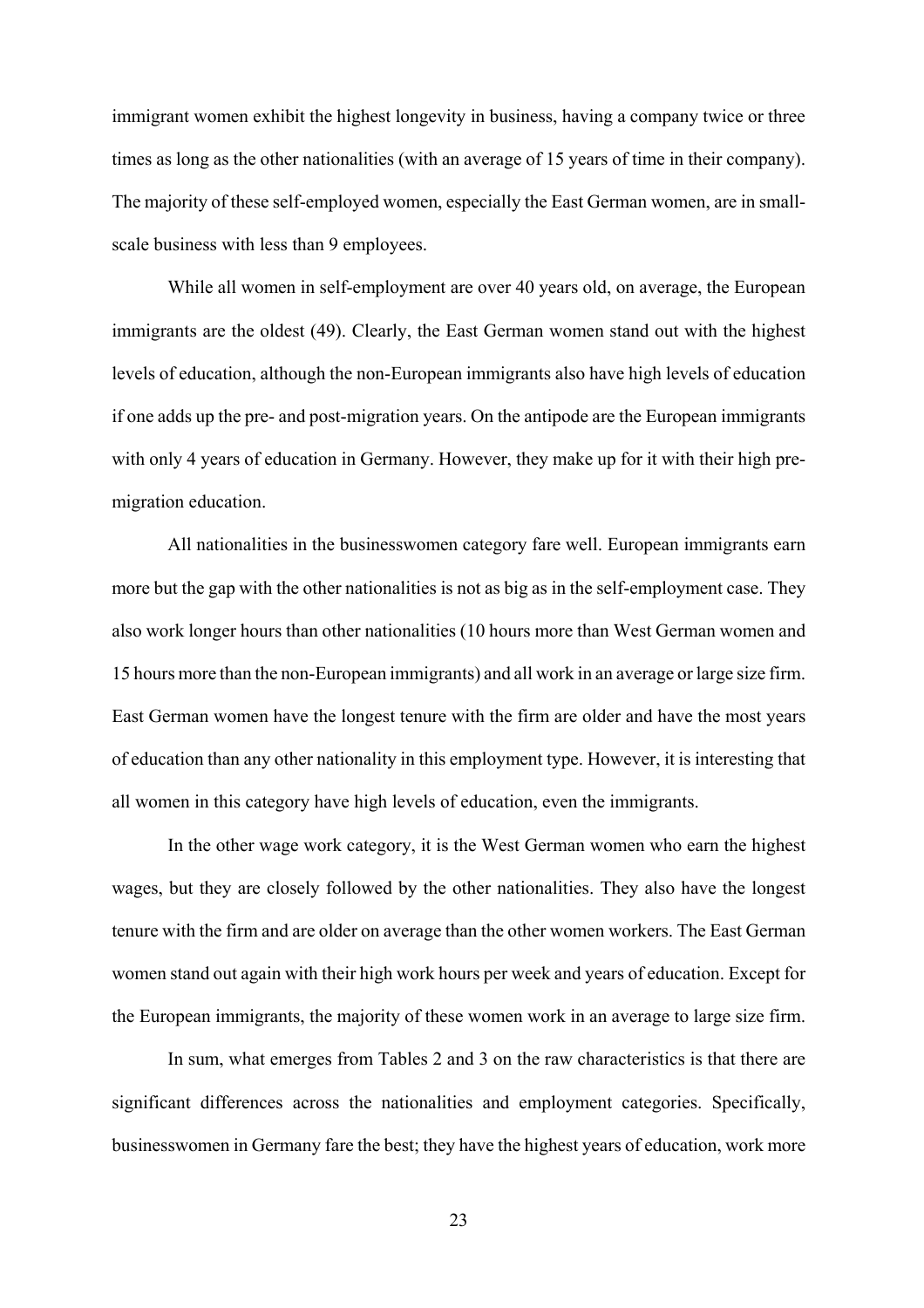hours, and earn the highest wages than any other employment category. Self-employed women rank second, earning more than women in the other wage work category but they are also older than women in the other employment categories. Overall, while European immigrants earn the highest wages, it is the East German women who work the most hours and have the most years of education.

#### **VI. Estimation results**

#### **Multinomial logit results on occupational choices**

In Tables 4 and 5 I present the coefficients and standard errors of the multinomial logit regression estimation results.<sup>8</sup> The asterisk denotes a 5% significance level in a 2-tailed test. I present the results on the following 6 outcomes on the log-odds of: (i) self-employment versus a business career in paid-employment, (ii) self-employment versus another job in the wage sector, (iii) self-employment versus no employment, (iv) a business career in paid-employment versus other jobs in the wage sector, (v) a business career in paid-employment versus no employment, and (vi) another job in the wage sector versus no employment.

Table 4 presents the results on a parsimonious pure human capital model and Table 5 on the augmented model. In general, there are similarities between the outcomes in both models. With the exception of outcome (i), age is a positive and significant determinant for all outcomes in the human capital model. The odds of choosing self-employment or a business career in paid-employment versus other another job in the wage sector are high for younger women and low for older women, meaning that during their prime, women would rather choose a job with high remuneration. The odds of working (whether in self-employment, business, or other wage work) versus not working at all increase with age at a decreasing rate. The opposite pattern holds for outcome (i) in the augmented model. Controlling for all other covariates, the

 ${}^{8}$ In Tables A1 and A2 in the appendix I present the corresponding marginal effects.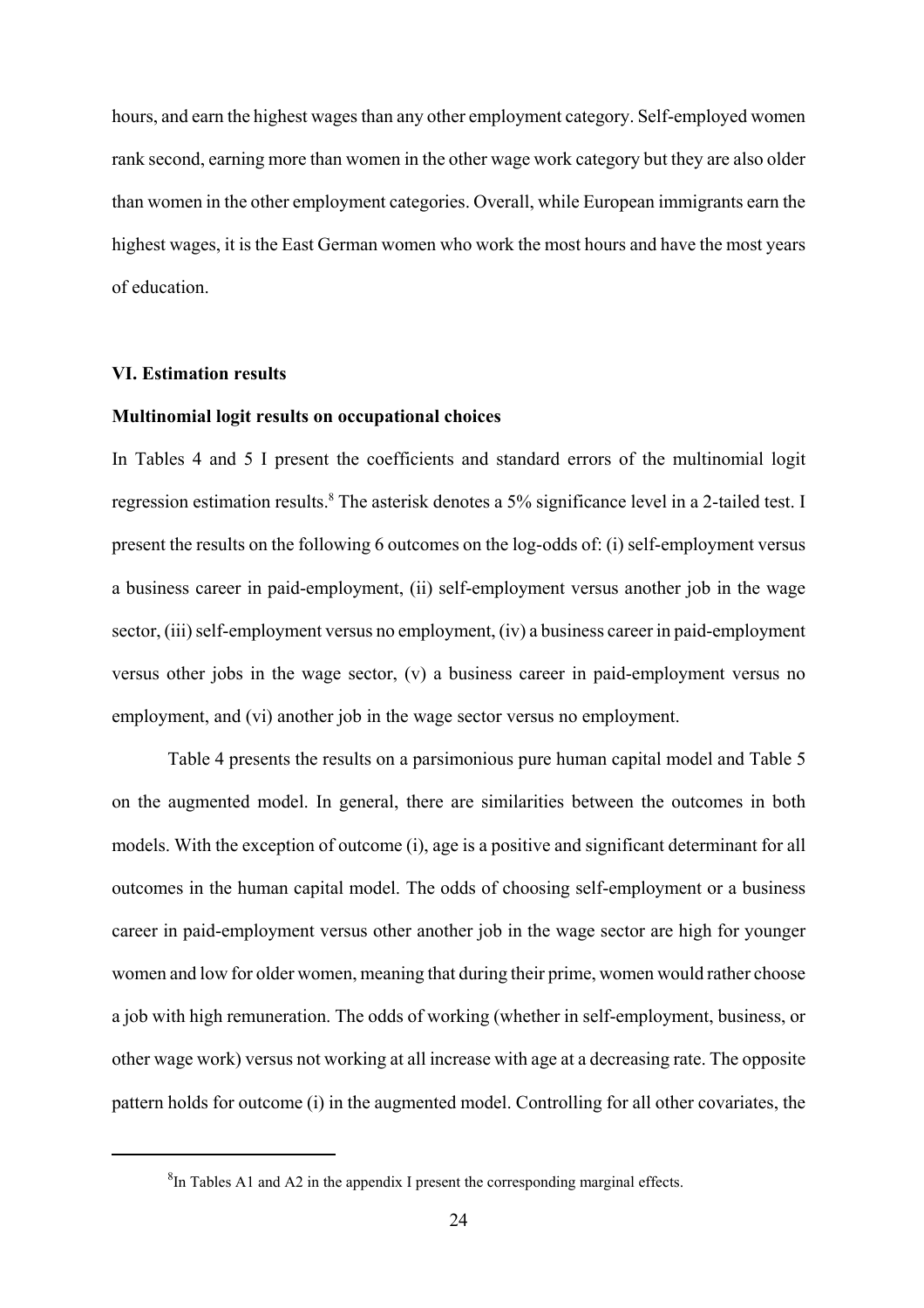odds of choosing self-employment versus business are lower when women are young and higher when women are older. This indicates that women in their prime would rather choose the high paying job in the "secure" sector. As predicted, self-employment becomes a more viable option later in life.

Understandably, the pattern of occupational choices with respect to YSM for both models is that with more YSM immigrant women are more likely to work and become selfemployed. Specifically, immigrant women are less likely to choose to be wage workers, selfemployed businesswomen, or businesswomen in paid-employment when they have few YSM, and they are more likely to do so when they accumulate more years in Germany. Unanimously, across all outcomes (i-vi) in both models, I find education in Germany to be a significant determinant. Except in outcome (i) , the odds of working in any type of job versus not working as well as the odds of choosing the self-employment or business route versus the other wage work are higher for the more educated women. However, when the choice is between selfemployment and a business career in the salaried sector, the odds decrease with higher education indicating that the better educated women would rather choose paid-employment. Put differently, less educated women will choose self-employment. In fact, each additional year of education in Germany decreases the odds of choosing self-employment by 0.006 times in model 1 and 0.007 times in model 2.

Overall, pre-migration education is also a positive and significant determinant of outcomes (ii) to (v) meaning that immigrant women who arrive with higher education in Germany are more likely to choose self-employment or business when the alternative is a simple job in the wage sector or no work at all. However, pre-migration education is negative for outcome (i). This means that the more educated immigrant women are in their home countries, the less likely they are to venture into self-employment when they move to Germany. When I control for other characteristics in Table 5, however, the significant effect disappears.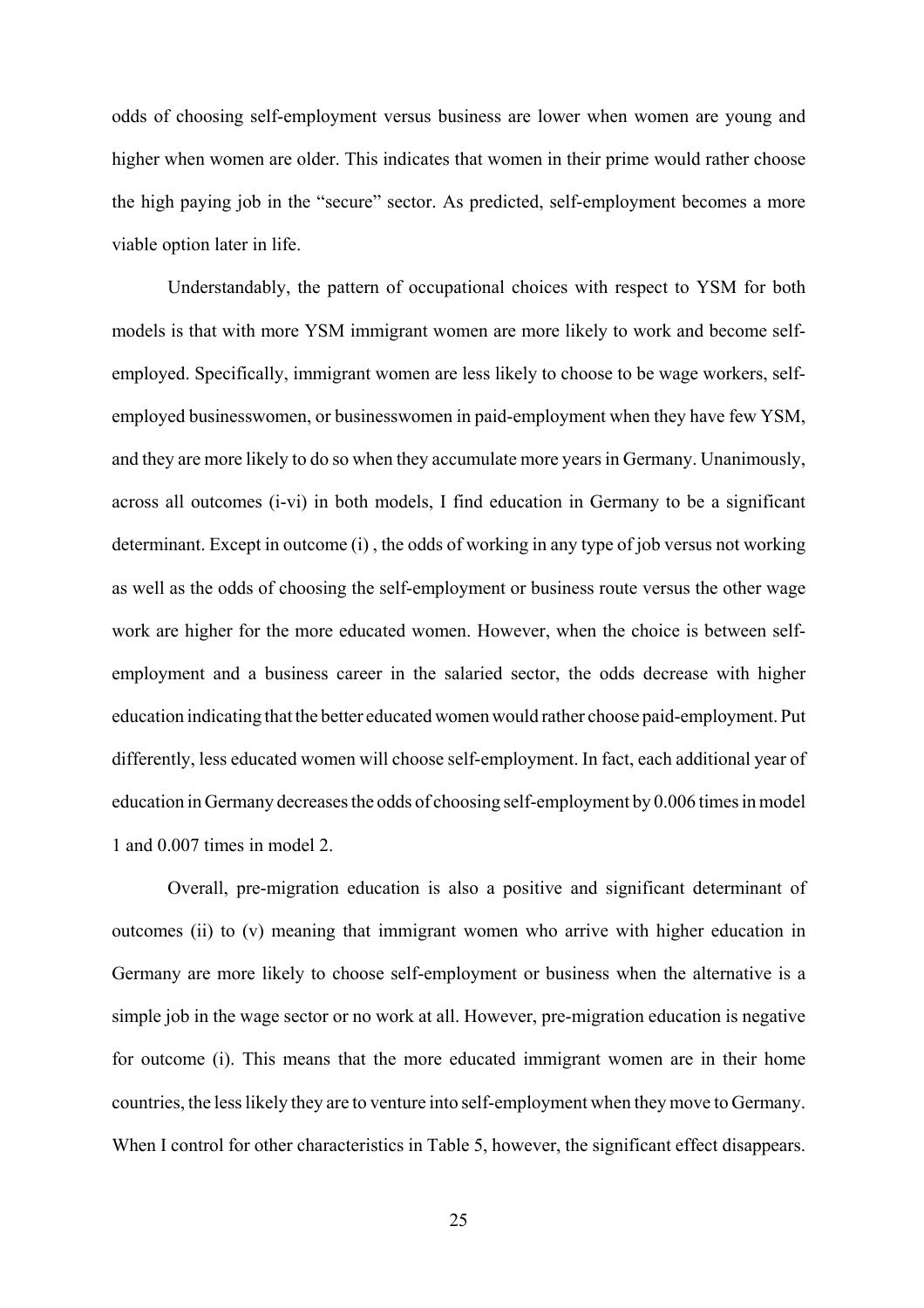When the coefficient on poor health is significant it is also negative, implying that poor health is a deterrent to working in Germany. Women who have health problems (in both models) will choose not to work.

As expected, when the parents are self-employed, the odds of choosing self-employment are significantly higher but only for outcome (i). In fact, having self-employed parents increases the odds of choosing self-employment over a business career in the salaried sector by 0.007 times. While this shows a positive intergenerational spillover, it does not apply to outcomes (ii) and (iii).

For the choices (iii), (v), and (vi) I find that married women are less likely to work, whether it is in self-employment, business career in a company, or other wage work. It is interesting that women who have under-age kids in the household are significantly more likely to choose self-employment versus a business career or other wage work. This verifies the hypothesis that self-employment is an attractive option for parents who want to work and take care of their children as well. On the other hand, having small kids is a deterrent to choosing other types of employment, even self-employment, when the alternative is to not work. Clearly, in Germany, family responsibilities keep women away from the labor force.

Home-ownership is a positive and significant determinant of outcomes (ii), (iii), (iv), and (v). That is, women who own their dwelling in Germany are more likely to choose selfemployment when the alternative is another paid job or no employment by 0.01 times. Homeowners are also more likely to choose a business career versus another paid job or no work by 0.006 times. Women who live in the West are significantly more likely to choose a business career versus another job in the wage sector or even versus not working. They are also more likely to work in any job than not to work at all.

Holding everything else constant, results on the nationality variables show that women in the "other immigrant" group are less likely to work than work in the salaried sector as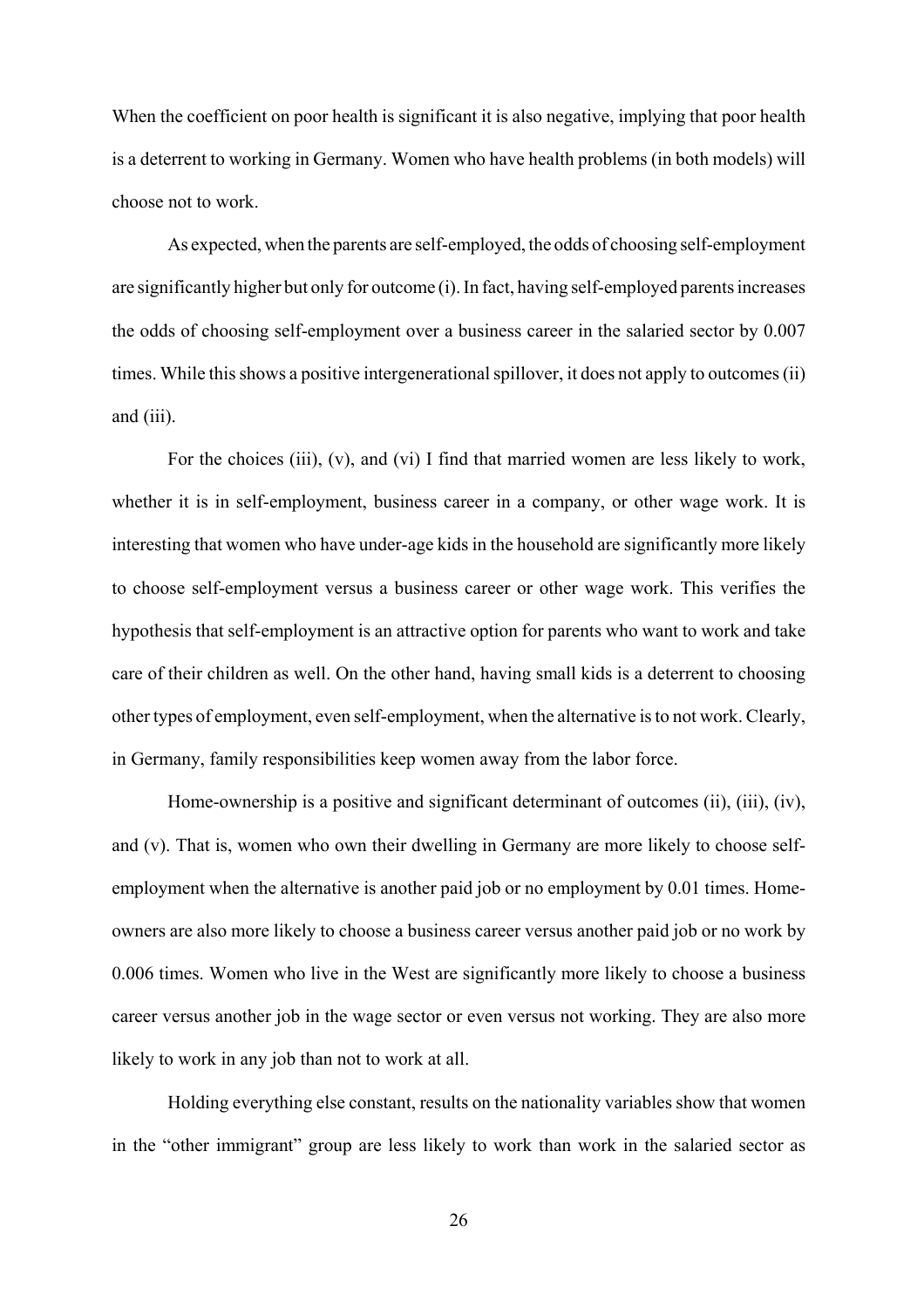businesswomen or as plain employees compared to West German women. Along the same vein, East German women are less likely to choose self-employment over another job in the wage sector or over not working compared to West German women. These results suggest that East German women are perhaps less entrepreneurial than West German women, or they are discouraged because the institutional settings in the East are not conducive to entrepreneurship. Furthermore, East German women are less likely to choose a business career over a simple job in the wage sector compared to West German women. This is rather surprising because East German women have higher education levels and work more hours on average.

In sum, results on the occupational choices from Table 5 convey the following points: (i) self-employment choices are very sensitive to the alternative choice that women consider, (ii) women with under-age children clearly choose self-employment over other types of employment, but choose not to work when this option is available suggesting strong family considerations.

#### **Results on the wages of employed women**

I present the results on the wage regressions, both unadjusted and adjusted for selection, in Table 6. I report the coefficients, standard errors and significance level at 5% in a two-tailed test. The unadjusted results (Column 1) pertain to all women in all employment types pooled together. In this exercise I control for self-employment or business career, in reference to a job in the wage sector. Column (1) shows that wages increase with age at a decreasing rate as expected. Wages also increase with each additional year of pre- and post-migration education by 3 and 4% respectively. Poor health, however, is penalized in the German labor market, whereby women suffer an 8% loss in wages. Unlike results for men, I find that married women experience a wage loss of 5%, compared to single, divorced or widowed women.

Labor market characteristics show that while women who work in the public sector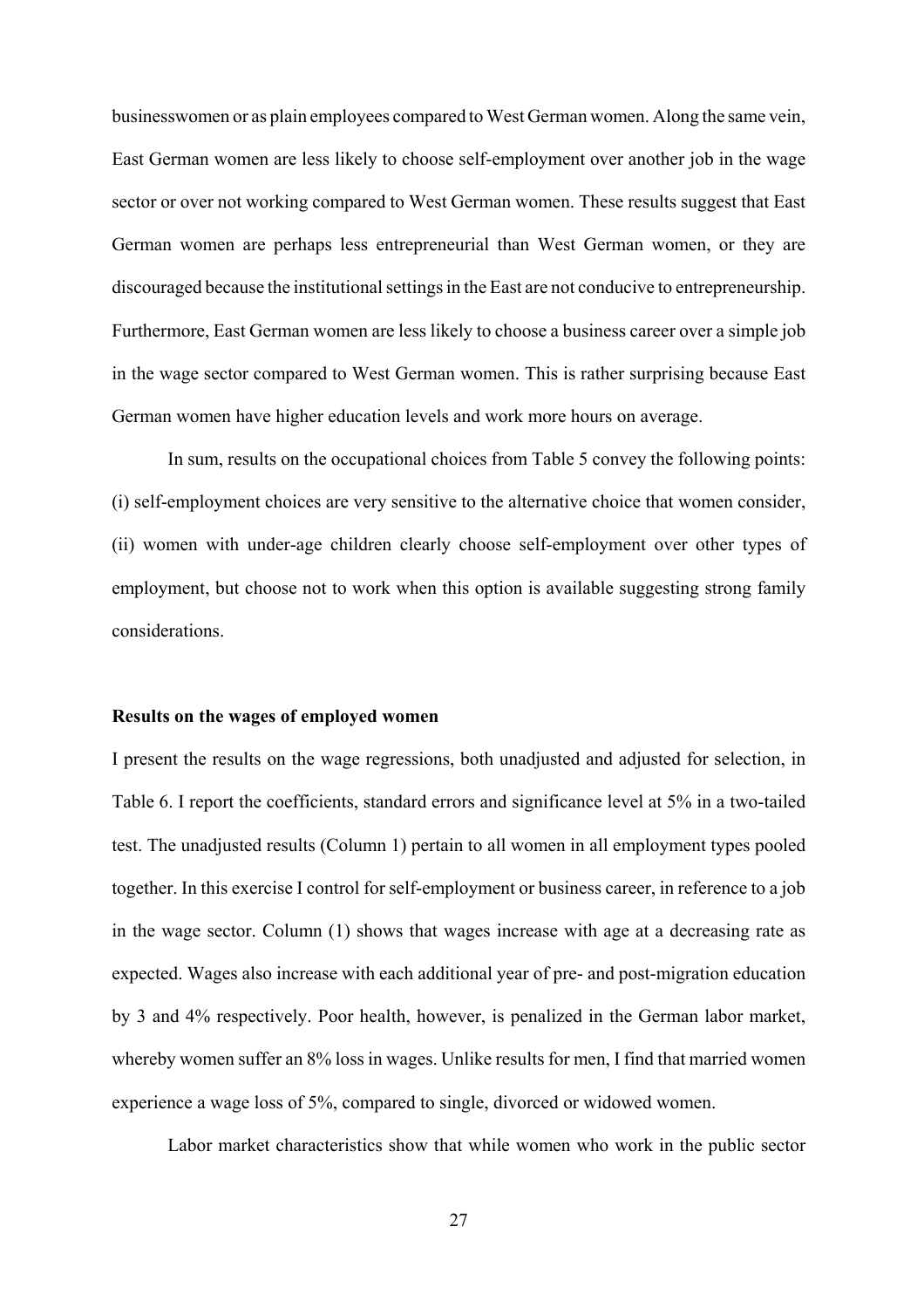enjoy a 7% premium over those in the private sector, women who work in an average or small size firm suffer a wage loss of 14 to 35% respectively (compared to women who work in a large firm). Tenure and longevity with the company is rewarded albeit at a very low rate (1%). Compared to West German women (the reference group), European immigrants earn 11% more but East German women earn 23% less. Self-employed businesswomen and businesswomen in paid-employment earn 34 and 27% more, respectively, than women in other jobs in the wage sector. This verifies that self-employment can be a lucrative profession.

Next, I discuss the hourly wage results adjusted for selection according to the 3 types of employment; that is, wages after women are selected into a certain occupation. Judging from the standard deviation of wages, self-employed businesswomen have the highest dispersion and businesswomen in the salaried sector have the smallest. Overall, across all types of employment, the wages of working women increase with age at a decreasing rate as predicted by the theory. In Figure 1, I plot the log-wage-age profiles of women in these 3 types of employment, evaluated at the mean of all other covariates. This Figure illustrates different paths to success according to employment type.

Clearly, businesswomen in paid-employment fare the best. They start with higher wages (higher intercept term), and earn more than women in the other types of employment throughout their working lives. Their profile lies entirely above that of the self-employed and dependent employed, showing that women in the other types of employment can never reach them. The wages of businesswomen in the salaried sector follow a steep upward profile but peak later in life, at the age of 52 (compared to the other profiles). However, their wages do not decrease as fast after that.

The log-wage-age profile of the self-employed women is more concave than the other 2 profiles and lies above that of the women in other dependent employment jobs. Although selfemployed women start at lower wages than women in the other paid jobs when they are young,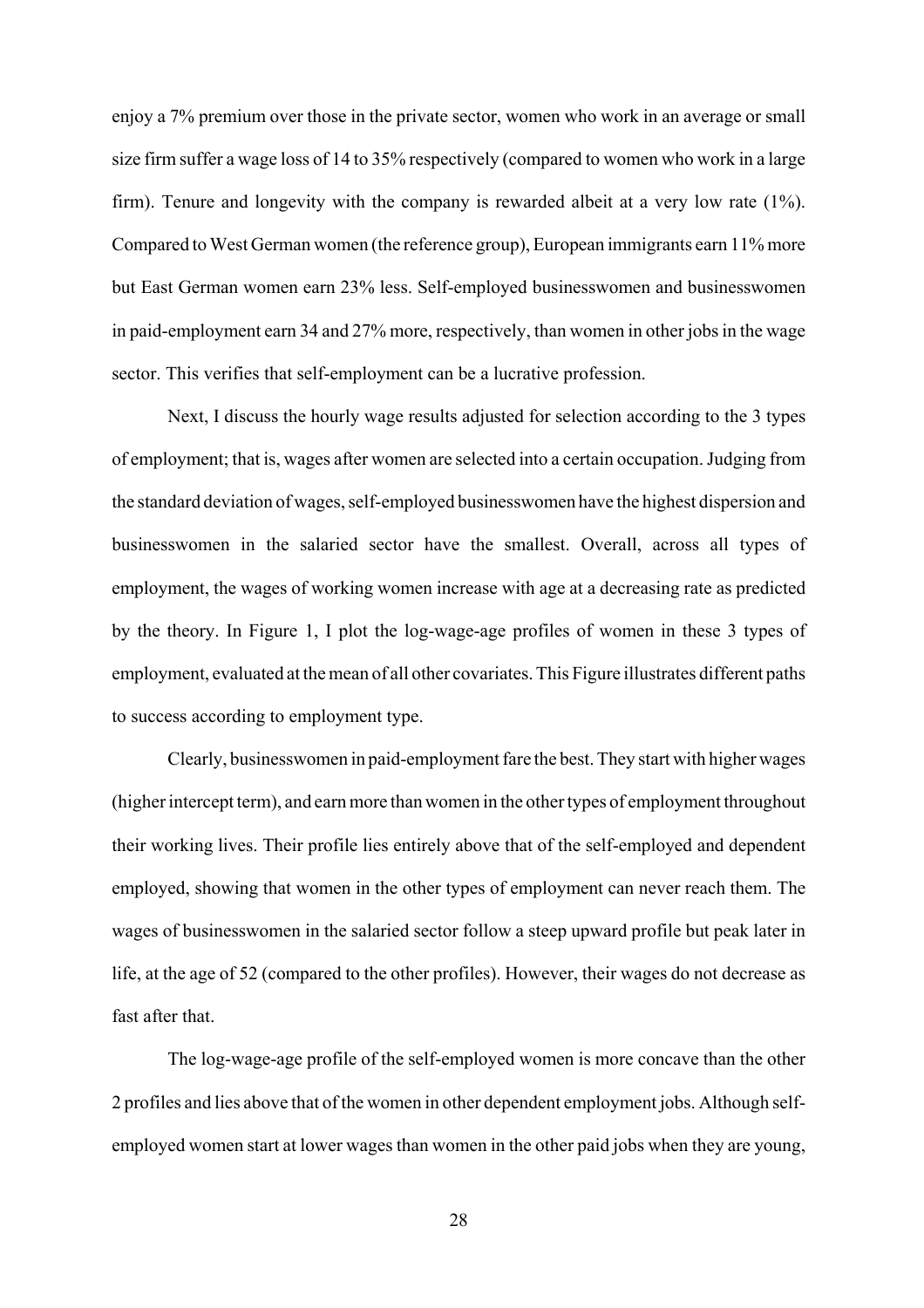they crossover at the age of 29 and increase faster after. Calculating the maximum wages with respect to age, I find that businesswomen in self-employed reach a maximum at 44 years of age. Their wages decrease quite rapidly thereafter, and in fact, they decrease below the wages of women in the simple jobs after the age of 59. This probably indicates that monetary success through self-employment is short-lived for women in Germany. Women in other dependent employment are depicted by the lowest and flattest curve. Their wages increase slower and decrease slower than the wages of businesswomen. While they reach a maximum at 47 years of age their wages stay within a narrow margin.

Regarding the rest of wage determinants, I find that self-employed businesswomen (Column 2) earn 7% more with each additional year of education in Germany, suggesting that once women are sorted into self-employment education does matter. However, even selfemployed women are penalized when they are married, earning 24% less than non-married women. Controlling for everything else and adjusting for selection into employment, there are not significant wage differences by nationality. The exception is East German women, who earn 39% less than West German women (the reference group).

Businesswomen in paid-employment (Column 3) earn less when they have health problems, and the penalty is quite high (14%). They also earn less when they work in an average or small size firm as opposed to working in a large firm. Women in small size firms are particularly penalized by earning 36% less. Tenure with the firm is only rewarded by 1%. While I cannot confirm that immigrant women are different than West German women, consistently, I find that East German women earn significantly less than West German women. Although in this employment type East German women manage to narrow the wage gap with West German women, they still earn 17% less. Surprisingly, education is not a significant determinant of wages once businesswomen have selected themselves into that career path.

Women working in other jobs in the wage sector (Column 4) earn 3% more for each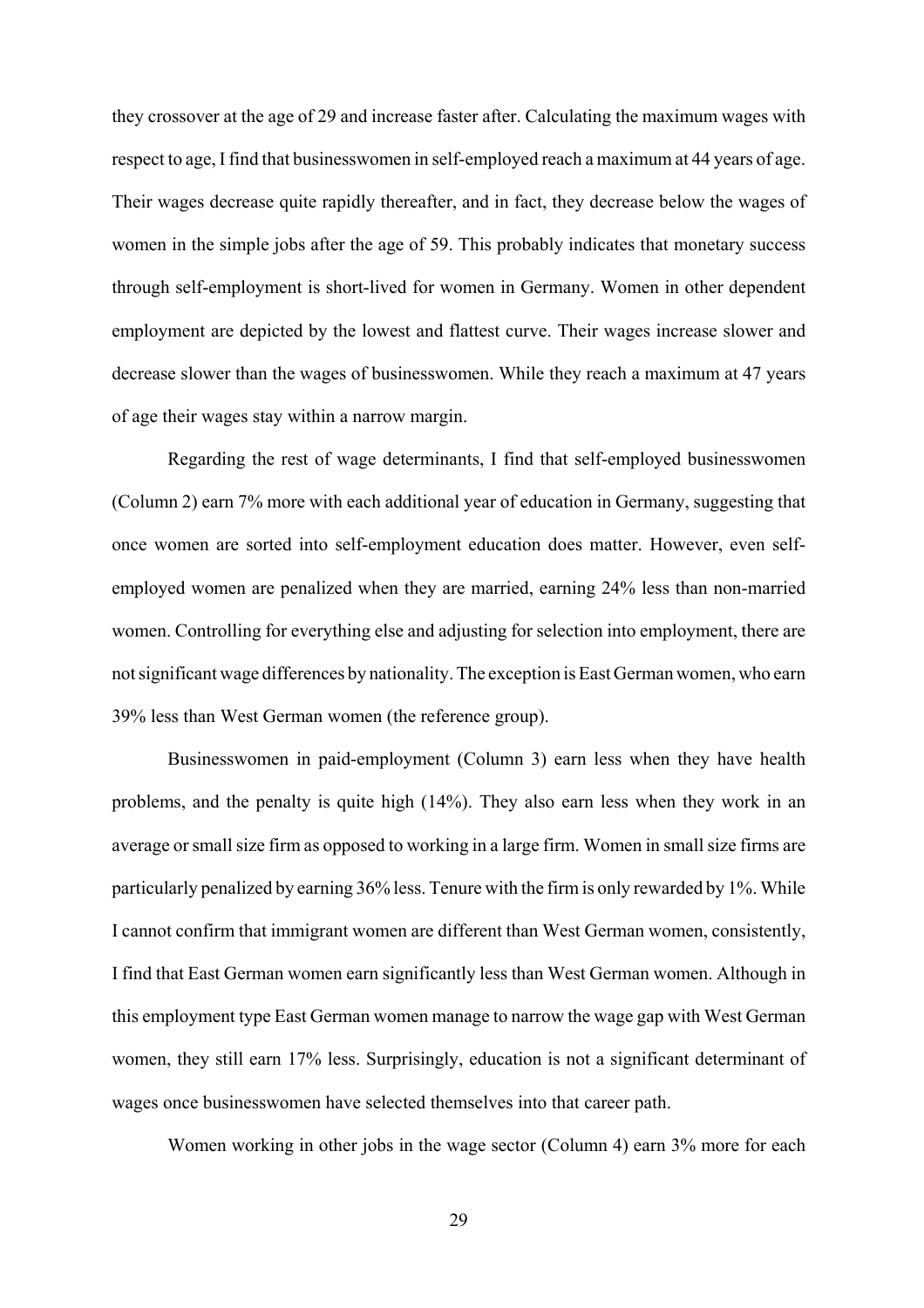additional year of pre-migration education and 4% more for each additional year of postmigration education. Poor health is once again penalized in the paid-employment sector. While women who work in the public sector enjoy a premium of 9%, they pay a stiff penalty for not working in a large firm. The largest gap is between working in a small versus a large firm, where the former leads to 34% less earnings. Length of time with the company matters in a positive way. For each additional year a woman is with the same company her wages increase by 1%. European immigrants perform well earning 8% more than West German women (the reference category) but only in the other jobs in the salaried sector. East German women, however, still earn 23% less than West German women.

#### **VII. Summary and concluding remarks**

In this paper I focus on businesswomen in Germany. I characterize businesswomen as women who exhibit entrepreneurship either through owning their own business or through working in another business in the salaried sector. I also study women in other types of dependent employment, and use women out of the labor force as the reference group. I address the following research questions: (i) what does it take to become a businesswoman? Are businesswomen in self-employment different than businesswomen in paid-employment in observed characteristics? (ii) is self-employment a clear choice over other jobs in the wage sector? And is it a preferred route to express their entrepreneurial talents, a quest to earn higher wages, to avoid possible discrimination in the wage sector, or to combine family with work in a more flexible setting? (iii) is self-employment a desperate choice out of unemployment or idleness? (iv) are some nationalities more entrepreneurial than others? (v) are women workers in these 3 types of employment a random sample? And (vi) how do they fare in the German labor market?

Based on the latest release of the GSOEP, I find that self-employed businesswomen are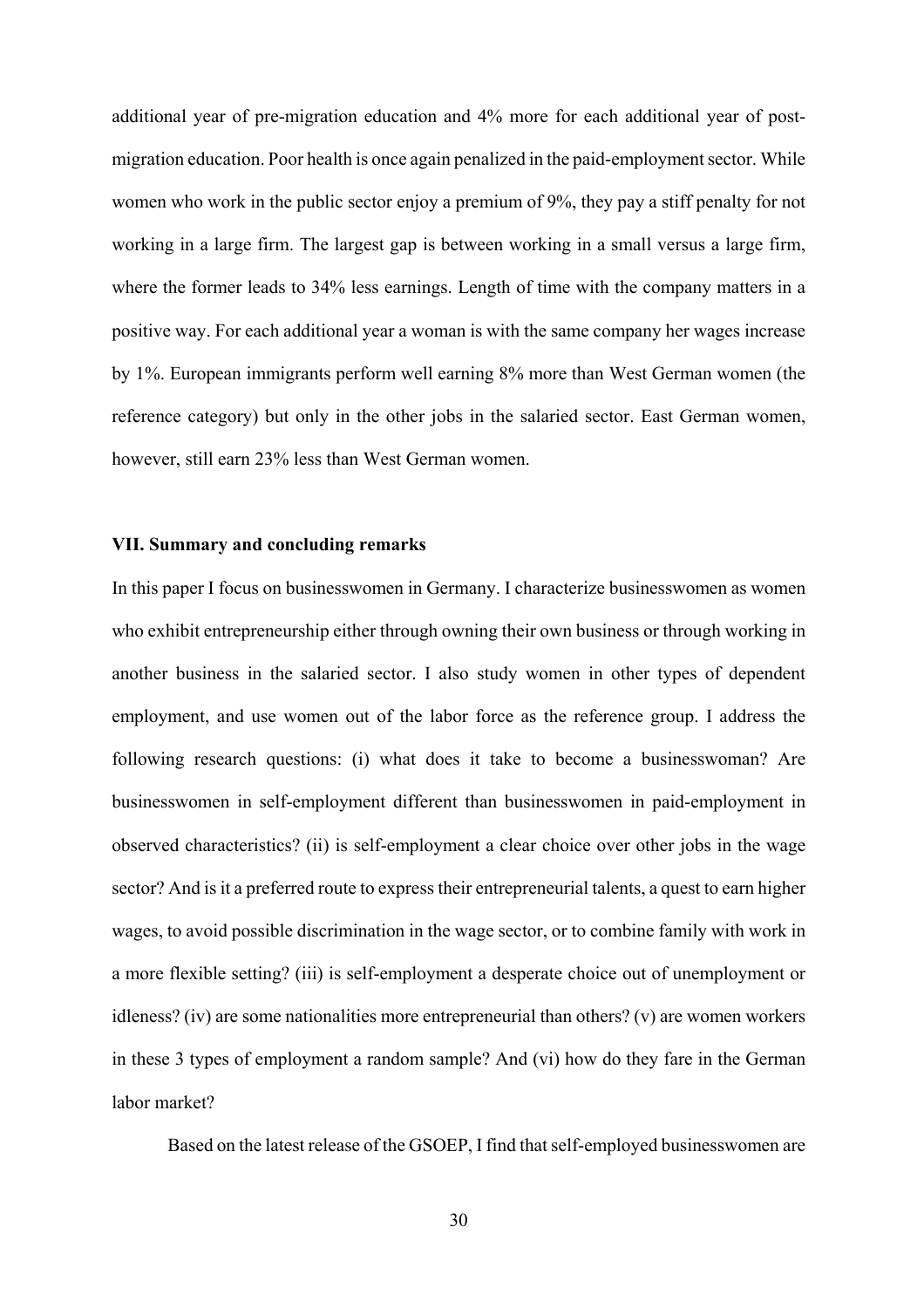older, have adequate education, and earn more than women in other jobs in the wage sector. Among them, East German women work the longest hours per week but it is immigrants from the EU who have the highest wages. Businesswomen in paid-employment, as a group, earn the highest wages but they also work longer hours and have more years of education than women in the other 2 types of employment. Immigrant women in this group earn more than native women.

Conducting multinomial logit analysis on 6 pairs of occupational choices, I find that entrepreneurship proclivity is very sensitive to the alternative option. Overall, this analysis shows that women in Germany are more likely to choose a business career in paid-employment than in self-employment when they are in their prime working age, when they are educated, healthy, and home-owners. Likewise, women are more likely to choose another type of paidemployment over self-employment when are in their prime working age, well educated, and home-owners. Familial responsibilities clearly emerge as deterrents to a demanding business career. Self-employment is the preferred choice of younger educated women without children only when the alternative is no employment. Intergenerational occupational transmission is not as strong for women as other studies have shown it to be for men. When parents are selfemployed, this increases the proclivity to choose self-employment but only when the alternative is a business career in a company.

As a whole these results cannot confirm the hypothesis that self-employment is a means of taking advantage of the opportunities of the labor market and achieve a higher socio-economic standing. Self-employment is rather a way of escaping the unemployment lines and circumventing the conflict between family responsibilities and work obligations. While self-employment could be viewed as a 'rebellion' choice over other forms of simple paidemployment or no employment earlier in life, it is a conscious 'dream' choice later in life when women are free from family obligations and have acquired enough experience and financial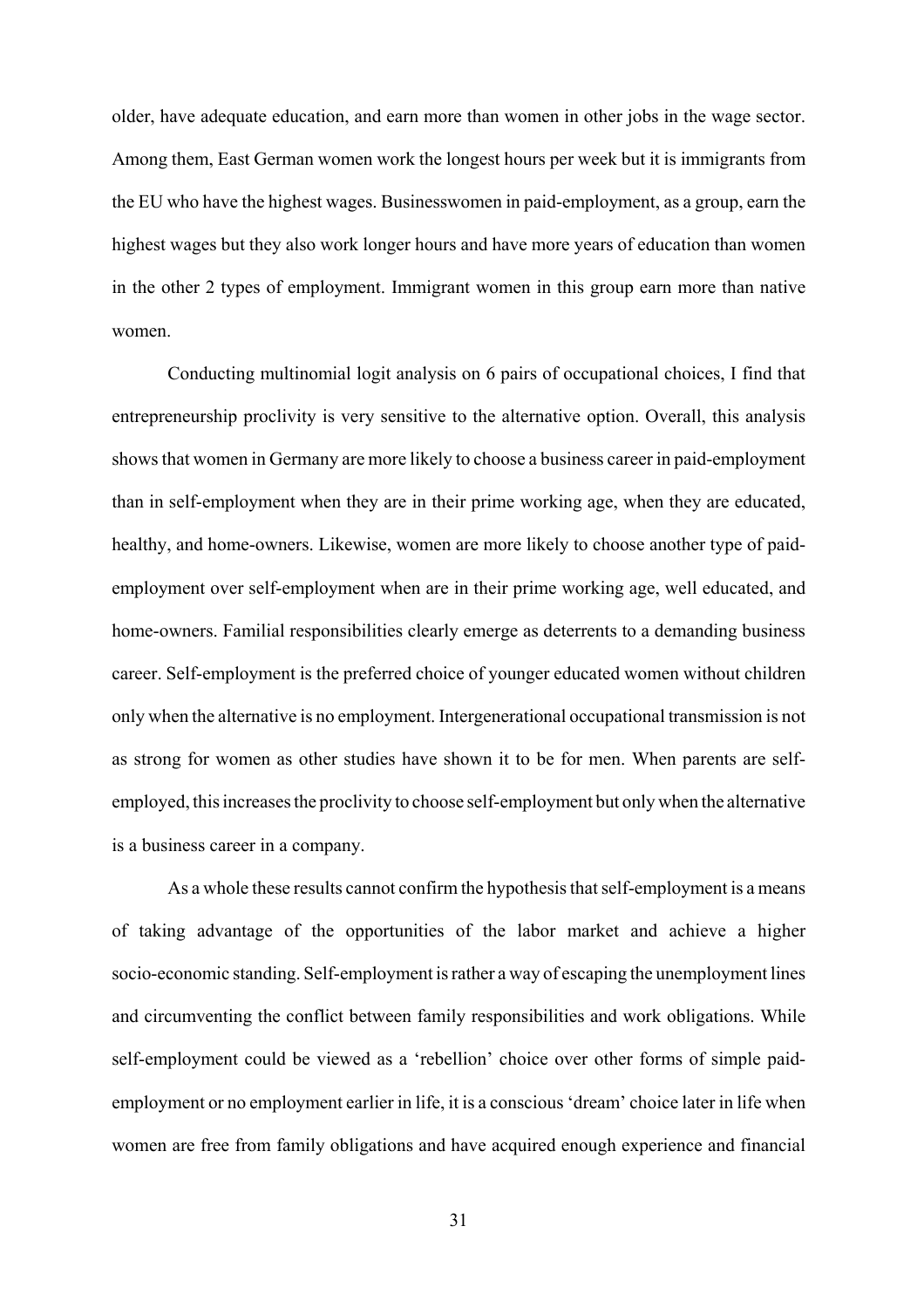capital. Having under-age children in the household increase the probability of being selfemployed, indicating that compared to other types of employment self-employment offers the desirable and valuable element of time and space flexibility.

East German women appear to be more risk averse than West German women, choosing a less demanding dependent job or no job at all rather than work as businesswomen. Raw statistics show that they worry more than all other women about job security. However, it is not clear whether other factors play a role in their decision. For example, it is possible that East Germany does not have, yet, the business infrastructure to accommodate and reward business opportunities. It is also possible that after growing up under a socialistic regime, East German women do not appreciate, yet, the value of a business career. Moreover, it could be that they do not have enough self-confidence or that they are not ready yet to deal with the exigencies of a fast-pace job of a businesswoman. Immigrant women in the "other immigrant" group are more likely not to work than to work in paid-employment. This indicates that women in this group are not integrated in the German labor market; when they, actually, have a choice to be integrated they would rather stay unemployed and idle.

As a whole, businesswomen in paid-employment earn the highest wages throughout their working lives. However, self-employment also offers women workers a successful and lucrative alternative. While higher education is rewarded in self-employment it is irrelevant for businesswomen in paid-employment. Consistently and invariably, I find that East German women earn less than West German women in all types of employment.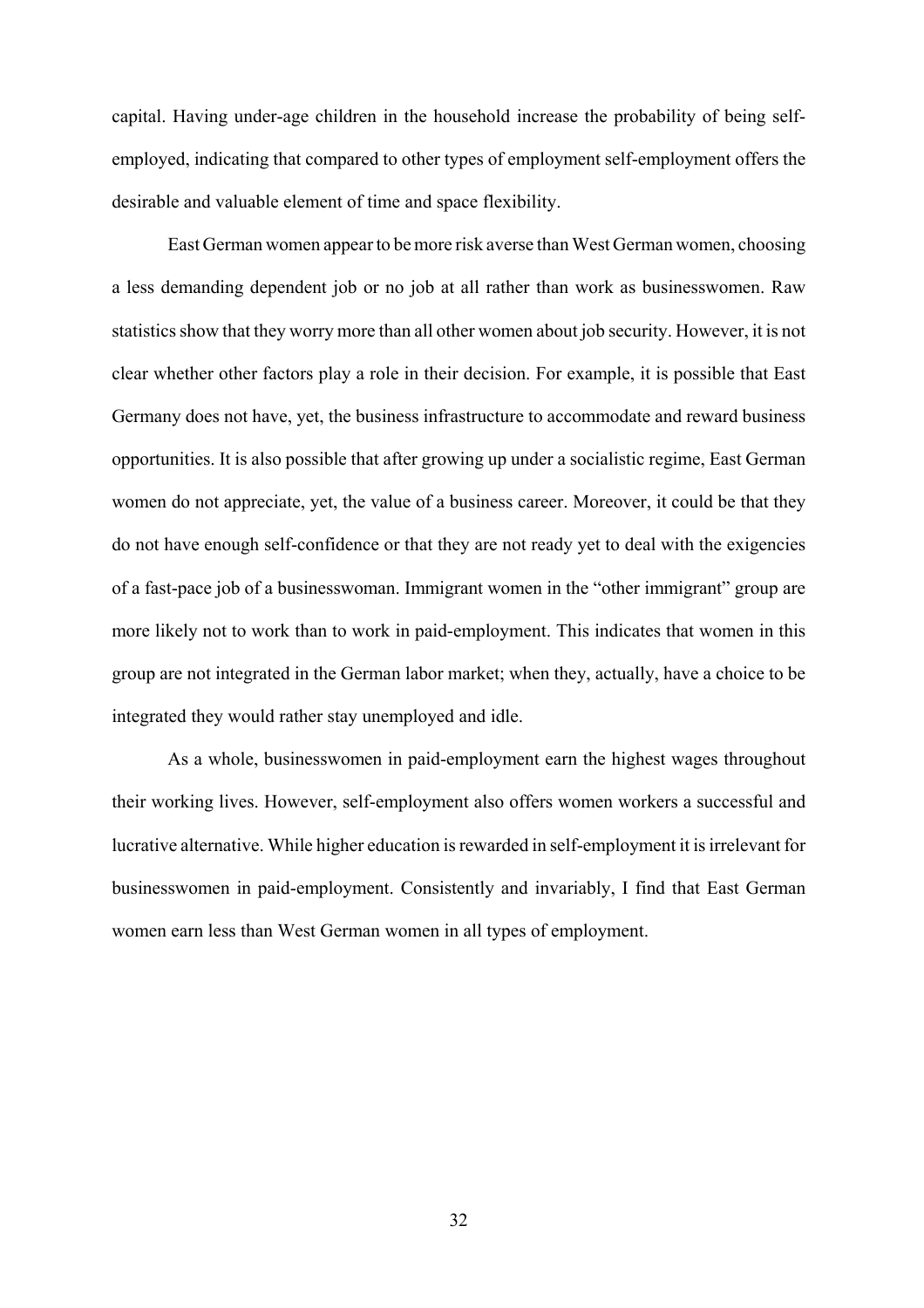#### REFERENCES

- Amemiya, T. (1985). *Advanced Econometrics*, Harvard University Press, Cambridge, Massachusetts.
- Arastirmalar, T. and Vakfi, M. (2003). *Die Wirtschaftskraft der türkischen Selbständigen*, Essen: Stiftung Zentrum für Türkeistudien.
- Audretsch, D. B. (2002). *Entrepreneurship: A Survey of the Literature*, paper prepared for the European Commission, Enterprise Directorate General, mimeo.
- Audretsch, D. B., Thurik, R., Verheul, I. and Wennekers, S. (2002). *Entrepreneurship: Determinants and Policy in a European-U.S. Comparison*, Boston: Kluwer Academic Publishers.
- Blanchflower, D. G., Oswald, A. and Stutzer, A. (2001). 'Latent Entrepreneurship Across Nations', *European Economic Review*, Vol. 45, pp. 680-691.
- Borias, G. J. (1986). 'The Self-Employment Experience of Immigrants,' *Journal of Human Resources*, Vol. 21, No. 4, pp. 485-506.
- Clark, K. and Drinkwater, S. (1998). 'Ethnicity and Self-employment in Britain', *Oxford Bulletin of Economics and Statistics*, Vol. 60, No. 3, pp. 383-407.
- Constant, A. (1998). *'The Earnings of Male and Female Guestworkers and Their Assimilation into the German Labor Market: A Panel Study 1984-1993',* Ph.D. Dissertation: Vanderbilt University.
- Constant, A. and Schultz-Nielsen, M.L. (2004). 'Immigrant Self-employment and Economic Performance', in *Migrants, Work, and the Welfare State*, Tranæs, T. and. Zimmermann, K. F., editors. University Press of Southern Denmark: Odense.
- Constant, A. and Shachmurove, Y. (2003). 'Entrepreneurial Ventures and Wage Differentials between Germans and Immigrants', *IZA DP No. 879*, Bonn.
- Constant, Amelie, Shachmurove, Yochanan, and Zimmermann, Klaus F. (2003), 'What Makes an Entrepreneur and Does It Pay? Native Men, Turks, and Other Migrants in Germany', *IZA Discussion Paper No. 940*, Bonn.
- Evans, D. S. and Leighton, L. S. (1989). 'Some Empirical Aspects of Entrepreneurship,' *American Economic Review*, Vol. 79, No. 3, pp. 519-535.
- Fairlie, R. W. and Meyer, B. D. (1996). 'Ethnic and Racial Self-employment Differences and Possible Explanations', *Journal of Human Resources*, Vol. 31, No. 4, pp. 757-793.
- Fehrenbach, S. And Lauxen-Ulbrich, M. (2002). 'A Gender View on Self-Employment in Germany', *Institute for Small Business Research DP No. 4*, Mannheim.
- Georgellis, Y. And Wall, H. J. (2000). 'Gender Differences in Self-Employment: Panel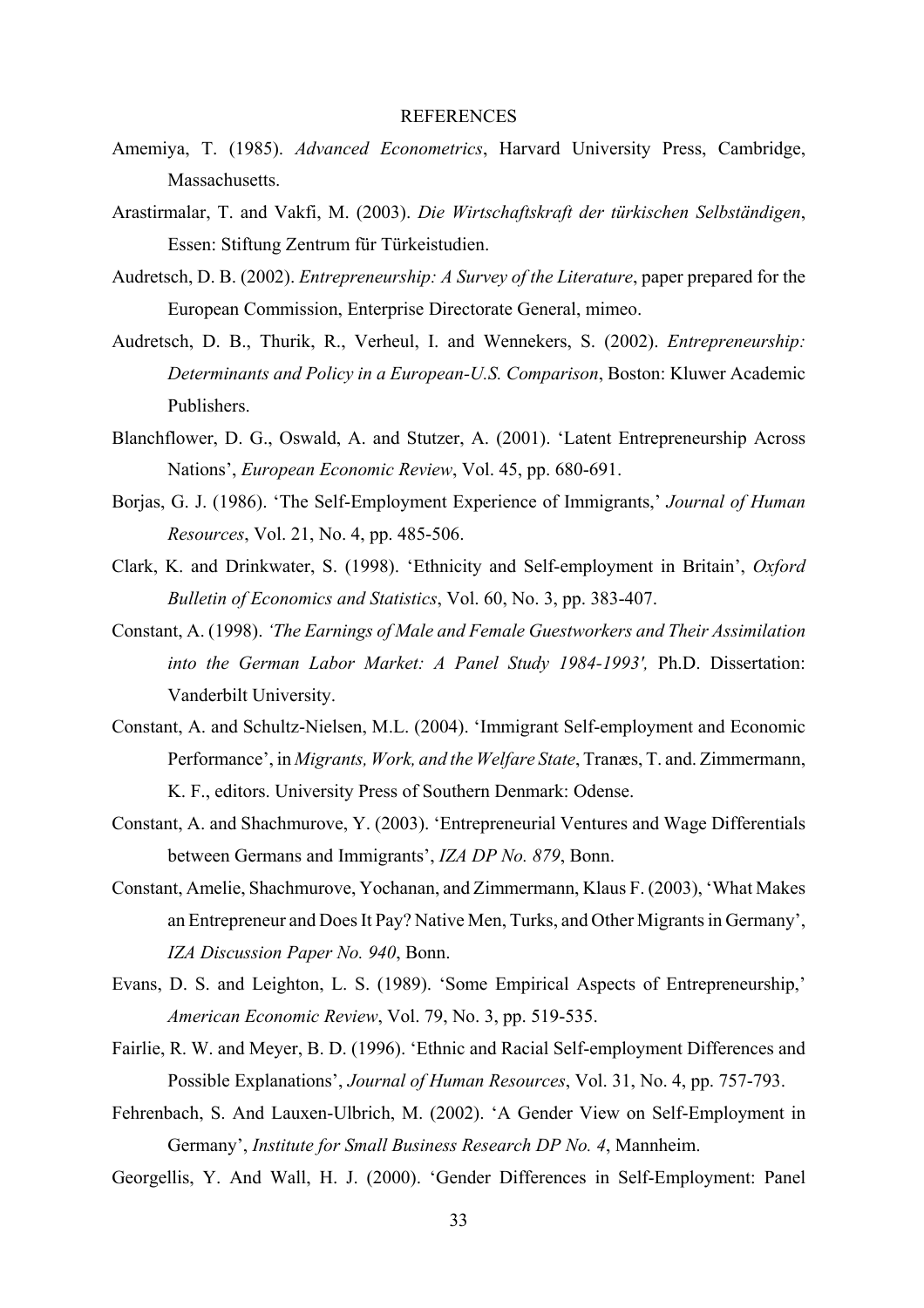Evidence from the former West Germany', *FED of St. Louis WP No. 1999-008B*, St. Louis.

- Hükum, P. and Le Saout, D. (2002). 'Les femmes Migrantes et la Création d' Activité', *Migrations Etudes*, No. 104.
- IOM. (2003) *Managing Migration Challenges and Responses for People on the Move*, Vol. 2, Geneva.
- Jungbauer-Gans and Preisendörfer, P. (1992). 'Frauen in der beruflichen Selbständigkeit', *Zeitschrift für Soziologie*, Heft 1.

Kanein, W. (1988). *Ausländerrecht*, Beck: München.

- Le, A. T. (1999). 'Empirical Studies of Self-Employment', *Journal of Economic Surveys*, Vol. 13, No. 4, pp. 381-416.
- Lee, L. (1983). 'Generalized Econometric Models with Selectivity', *Econometrica*, Vol. 51, pp. 507-512.
- Lofstrom, M. (2002). 'Labor Market Assimilation and the Self-employment Decision of Immigrant Entrepreneurs', *Journal of Population Economics*, Vol. 15, pp. 83-114.
- Lohmann, H. (2001). 'Self-employed or Employee, Full-time or Part-time? Gender Differences in the determinants and Conditions for Self-employment in Europe and the US', *MZES DP No. 38*, Mannheim.
- McFadden, D. (1973). 'Conditional Logit Analysis of Qualitative Choice Behavior', in *Frontiers of econometrics*, Zarembka, P., editor. New York: Academic Press, pp. 105- 142.
- McManus, P.A. (2001). 'Occupational Choice and Career Experiences', *Vierteljahrshefte zuer Wirtschaftsforschung*, Vol. 70, pp. 24-30.
- OECD (2000). *Small and Medium Enterprise Outlook*
- Pfeiffer, F. and Reize, F. (2000). 'Business Start-ups by the Unemployed an Econometric Analysis Based on Firm Data', *Labour Economics*, Vol. 7, pp. 629-663.
- SOEP Group (2002). 'The German Socio-Economic Panel (GSOEP) after more than 15 years Overview', *Quarterly Journal of Economic Research*, Vol. 70, pp. 7-14.
- Taylor, M. P. (1996). 'Earnings, Independence or Unemployment: Why Become Self-Employed?', *Oxford Bulletin of Economics and Statistics*, Vol. 58, No. 3, pp. 253-266.
- Taylor, M. P. (2001). 'Self-Employment and Windfall Gains in Britain: Evidence from Panel Data', *Economica*, Vol. 68, pp. 539-565.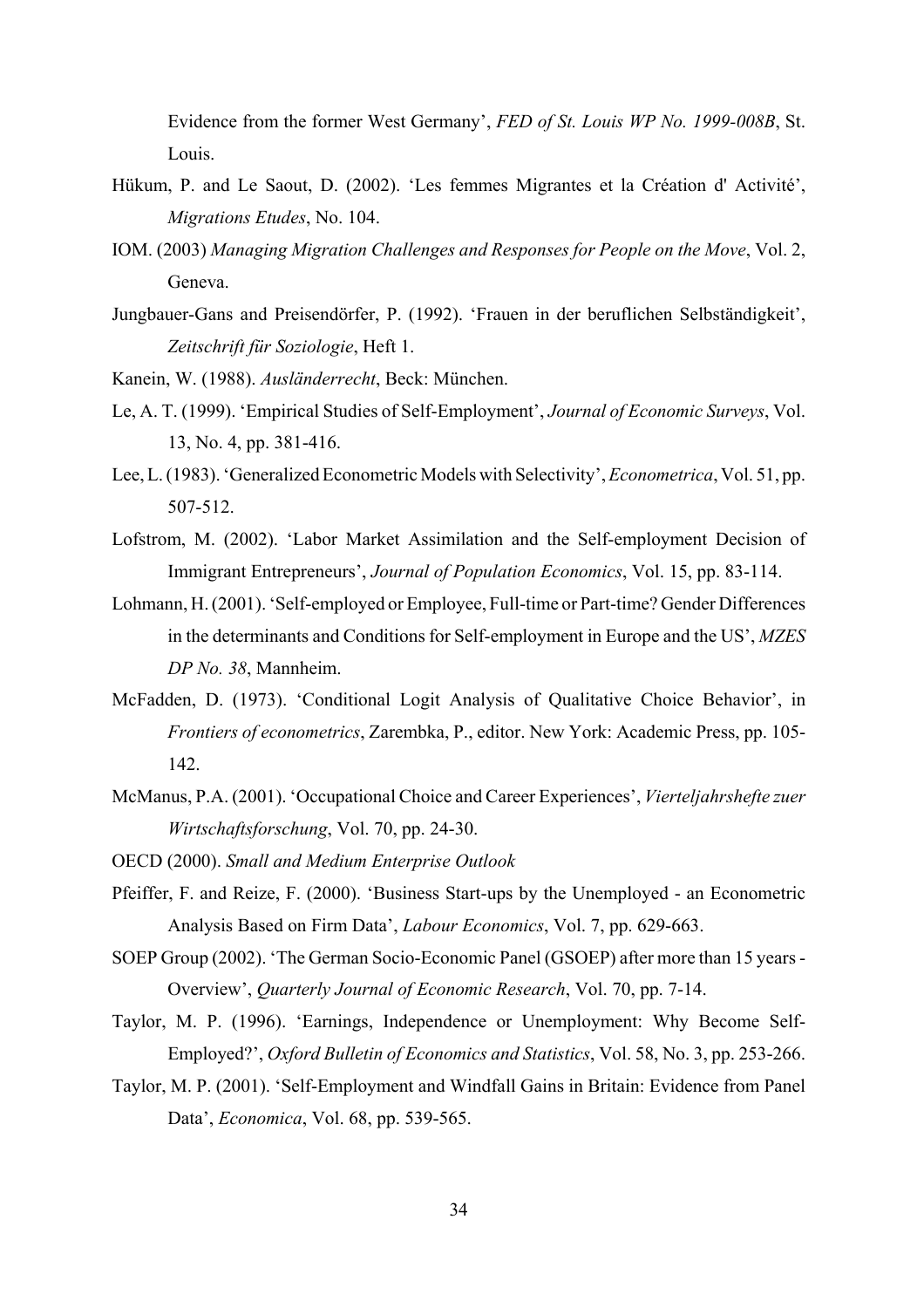| <b>Constructed Dependent Variable</b> |     | <b>GSOEP</b> Contents                                                                                                                                            |  |  |  |
|---------------------------------------|-----|------------------------------------------------------------------------------------------------------------------------------------------------------------------|--|--|--|
| Self-employed                         | (0) | Self-employed with or without employees;<br>includes free lance professionals, independent<br>academics, other business, and family<br>business                  |  |  |  |
| <b>Businesswomen</b>                  | (1) | Employees with highly qualified and<br>extensive managerial duties, executive level;<br>head of departments, managers, managing<br>directors, head of large firm |  |  |  |
| Other wage work                       | (2) | All other blue or white collar jobs                                                                                                                              |  |  |  |
| Not employed                          | (3) | Housewives, etc.                                                                                                                                                 |  |  |  |

TABLE 1 *Occupational Categories*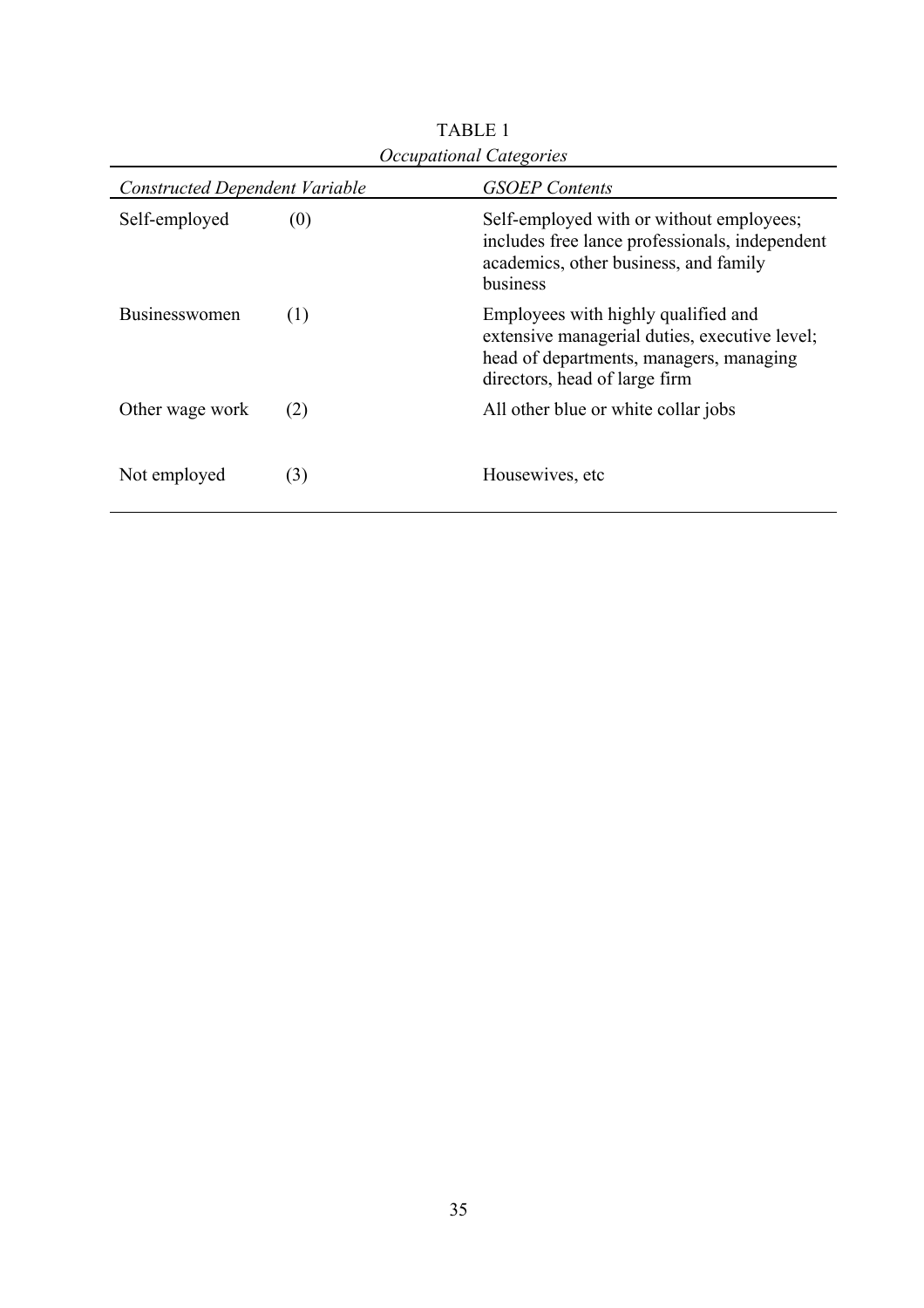|                                                                    | scieción characterístics of<br><b>Native</b><br>West<br>Germans | <b>Native</b><br>East<br>Germans | <i>romen in Sermany by Franchany</i><br>European<br>Immigrants | Immigrants<br>from Former<br>Eastern<br><b>Block</b> | Other<br>Immigrants<br>(incl.<br>Turks) |
|--------------------------------------------------------------------|-----------------------------------------------------------------|----------------------------------|----------------------------------------------------------------|------------------------------------------------------|-----------------------------------------|
| Age in years                                                       | 41.45                                                           | 41.09                            | 41.18                                                          | 39.61                                                | 37.25                                   |
| Married                                                            | 0.65                                                            | 0.61                             | 0.73                                                           | 0.70                                                 | 0.81                                    |
| Single                                                             | 0.24                                                            | 0.26                             | 0.19                                                           | 0.17                                                 | 0.12                                    |
| Kids under 16 in Household                                         | 0.39                                                            | 0.35                             | 0.44                                                           | 0.42                                                 | 0.62                                    |
| Self-Employed                                                      | 0.05                                                            | 0.04                             | 0.04                                                           | 0.01                                                 | 0.02                                    |
| Businesswomen                                                      | 0.07                                                            | 0.08                             | 0.04                                                           | 0.02                                                 | 0.01                                    |
| Other wage work                                                    | 0.50                                                            | 0.49                             | 0.49                                                           | 0.51                                                 | 0.32                                    |
| Not Employed                                                       | 0.39                                                            | 0.40                             | 0.44                                                           | 0.46                                                 | 0.66                                    |
| Naturalized Citizen                                                |                                                                 |                                  | 0.04                                                           | 0.20                                                 | 0.03                                    |
| Born in Germany                                                    |                                                                 |                                  | 0.00                                                           | 0.14                                                 | 0.16                                    |
| Years since Migration <sup>1</sup>                                 |                                                                 |                                  | 19.27                                                          | 14.81                                                | 16.54                                   |
| Feel like Belonging to Home<br>Country                             |                                                                 |                                  | 0.23                                                           | 0.16                                                 | 0.14                                    |
| Want to Stay in Germany                                            |                                                                 |                                  | 0.55                                                           | 0.75                                                 | 0.68                                    |
| Years of Education in the<br>Home Country<br>Years of Education in |                                                                 |                                  | 3.56                                                           | 5.61                                                 | 3.67                                    |
| Germany                                                            | 11.74                                                           | 13.82                            | 7.07                                                           | 5.12                                                 | 5.38                                    |
| Poor Health                                                        | 0.15                                                            | 0.14                             | 0.18                                                           | 0.20                                                 | 0.19                                    |
| Parents Self-Employed                                              | 0.13                                                            | 0.06                             | 0.07                                                           | 0.05                                                 | 0.08                                    |
| Live in West Germany                                               | 0.99                                                            | 0.10                             | 1.00                                                           | 0.98                                                 | 0.99                                    |
| Own Dwelling in Germany                                            | 0.56                                                            | 0.43                             | 0.38                                                           | 0.21                                                 | 0.21                                    |
| <b>Financial Worries</b>                                           | 0.15                                                            | 0.28                             | 0.20                                                           | 0.30                                                 | 0.38                                    |
| Worries about Job Security                                         | 0.05                                                            | 0.11                             | 0.06                                                           | 0.09                                                 | 0.05                                    |
| Worries about Immigration                                          | 0.27                                                            | 0.30                             | 0.14                                                           | 0.16                                                 | 0.18                                    |
| Number of Observations                                             | 2233                                                            | 1453                             | 372                                                            | 303                                                  | 340                                     |

TABLE 2 *Selected Characteristics of Women in Germany by Nationality\**

Notes: \* Numbers are in percent, and may not add up to 100 due to rounding <sup>1</sup> Calculated for those who are not born in Germany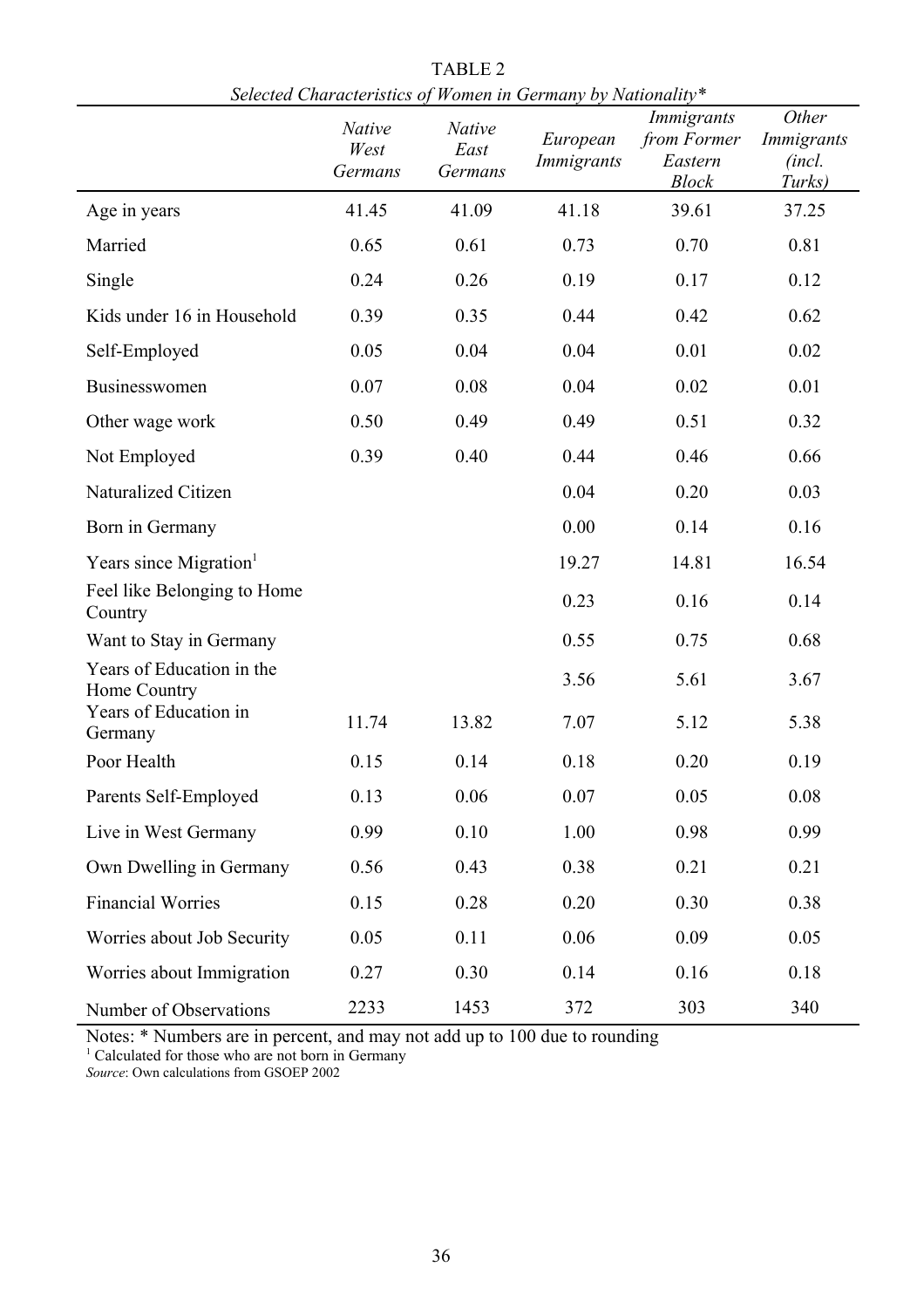|                        | Labor маrкеt апа гійтап Сариаі Characteristics by Nationality апа Оссиранопаі Siatus | Native West | Native East | European   | Non-European      |
|------------------------|--------------------------------------------------------------------------------------|-------------|-------------|------------|-------------------|
|                        |                                                                                      | Germans     | Germans     | Immigrants | <i>Immigrants</i> |
|                        | Hourly wage in $\in$                                                                 | 12.40       | 11.66       | 29.13      | 10.62             |
|                        | Hours per week                                                                       | 31.20       | 44.83       | 34.02      | 31.75             |
|                        | Length of time in business                                                           | 7.28        | 7.04        | 15.44      | 3.20              |
|                        | Work in small company                                                                | 76%         | 85%         | 70%        | 50%               |
| Self-Employed          | Age                                                                                  | 43.28       | 46.68       | 49.10      | 42.75             |
|                        | Years of education in<br>Germany                                                     | 12.51       | 15.49       | 3.70       | 8.25              |
|                        | Years of education in the<br>home country                                            |             |             | 8.45       | 8.13              |
|                        | Hourly wage in $\in$                                                                 | 17.19       | 15.42       | 22.29      | 18.19             |
|                        | Hours per week                                                                       | 37.84       | 42.47       | 46.61      | 31.21             |
|                        | Length of time in business                                                           | 7.82        | 10.84       | 9.43       | 3.60              |
|                        | Work in small company                                                                | 7%          | 4%          | $0\%$      | 14%               |
| Businesswomen          | Age                                                                                  | 39.27       | 42.72       | 39.92      | 40.86             |
|                        | Years of education in<br>Germany                                                     | 15.37       | 17.75       | 11.86      | 10.71             |
|                        | Years of education in the<br>home country                                            |             |             | 5.42       | 6.29              |
|                        | Hourly wage in $\in$                                                                 | 11.82       | 9.71        | 11.35      | 9.91              |
|                        | Hours per week                                                                       | 29.76       | 36.28       | 30.68      | 29.50             |
|                        | Length of time in business                                                           | 9.26        | 7.74        | 8.62       | 6.64              |
|                        | Work in small company                                                                | 12%         | 11%         | 56%        | 12%               |
| Other wage work        | Age                                                                                  | 40.61       | 39.33       | 39.98      | 38.74             |
|                        | Years of education in<br>Germany                                                     | 11.58       | 14.06       | 6.93       | 5.40              |
|                        | Years of education in the<br>home country                                            |             |             | 3.27       | 4.76              |
| Number of Observations |                                                                                      | 1210        | 808         | 182        | 255               |

TABLE 3 *Labor Market and Human Capital Characteristics by Nationality and Occupational Status*<sup>1</sup>

<sup>1</sup> Based on observations with positive wages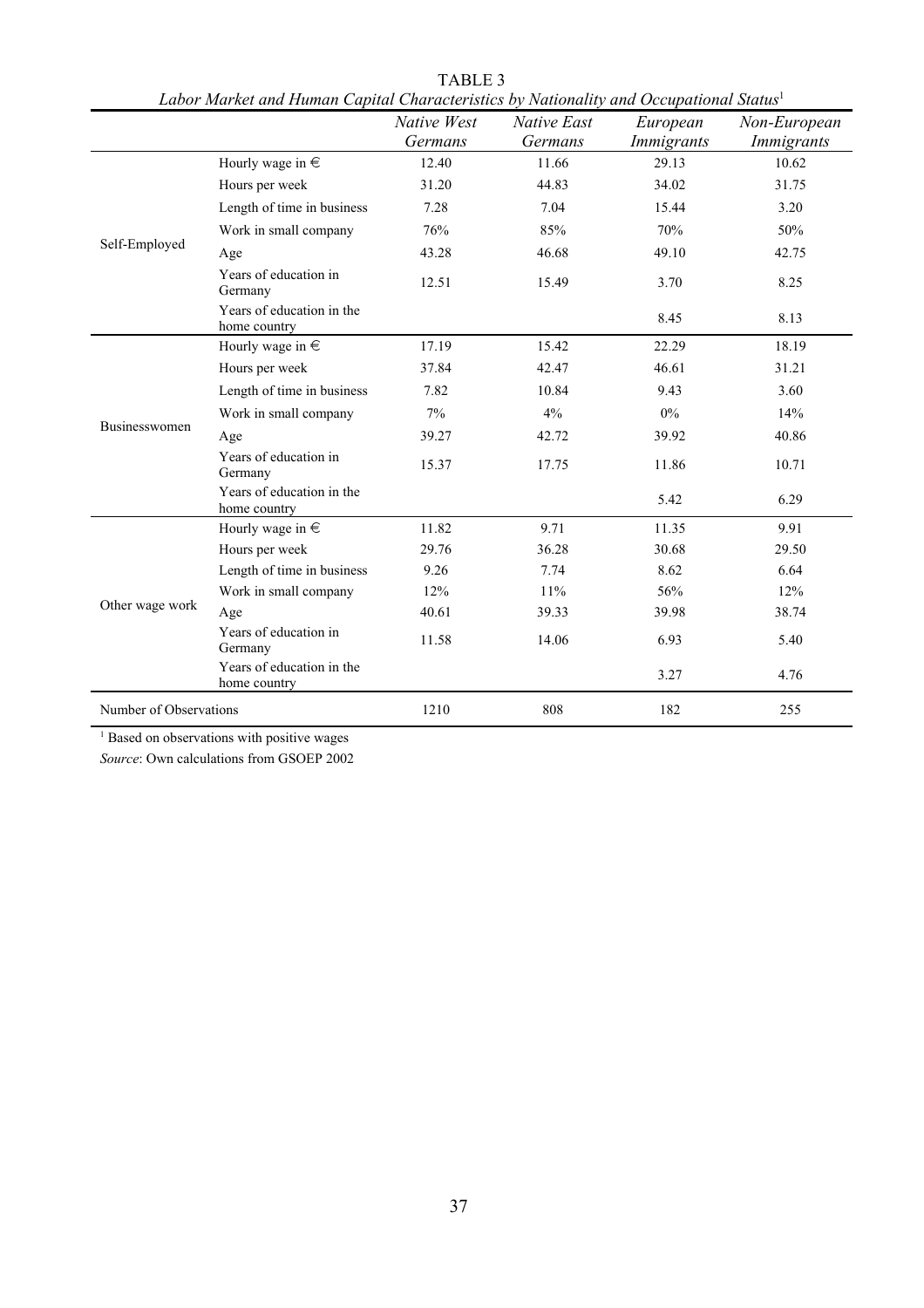| ттинан Сариантининоннан шоди кезини<br>Dependent Variable: Log Odds |                   |           |            |            |            |           |  |
|---------------------------------------------------------------------|-------------------|-----------|------------|------------|------------|-----------|--|
| <b>Independent Variables</b>                                        | ln(S/B)           | ln(S/O)   | ln(S/N)    | ln(B/O)    | ln(B/N)    | ln(O/N)   |  |
|                                                                     | $\left( l\right)$ | (2)       | (3)        | (4)        | (5)        | (6)       |  |
| Constant                                                            | $3.205*$          | $-8.136*$ | $-15.134*$ | $-11.341*$ | $-18.339*$ | $-6.998*$ |  |
|                                                                     | (1.038)           | (0.826)   | (0.829)    | (0.717)    | (0.727)    | (0.242)   |  |
| Age                                                                 | $-0.054$          | $0.139*$  | $0.521*$   | $0.193*$   | $0.574*$   | $0.381*$  |  |
|                                                                     | (0.047)           | (0.037)   | (0.037)    | (0.033)    | (0.033)    | (0.012)   |  |
| Age <sup>2</sup>                                                    | 0.001             | $-0.001*$ | $-0.006*$  | $-0.002*$  | $-0.007*$  | $-0.005*$ |  |
|                                                                     | (0.001)           | (0.0004)  | (0.0004)   | (0.0004)   | (0.0004)   | (0.0001)  |  |
| Years Since Migration                                               | $-0.036$          | $-0.089*$ | $-0.138*$  | $-0.054$   | $-0.102*$  | $-0.049*$ |  |
|                                                                     | (0.043)           | (0.033)   | (0.033)    | (0.031)    | (0.032)    | (0.012)   |  |
| Years Since Migration <sup>2</sup>                                  | 0.001             | $0.002*$  | $0.003*$   | 0.001      | $0.003*$   | $0.001*$  |  |
|                                                                     | (0.001)           | (0.001)   | (0.001)    | (0.001)    | (0.001)    | (0.0003)  |  |
| Years of Education in the                                           | $-0.090*$         | $0.214*$  | $0.237*$   | $0.304*$   | $0.327*$   | 0.023     |  |
| Home Country                                                        | (0.043)           | (0.032)   | (0.033)    | (0.034)    | (0.035)    | (0.015)   |  |
| Years of Education in                                               | $-0.212*$         | $0.162*$  | $0.197*$   | $0.374*$   | $0.409*$   | $0.035*$  |  |
| Germany                                                             | (0.018)           | (0.015)   | (0.016)    | (0.013)    | (0.014)    | (0.008)   |  |
| Poor Health                                                         | 0.075             | $-0.088$  | $-0.678*$  | $-0.163$   | $-0.754*$  | $-0.590*$ |  |
|                                                                     | (0.204)           | (0.161)   | (0.162)    | (0.150)    | (0.152)    | (0.068)   |  |
| Log L                                                               | $-9004.782$       |           |            |            |            |           |  |
| $\chi^2$                                                            | 3155.471          |           |            |            |            |           |  |
| Number of Observations                                              |                   |           |            | 9972       |            |           |  |

TABLE 4 *Human Capital Multinomial Logit Results*

*Note*:  $S = Self-Employment$ ,  $B = Businesswoman$ ,  $O = Other wage Work$ ,  $N = Not Employed$ 

\* indicates significance at the 5 per cent level in a two-tailed test ( $p < 0.05$ )

standard errors in parentheses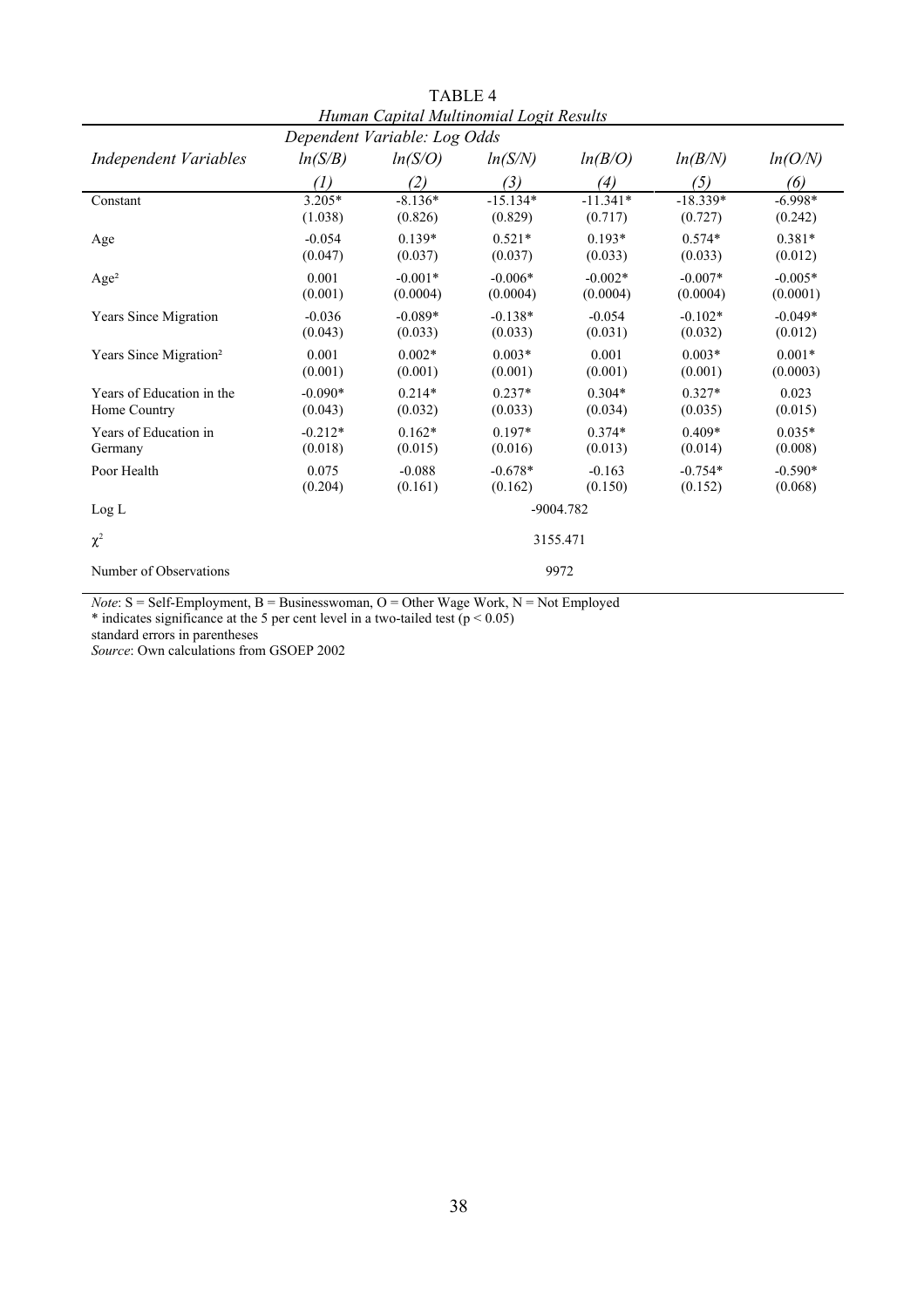| Multinomial Logit Results, Augmented Model<br>Dependent Variable: Log Odds |                   |           |            |             |            |           |  |
|----------------------------------------------------------------------------|-------------------|-----------|------------|-------------|------------|-----------|--|
| <b>Independent Variables</b>                                               | ln(S/B)           | ln(S/O)   | ln(S/N)    | ln(B/O)     | ln(B/N)    | ln(O/N)   |  |
|                                                                            | $\left( l\right)$ | (2)       | (3)        | (4)         | (5)        | (6)       |  |
| Constant                                                                   | 5.298*            | $-7.738*$ | $-16.362*$ | $-13.037*$  | $-21.661*$ | $-8.624*$ |  |
|                                                                            | (1.122)           | (0.875)   | (0.883)    | (0.801)     | (0.822)    | (0.291)   |  |
| Age                                                                        | $-0.176*$         | 0.087*    | $0.609*$   | $0.264*$    | 0.785*     | $0.522*$  |  |
|                                                                            | (0.052)           | (0.040)   | (0.041)    | (0.037)     | (0.038)    | (0.015)   |  |
| Age <sup>2</sup>                                                           | $0.002*$          | $-0.0005$ | $-0.007*$  | $-0.003*$   | $-0.009*$  | $-0.006*$ |  |
|                                                                            | (0.001)           | (0.0005)  | (0.0005)   | (0.0004)    | (0.0004)   | (0.0002)  |  |
| Years Since Migration                                                      | $-0.043$          | $-0.088*$ | $-0.099*$  | $-0.046$    | $-0.057$   | $-0.011$  |  |
|                                                                            | (0.049)           | (0.036)   | (0.036)    | (0.036)     | (0.037)    | (0.014)   |  |
| Years Since Migration <sup>2</sup>                                         | 0.0007            | $0.002*$  | $0.002*$   | 0.001       | 0.002      | 0.0003    |  |
|                                                                            | (0.001)           | (0.001)   | (0.001)    | (0.001)     | (0.001)    | (0.0004)  |  |
| Years of Education in the                                                  | $-0.075$          | $0.249*$  | $0.259*$   | $0.325*$    | $0.335*$   | 0.010     |  |
| Home Country                                                               | (0.046)           | (0.035)   | (0.035)    | (0.035)     | (0.037)    | (0.016)   |  |
| Years of Education in                                                      | $-0.213*$         | $0.179*$  | $0.200*$   | $0.392*$    | $0.412*$   | $0.020*$  |  |
| Germany                                                                    | (0.019)           | (0.016)   | (0.016)    | (0.014)     | (0.015)    | (0.009)   |  |
| Poor Health                                                                | 0.106             | 0.0004    | $-0.716*$  | $-0.106$    | $-0.822*$  | $-0.716*$ |  |
|                                                                            | (0.205)           | (0.162)   | (0.163)    | (0.151)     | (0.154)    | (0.071)   |  |
| Self-Employed Parents                                                      | $0.409*$          | 0.200     | 0.135      | $-0.208$    | $-0.273$   | $-0.065$  |  |
|                                                                            | (0.205)           | (0.159)   | (0.164)    | (0.158)     | (0.166)    | (0.084)   |  |
| Married                                                                    | 0.238             | 0.059     | $-0.329*$  | $-0.179$    | $-0.566*$  | $-0.388*$ |  |
|                                                                            | (0.158)           | (0.132)   | (0.138)    | (0.110)     | (0.119)    | (0.066)   |  |
| Kids under 16 in Household                                                 | $0.596*$          | $0.281*$  | $-0.888*$  | $-0.314*$   | $-1.484*$  | $-1.170*$ |  |
|                                                                            | (0.146)           | (0.121)   | (0.127)    | (0.104)     | (0.112)    | (0.062)   |  |
| Own Dwelling in Germany                                                    | 0.149             | $0.360*$  | $0.366*$   | $0.210*$    | $0.217*$   | 0.006     |  |
|                                                                            | (0.134)           | (0.111)   | (0.114)    | (0.094)     | (0.099)    | (0.051)   |  |
| Naturalized Citizen                                                        | $-0.185$          | $-0.462$  | $-0.564$   | $-0.277$    | $-0.379$   | $-0.102$  |  |
|                                                                            | (0.487)           | (0.382)   | (0.387)    | (0.342)     | (0.350)    | (0.135)   |  |
| Live in Former West German                                                 | $-0.220$          | 0.109     | 0.312      | $0.329*$    | $0.532*$   | $0.203*$  |  |
| Territory                                                                  | (0.182)           | (0.156)   | (0.161)    | (0.127)     | (0.136)    | (0.081)   |  |
| European Immigrant                                                         | 0.406             | 0.233     | 0.135      | $-0.173$    | $-0.271$   | $-0.098$  |  |
|                                                                            | (0.481)           | (0.357)   | (0.364)    | (0.369)     | (0.380)    | (0.149)   |  |
| Immigrant from the former                                                  | $-0.899$          | $-1.151$  | $-1.213$   | $-0.252$    | $-0.314$   | $-0.062$  |  |
| Eastern Block                                                              | (0.775)           | (0.631)   | (0.636)    | (0.485)     | (0.493)    | (0.156)   |  |
| Other Nationality Immigrant                                                | 0.948             | 0.375     | $-0.382$   | $-0.573$    | $-1.330*$  | $-0.757*$ |  |
|                                                                            | (0.790)           | (0.494)   | (0.494)    | (0.658)     | (0.661)    | (0.159)   |  |
| Native East German                                                         | $-0.138$          | $-0.489*$ | $-0.406*$  | $-0.351*$   | $-0.268$   | 0.083     |  |
|                                                                            | (0.226)           | (0.195)   | (0.202)    | (0.150)     | (0.161)    | (0.093)   |  |
| Log L                                                                      |                   |           |            | $-8659.406$ |            |           |  |
| $\chi^2$                                                                   | 3846.222          |           |            |             |            |           |  |
| Number of Observations                                                     | 9972              |           |            |             |            |           |  |

TABLE 5 *Multinomial Logit Results, Augmented Model*

*Note*:  $S = Self-Employment$ ,  $B = Businesswoman$ ,  $O = Other wage Work$ ,  $N = Not Employed$ 

\* indicates significance at the 5 per cent level in a two-tailed test ( $p < 0.05$ )

standard errors in parentheses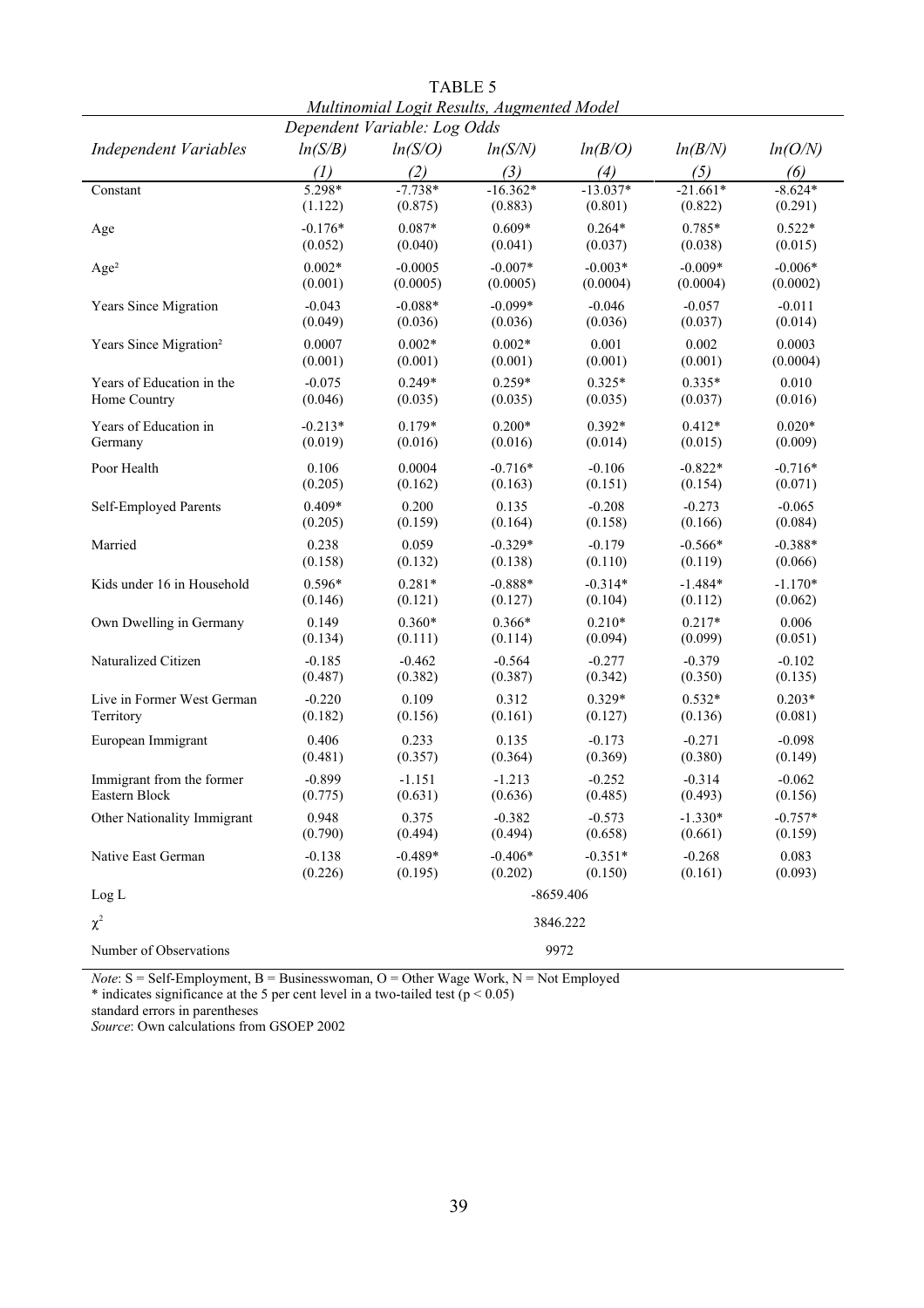|                                    | <b>Without Selection</b> | <i>mage regressions</i> | <b>Adjusted for Selection</b> |                       |
|------------------------------------|--------------------------|-------------------------|-------------------------------|-----------------------|
| <b>Independent Variables</b>       | All Women<br>working     | Self-Employed           | Businesswomen                 | In Other Wage<br>Work |
|                                    | (1)                      | (2)                     | (3)                           | (4)                   |
| Constant                           | $0.925*$                 | $-0.950$                | $2.128*$                      | $1.250*$              |
|                                    | (0.090)                  | (2.290)                 | (0.797)                       | (0.126)               |
| Age                                | $0.048*$<br>(0.004)      | $0.143*$<br>(0.056)     | $0.043*$<br>(0.021)           | $0.030*$<br>(0.006)   |
| Age <sup>2</sup>                   | $-0.001*$                | $-0.002*$               | $-0.0004$                     | $-0.0003*$            |
|                                    | (0.0001)                 | (0.001)                 | (0.0002)                      | (0.0001)              |
| Years Since Migration              | $-0.005$<br>(0.004)      | 0.035<br>(0.053)        | $-0.020$<br>(0.015)           | $-0.003$<br>(0.004)   |
| Years Since Migration <sup>2</sup> | 0.0002                   | $-0.001$                | 0.001                         | 0.0001                |
|                                    | (0.0001)                 | (0.001)                 | (0.0004)                      | (0.0001)              |
| Years of Education in the Home     | $0.032*$                 | 0.072                   | 0.002                         | $0.031*$              |
| Country                            | (0.004)                  | (0.049)                 | (0.018)                       | (0.005)               |
| Years of Education in Germany      | $0.035*$                 | $0.066*$                | $-0.006$                      | $0.037*$              |
|                                    | (0.002)                  | (0.025)                 | (0.017)                       | (0.003)               |
| Poor Health                        | $-0.077*$                | 0.037                   | $-0.135*$                     | $-0.063*$             |
|                                    | (0.021)                  | (0.159)                 | (0.054)                       | (0.023)               |
| Married                            | $-0.054*$                | $-0.244*$               | 0.008                         | $-0.023$              |
|                                    | (0.015)                  | (0.116)                 | (0.037)                       | (0.017)               |
| Naturalized Citizen                | 0.048                    | $-0.031$                | 0.104                         | 0.054                 |
|                                    | (0.038)                  | (0.492)                 | (0.157)                       | (0.038)               |
| Work in the Public Sector          | $0.067*$                 |                         | $-0.037$                      | $0.091*$              |
|                                    | (0.015)                  |                         | (0.031)                       | (0.015)               |
| Work in Average Company            | $-0.137*$                | 0.227                   | $-0.068*$                     | $-0.145*$             |
|                                    | (0.014)                  | (0.249)                 | (0.030)                       | (0.014)               |
| Work in Small Company              | $-0.352*$                | $-0.092$                | $-0.362*$                     | $-0.341*$             |
|                                    | (0.022)                  | (0.229)                 | (0.073)                       | (0.022)               |
| Length of Time in Business or      | $0.013*$                 | 0.008                   | $0.007*$                      | $0.013*$              |
| Firm                               | (0.001)                  | (0.007)                 | (0.002)                       | (0.0009)              |
| European Immigrant                 | $0.113*$                 | 0.507                   | 0.222                         | $0.085*$              |
|                                    | (0.042)                  | (0.530)                 | (0.138)                       | (0.042)               |
| Non-European Immigrant             | 0.027                    | $-0.937$                | $-0.021$                      | 0.039                 |
|                                    | (0.038)                  | (0.554)                 | (0.170)                       | (0.037)               |
|                                    | $-0.229*$                | $-0.392*$               | $-0.171*$                     | $-0.230*$             |
| Native East German                 | (0.018)                  | (0.161)                 | (0.048)                       | (0.019)               |
|                                    |                          |                         |                               |                       |
| λ                                  |                          | $-0.162$<br>(0.431)     | $-0.174$<br>(0.110)           | $-0.068$<br>(0.037)   |
|                                    |                          |                         |                               |                       |
| Self-Employed                      | $0.342*$<br>(0.029)      |                         |                               |                       |
|                                    |                          |                         |                               |                       |
| Businesswomen                      | $0.270*$                 |                         |                               |                       |
|                                    | (0.021)                  |                         |                               |                       |
| Log L                              |                          | $-418.824$              | $-313.007$                    | $-2376.448$           |
| $\mathbf{R}^2$                     | 0.305                    | 0.193                   | 0.196                         | 0.268                 |
|                                    |                          |                         |                               |                       |
| Mean log hourly wage               | 2.401                    | 2.491                   | 2.818                         | 2.317                 |
| (standard deviation)               | (0.545)                  | (0.912)                 | (0.426)                       | (0.499)               |
| Number of Observations:            | 5267                     | 351                     | 706                           | 4210                  |

*TABLE 6 Wage regressions*

*Note:*  $*$  indicates significance at the 5 per cent level in a two-tailed test ( $p < 0.05$ ) Standard errors in parentheses *Source*: Own calculations from GSOEP 2002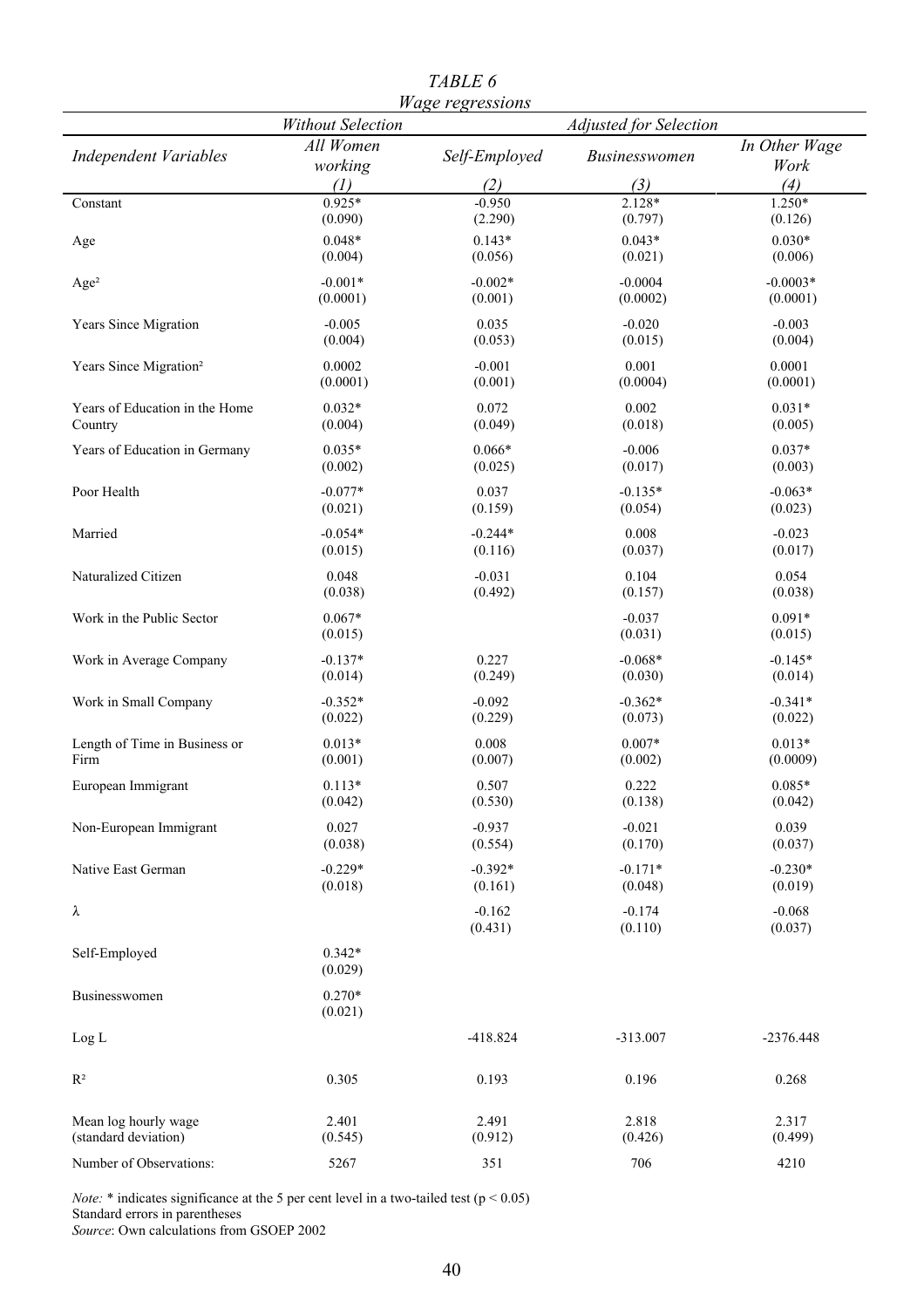

**Figure 1**: Women's wage-age profiles by occupational path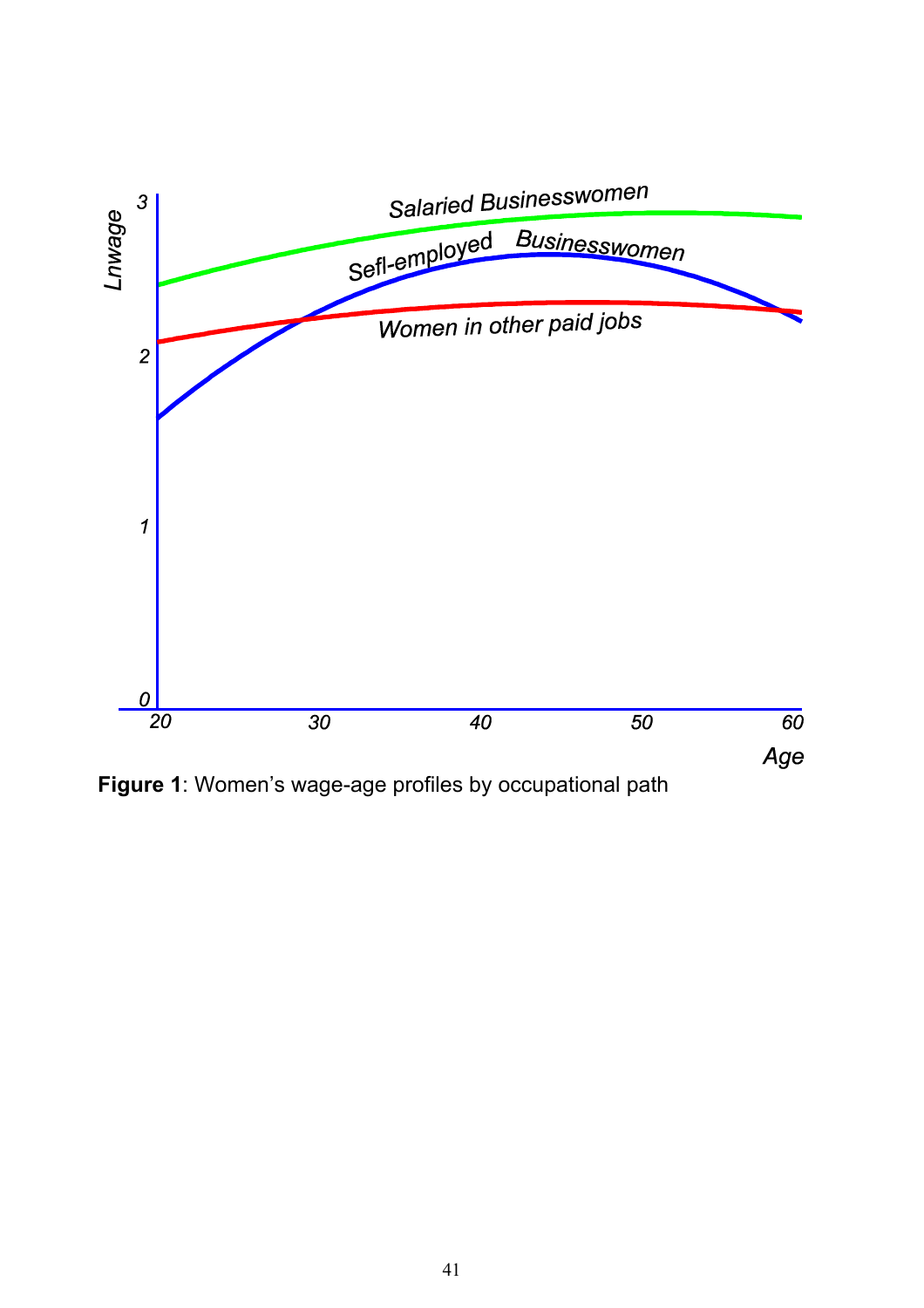Appendix

|                                    |                   |            | Human Capital Multinomial Logit Marginal Effects |            |            |            |  |  |
|------------------------------------|-------------------|------------|--------------------------------------------------|------------|------------|------------|--|--|
| Dependent Variable: Log Odds       |                   |            |                                                  |            |            |            |  |  |
| <b>Independent Variables</b>       | ln(S/B)           | ln(S/O)    | ln(S/N)                                          | ln(B/O)    | ln(B/N)    | ln(O/N)    |  |  |
|                                    | $\left( I\right)$ | (2)        | (3)                                              | (4)        | (5)        | (6)        |  |  |
| Constant                           | $-0.405*$         | $-0.405*$  | $-0.405*$                                        | $-0.463*$  | $-0.463*$  | $-1.105*$  |  |  |
|                                    | (0.024)           | (0.024)    | (0.024)                                          | (0.024)    | (0.024)    | (0.059)    |  |  |
| Age                                | $0.011*$          | $0.011*$   | $0.011*$                                         | $0.012*$   | $0.012*$   | $0.074*$   |  |  |
|                                    | (0.001)           | (0.001)    | (0.001)                                          | (0.001)    | (0.001)    | (0.003)    |  |  |
| Age <sup>2</sup>                   | $-0.0001*$        | $-0.0001*$ | $-0.0001*$                                       | $-0.0001*$ | $-0.0001*$ | $-0.0009*$ |  |  |
|                                    | (0.00001)         | (0.00001)  | (0.00001)                                        | (0.00001)  | (0.00001)  | (0.00003)  |  |  |
| <b>Years Since Migration</b>       | $-0.004*$         | $-0.004*$  | $-0.004*$                                        | $-0.002*$  | $-0.002*$  | $-0.007*$  |  |  |
|                                    | (0.001)           | (0.001)    | (0.001)                                          | (0.001)    | (0.001)    | (0.003)    |  |  |
| Years Since Migration <sup>2</sup> | $0.0001*$         | $0.0001*$  | $0.0001*$                                        | $0.0001*$  | $0.0001*$  | $0.0002*$  |  |  |
|                                    | (0.00003)         | (0.00003)  | (0.00003)                                        | (0.00003)  | (0.00003)  | (0.0001)   |  |  |
| Years of Education in the          | $0.008*$          | $0.008*$   | $0.008*$                                         | $0.010*$   | $0.010*$   | $-0.005$   |  |  |
| Home Country                       | (0.001)           | (0.001)    | (0.001)                                          | (0.001)    | (0.001)    | (0.003)    |  |  |
| Years of Education in              | $0.006*$          | $0.006*$   | $0.006*$                                         | $0.013*$   | $0.013*$   | $-0.003$   |  |  |
| Germany                            | (0.001)           | (0.001)    | (0.001)                                          | (0.001)    | (0.001)    | (0.002)    |  |  |
| Poor Health                        | $-0.013*$         | $-0.013*$  | $-0.013*$                                        | $-0.014*$  | $-0.014*$  | $-0.120*$  |  |  |
|                                    | (0.006)           | (0.006)    | (0.006)                                          | (0.005)    | (0.005)    | (0.016)    |  |  |
| Log L                              | $-9004.782$       |            |                                                  |            |            |            |  |  |
| $\chi^2$                           | 3155.471          |            |                                                  |            |            |            |  |  |
| Number of Observations             | 9972              |            |                                                  |            |            |            |  |  |

TABLE A1

*Note*: S = Self-Employment, B = Businesswoman, O = Other Wage Work, N = Not Employed

\* indicates significance at the 5 per cent level in a two-tailed test ( $p < 0.05$ )

standard errors in parentheses